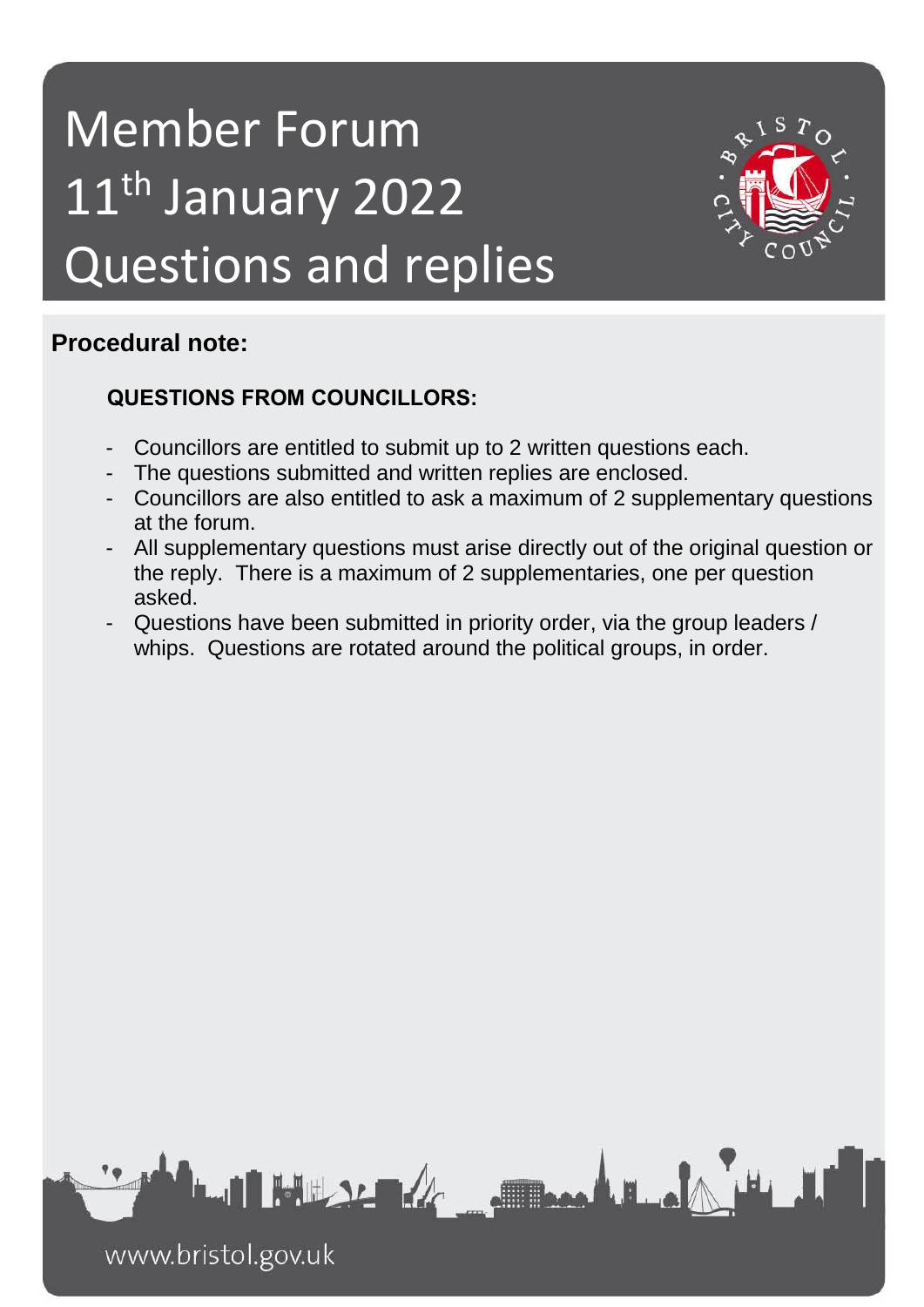## **LABOUR QUESTION 1**

## **Question to the Mayor from Councillor Marley Bennett, Eastville Ward**

## **Subject: Government financial support / Community Toilet Scheme**

- 1) Has the Government's financial support packages been sufficient to keep Bristol's hospitality sector afloat?
- 2) Please can the Mayor update me on the expansion of the community toilet scheme?

## **REPLY:**

## **Q1.**

The end of 2021 was a challenge for many hospitality businesses who saw mass cancellations of Christmas parties and get togethers following government comments recommending that people prioritise their social engagement.

The rise in cases and rapid spread of Omicron warranted a clear message to people to be more vigilant. However, without the business support to go with this change in messaging, it was our hospitality sector who took the hit.

Government did eventually offer some support but up to £6k per business is a drop in the ocean – many venues will have lost this in a single night or with one big cancellation, which is why so many simply chose to close over the festive period.

That's why our Night Time Economy Advisor, Carly Heath, joined calls before Christmas for Government to roll out a more comprehensive package of support in recognition of the challenges facing the sector. This was alongside the Business Improvement Districts and businesses in the city.

Throughout the pandemic, the grants on offer have been wholly inadequate to meet the needs of businesses.

I am of course mindful of the knock on impact closures have on jobs and the local economy and, with Carly's deep knowledge of the sector, we will continue to monitor the situation and keep the pressure on.

## **Q2.**

The UK has witnessed a depletion in the number of council-operated toilet facilities. Despite national cuts to Bristol's budget, we have safeguarded and upgraded public toilet provision in

our parks and launched the **[Community Toilet Scheme](https://www.bristol.gov.uk/business-support-advice/join-the-community-toilet-scheme)** – an initiative to improve public access to free toilets.

Three years on and 185 community toilets have signed up across 26 wards, with 85% of these accessible. Many toilets in this scheme are open for longer than the previous public facilities and are better cared for, providing better safety and improved cleanliness for those using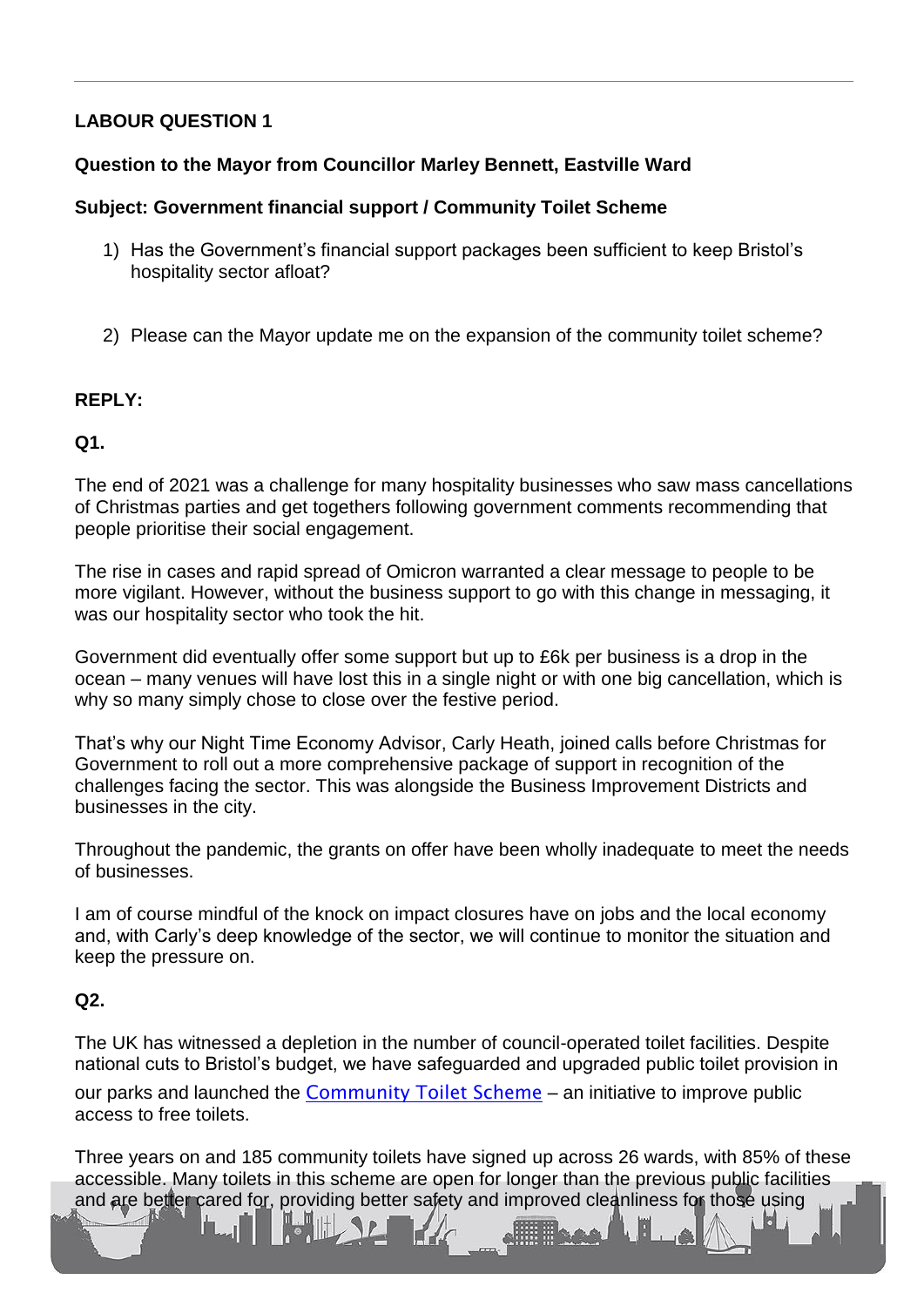them. As part of signing up, businesses agree to allowing members of the public to use facilities without exception and without obligation to buy something.

I'm pleased to say that we are adding to the scheme with the new Vaulted Chambers café in Castle Park, which now provides a community toilet.

We are always looking for more businesses to sign up to the scheme and would welcome your support in promoting the scheme in your local area.

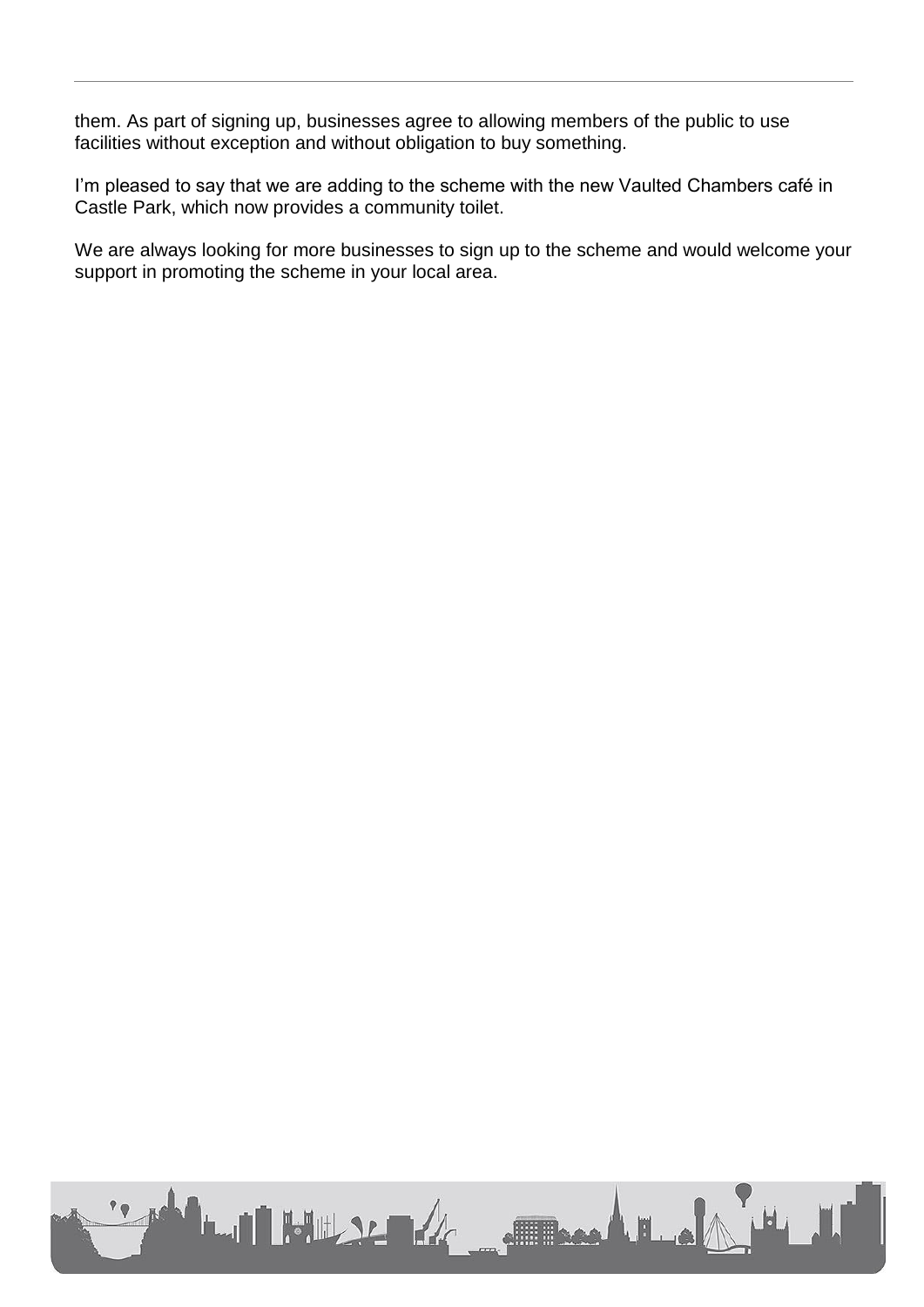#### **GREEN QUESTION 1**

#### **Question to the Mayor from Councillor Lorraine Francis, Eastville Subject: Charging for Parks**

1. How can charging to use parks help residents with no gardens or access to space to keep fit/ meet neighbours/ etc if any organised activity will now be faced with red tape and uncalculated costs?

#### **REPLY:**

The parks business licensing scheme won't prevent residents accessing parks and green spaces to keep fit or meet neighbours or have picnics etc. The scheme is being introduced to regulate business activities and add much needed revenue to parks and to ensure services offered are safe for both those attending sessions and park users.

Over 20 local authorities have introduced licensing for activities in parks. This is a necessary and important revenue stream to support the costs involved in maintaining our parks for daily use by residents.

The annual fee for a licence will be fair and means-based on the number of activities and number of clients a provider has. We will support providers through the application process, and we will review the scheme after 12 months to ensure it's working for everyone. This is absolutely the same principle as we charge sports clubs to use our parks.

**Millered** 

**LAN 51 12 14**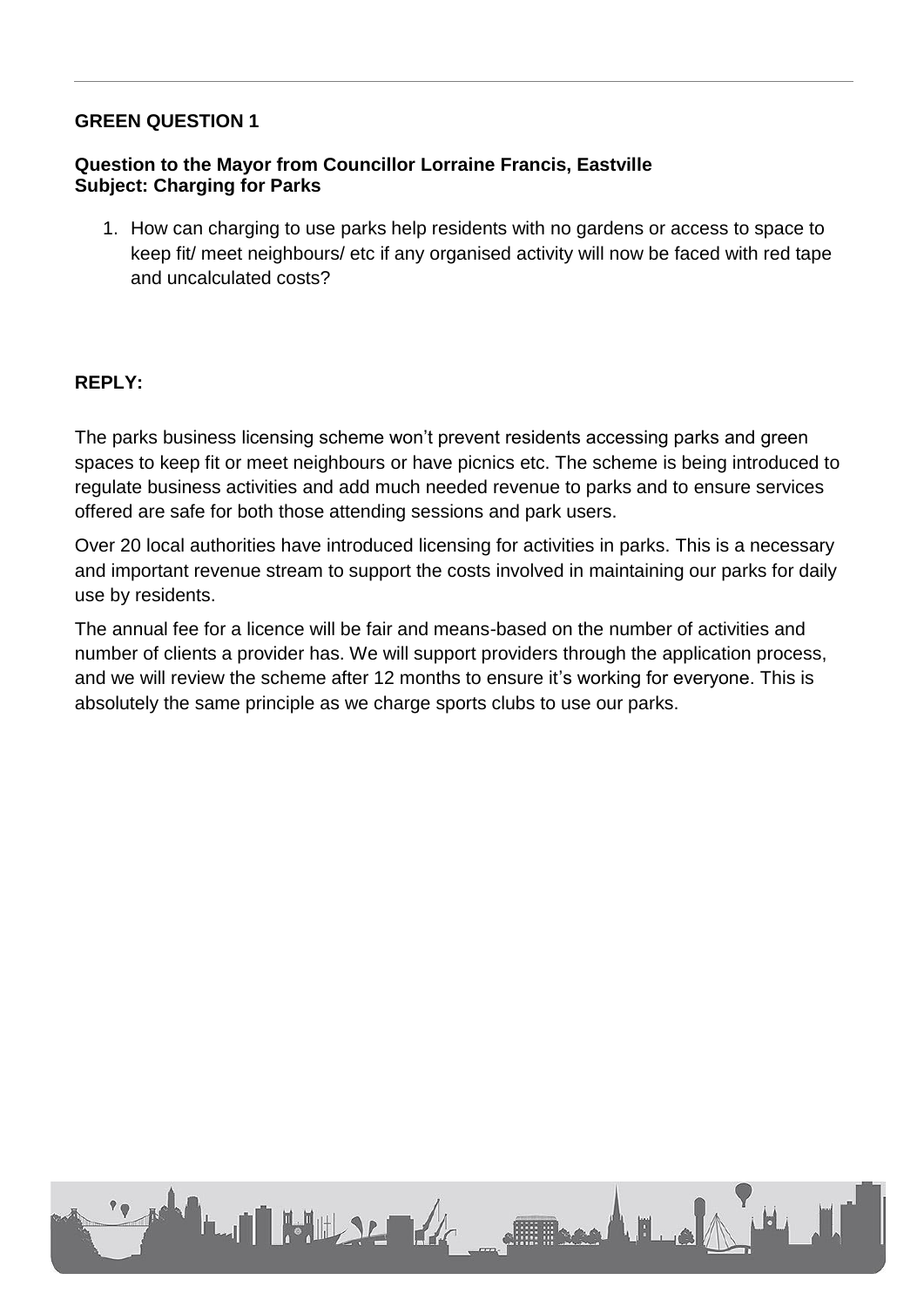## **CONSERVATIVE QUESTION 1**

## **Question(s) to the Mayor from Councillor Mark Weston (Henbury & Brentry)**

## **Subject: STATION ROAD BUS LANE**

At December's Full Council I presented a petition asking for the Station Road bus lane to be opened to allow for two-way traffic. The official response that I have received did not answer the specific request at all. It would also appear that the idea of making the bus lane active only during an extended peak hours period has also been killed off at the political direction of your Administration.

The reality is that the only people that would use this opened access road would be those in Henbury or Lawrence Weston - but even this would bleed some of the traffic off the A4018 dual carriageway.

I therefore pose the following questions:

1. A straight-up question (demanding a clear and honest answer). Will you open Station Road as requested by petitioners to allow residents to get home - either fully or outside of peak time hours?

2.If not, then when the Henbury ford floods and the road closes, how does the Mayor propose that residents get home from Cribbs Causeway? I would be very interested to learn of your proposed route.

## **REPLY:**

**Q1.**

The bus lane on Station Road commences in South Gloucestershire and continues into Bristol and is a vital public transport route. Neither us nor them want to remove it. Removing an important bus lane would affect regularity and priority for buses and negatively impact on the administration's manifesto commitment to improve bus services and prioritise services to grow demand.

#### **Q2.**

People can still access Henbury southbound via Crow Lane or Passage Road via the Crow Lane roundabout.

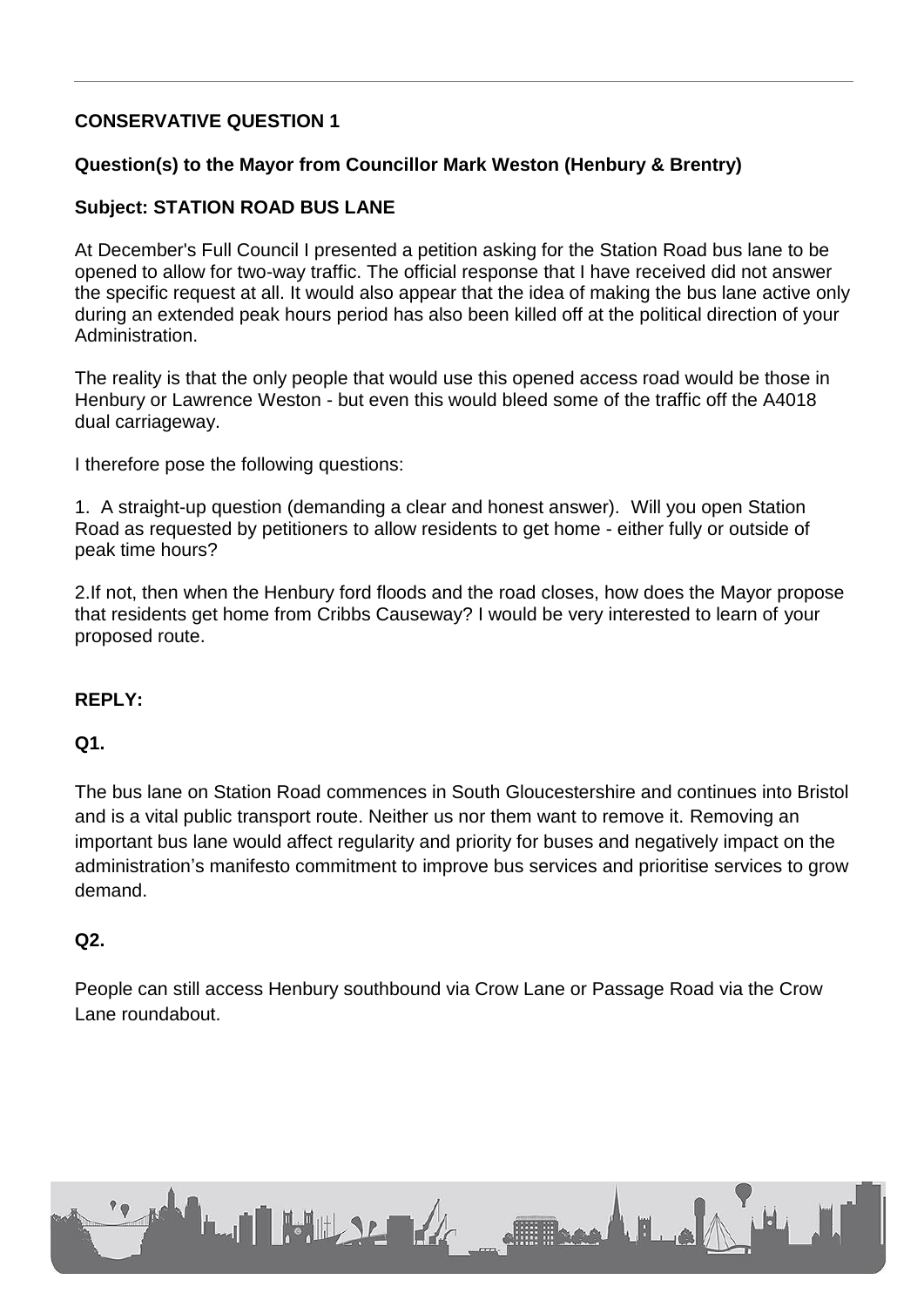## **LIBERAL DEMOCRAT QUESTION 1**

#### **Question(s) to the Mayor from Councillor Tim Kent – Hengrove & Whitcurch Park**

#### **Subject: Exclusions and Part Time Timetables within Bristol's Schools**

1. I have had brought to my attention that some schools in Bristol are using part time timetables for children with SEND despite clear statutory guidance that this is unlawful unless in exceptional circumstances. Can the mayor inform me whether the council insists that all schools register part time timetables with the council, what monitoring we do of this and the total amount of children in Bristol that are currently placed on a part time timetable?

2. Is the mayor aware of a recent study by the University of Birmingham 'Investigation of the causes and implications of exclusion for autistic children and young people' and their recommendations for local authorities and could the mayor tell us whether any of these recommendations will be taken up (listed below)?

• Collect data on part-time timetables and informal exclusions in order to develop a system for challenging exclusions.

• Track data on how many autistic children and young people are being excluded within each Local Authority. Those LAs who are particularly struggling with exclusion and autism could be signposted to the AET for training.

• Improved LA data collection on their autistic pupils. Information around specific need is important in order to target local authority support and generate a response to it. If LAs do not know the needs of the cohort that are being excluded, they are unlikely to put the right provision in place.

• Introduce greater independent monitoring of schools' exclusion processes and interventions when illegal exclusions occur.

• Facilitate the fast delivery of EHCPs for those children who need it given their risk of exclusion.

• Set up local SEND youth panels to provide advice to schools. For example, Birmingham City Council (BCC) have set up a SEND Youth Forum that meets 4-6 times a year. It consists of secondary age young people who have a disability or SEND and the aim is that they should have a say in influencing policies across the city. Seventeen have been appointed (among many applicants). It is a neuro-diverse group with a high proportion of autistic young people.

## **REPLY:**

#### **Q1**

I share your concern and so we are in the final stages of establishing an online process to collect and analyse information from schools and settings in relation to Temporary Education Arrangements (TEAs).

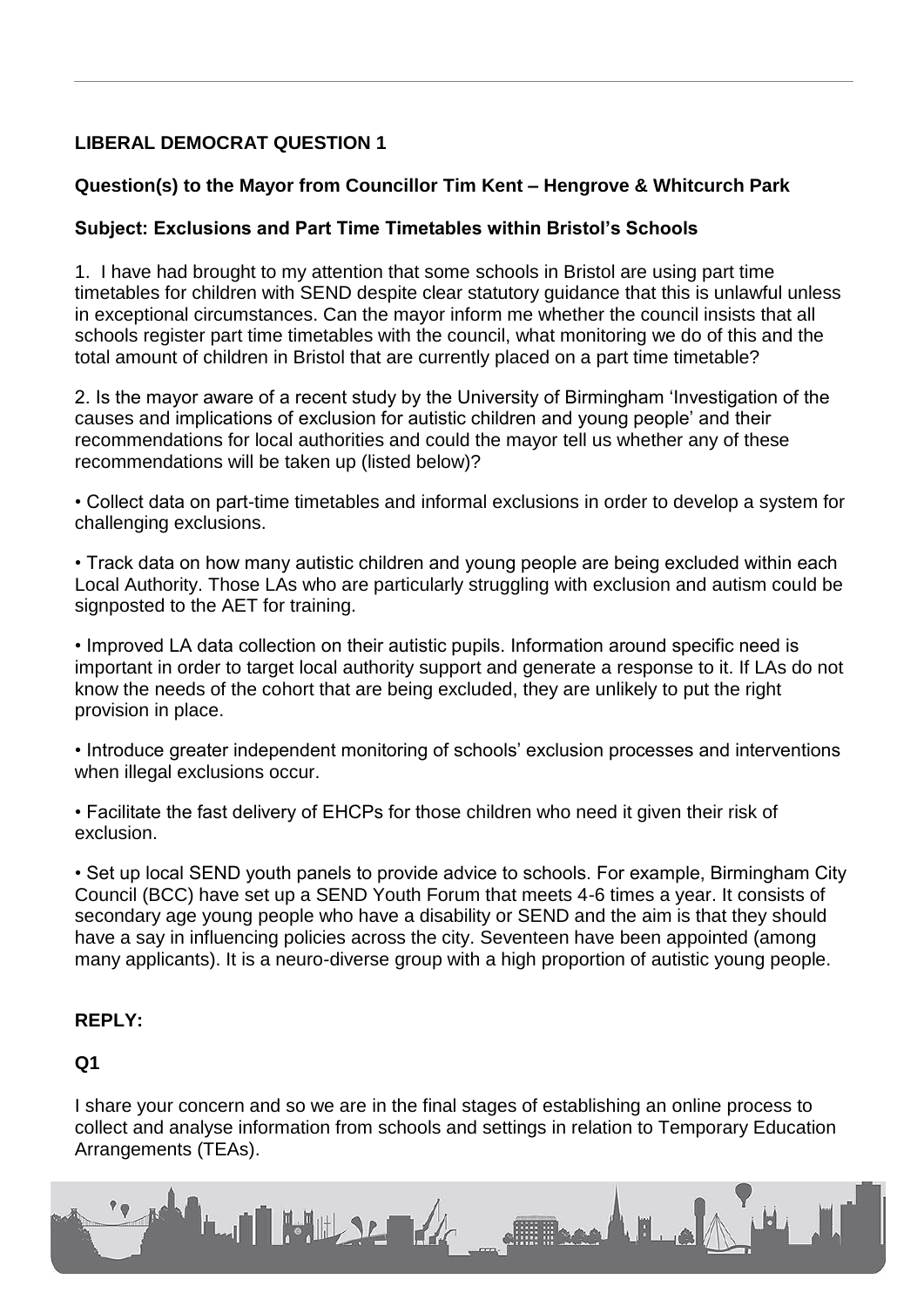Although it is not a statutory duty to complete a TEAs return, we are encouraging schools to utilise this process to ensure they can evidence appropriate action has been undertaken to meet the needs of any pupils.

Through a process of active monitoring by the Local Authority, any cases that cause concern will be reviewed with the relevant setting and appropriate advice and support provided.

The use of reduced timetables cannot be routinely identified through register coding, hence the establishment of an online form.

## **Q2**

Thank you for raising this. I would invite you to meet with the cabinet lead to discuss in further detail the report and its recommendations.

More broadly, work is already underway in these areas:

**LAN HULLA** 

Bristol Autism Team support our autistic children and young people (CYP) across Bristol, champion their needs and raise issues such access to full time education with our settings through cohort meetings and advice clinics.

Where education settings have put a part time education in place, pupils are tracked to ensure a plan is developed.

As an Autism Education Training Hub, avoiding exclusion is part of our training offer. In 2022 Bristol Autism Education Team are launching the City-Wide training which includes the new exclusion module (schools with any pupils on part time plans will be requested to attend).

The team inform SEND caseworkers if any autistic pupil undergoing a needs assessment is excluded or is at risk of exclusion. In addition, the team inform all settings what unlawful exclusion is and expect to see a plan of provision and support in place to address any areas of concern.

Working with our autistic CYP is already an area that we are developing as part of our work. Training in 2022 is being co-produced with Autistic CYP. Our Autism Education Training Hub has a Young People's Autism Panel as part of this work.

AU LA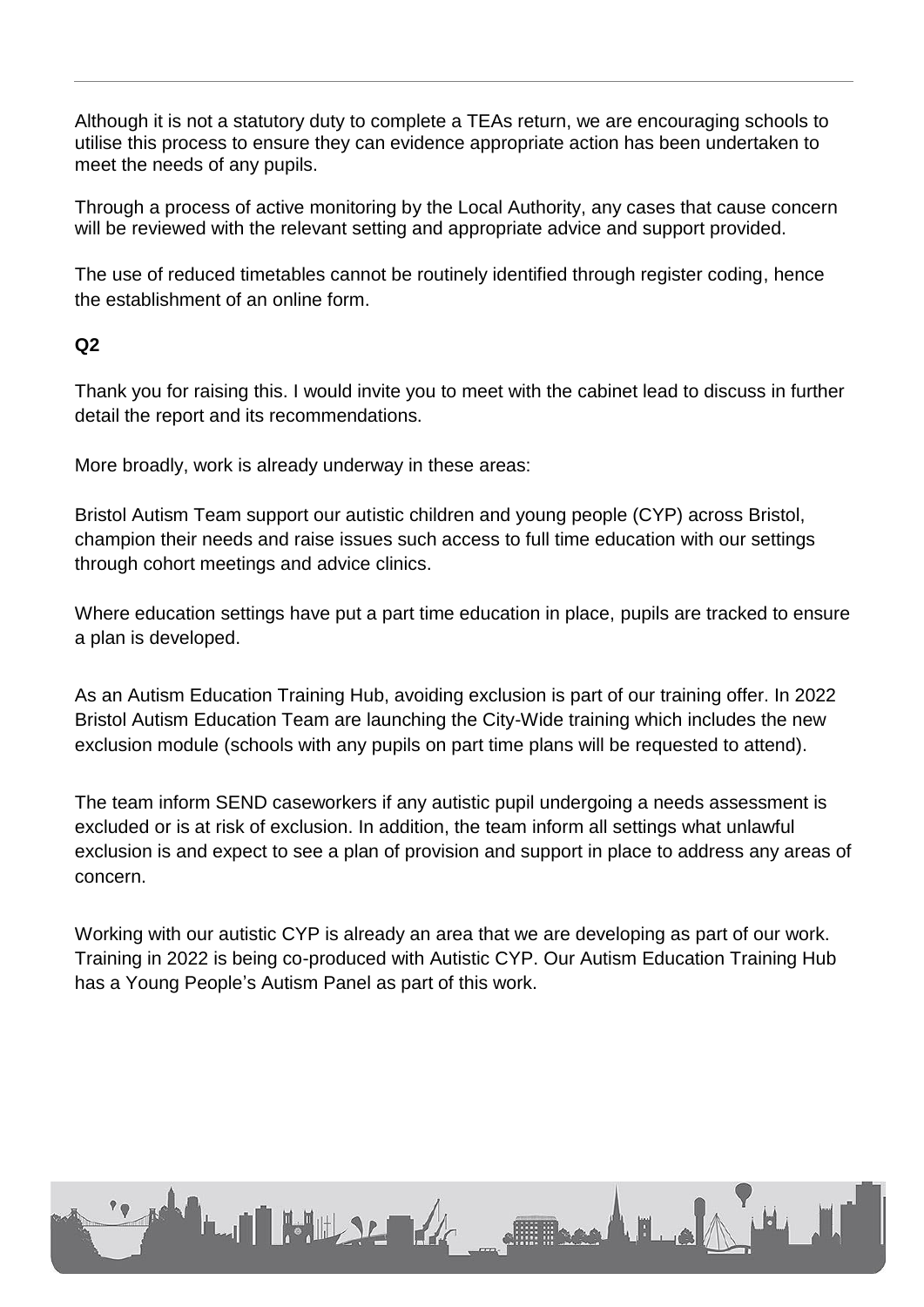## **KNOWLE COMMUNITY PARTY QUESTION 1**

## **Question(s) to the Mayor from Councillor Christopher Davies, Knowle Ward**

## **Subject: CONSULTATION IN KNOWLE re No.2 Bus Route**

When WECA and BCC announced their plans on the Consultation on improvements to the No2 Bus Route along the A37/A4018, it was discovered by a local resident to include plans to introduce numerous one way roads and a cycle track in the Knowle area.

Knowle Councillors had not been advised or consulted.

A Consultation was then announced at the local shopping centre. BCC officers present handed out booklets, taking no notes and not being fully aware of the area or being able to answer residents questions.

The proposed cycle track is through a park, passing the gate to a heavily used children's play area and through a very busy car park making it dangerous to children and cyclists, In addition it is planned to go past what will be part of the new shopping centre development and does not take into consideration the impact of traffic during the building works and the heavy goods delivery road and residents access for the 800 proposed flats. A planned Cycle route has already been agreed along Broadwalk many years ago which has Astrid S106 agreement, so why on earth is this unnecessary plan being put forward. This proposed cycle route must be rejected on safety grounds and its very inappropriate route through the busiest points in and around the park.

## **REPLY:**

The scheme is in consultation stage. Please submit your comments to the consultation, where they will be considered.

An important element of the project is to provide suitable and safe facilities for people cycling and walking along the route. The challenge to providing suitable cycling facilities on the Wells Rd itself is a lack of available road space, and an alternative route running as parallel to the Wells Rd is proposed.

This route has been created to access low traffic volume roads to provide a link from Three Lamps Junction to the installed cycle route on Airport Rd/Wooten Park, which will link into the Whitchurch way cycle route which in turn runs up to Stockwood.

In order to provide as direct as route as possible it is felt that a properly segregated cycle path through Redcatch Park is the best way to achieve this. Other options have been considered but would result in placing cyclists on much busier roads and create a more convoluted route that would not be attractive.

The design through the park is part of the consultation. Any design will be scrutinised by our road safety engineers to ensure a safe solution is found.

 $||\cdot||$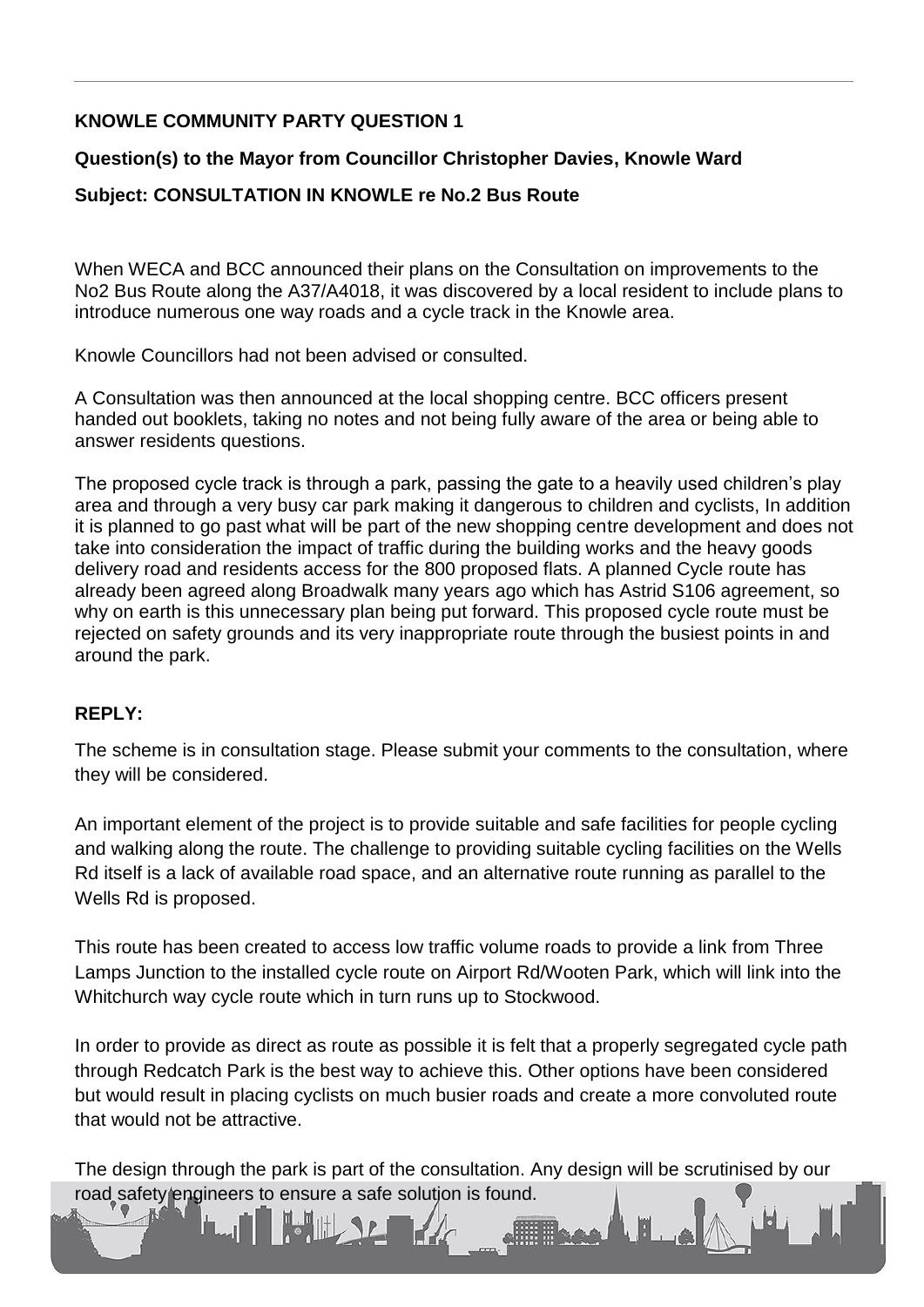## **LABOUR QUESTION 2**

## **Questions to the Mayor from Councillor Tim Rippington, Brislington East Ward**

## **Subject: Liveable Neighbourhoods and School Streets**

1) Newbridge Road in my Ward of Brislington East has constantly scored as the highest in the city for speeding and has had a number of traffic accidents in recent years. When I was elected in January 2020, I discovered that a report into traffic calming measures had been commissioned and paid for in 2016 but never produced. I'm pleased to say that, after a considerable amount of encouragement on my part, that this report is now finally available and sets out both the measures that could be taken to improve the road, and the costs involved.

Our next hurdle is of course to secure funding for the measures involved. Could the Mayor please update us on the long-awaited Liveable Neighbourhoods strategy and in particular the funding bids to both WECA and government for the pilot Liveable Neighbourhoods scheme in St Geoerge? I am particularly interested in this as the expanded version of this scheme would cover the area of St Anne's, including Newbridge Road, and could lead to these measures being incorporated into the plan and hopefully delivered by 2024?

2) It was pleasing to see the announcement of the expansion of the School Streets programme just before Christmas to bring three more schools into the scheme. I believe this is an excellent way to make our school run safer where circumstances are appropriate. Obviously, not all schools are in the same situation but I believe my local Primary School in Lichfield Road, Brislington, is an excellent contender for a future round. Unfortunately, after applying for the initial pilot scheme, they missed the deadline for the next round of applications and so were not considered. Schools face many competing pressures at the moment, so I would like to give them a heads up on when the deadline for the next round will be to ensure they apply – can the Mayor advise please?"

## **REPLY:**

## **Q1**

In our winning manifesto we pledged to deliver two Liveable Neighbourhoods trials in the next two years and learn from those experiences. The first of these will be the delivery of the East Bristol pilot area. This will provide an opportunity to incorporate learnings from that project when planning a subsequent scheme. Those learnings will inform a strategy for a city wide review, in the future.

I understand OSMB are looking at setting out ideas for a second trial and I will consider that in due course.

We have made a bid to the Department for Transport to support those trials and we are awaiting an announcement.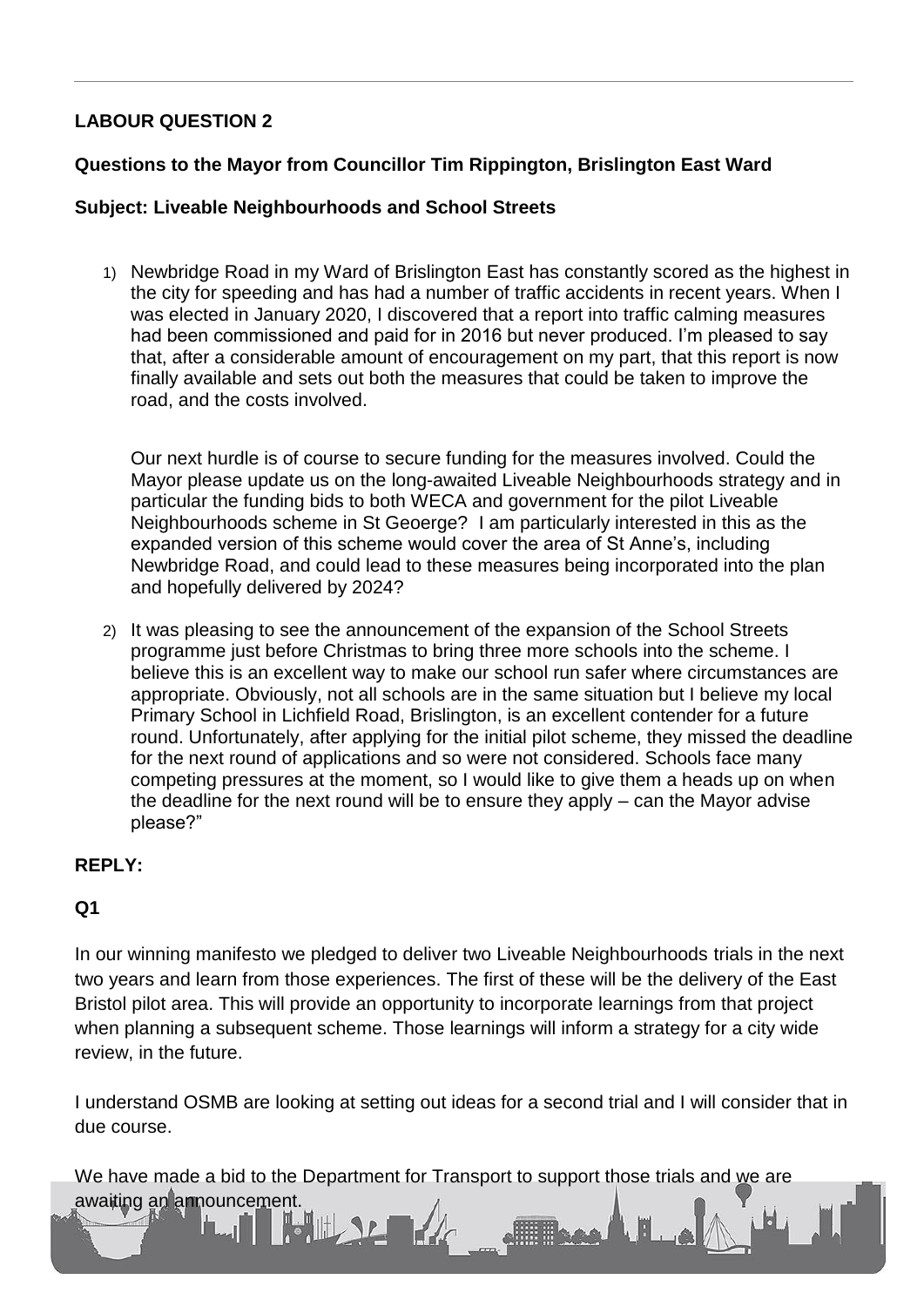## **Q2**

It is great to have support for the School Street programme. We are currently working on delivering the next four School Streets which will bring the total to eight in Bristol. There is an aspiration to continue with this project and further funding is being sought. If confirmed funding can be found for the next financial year, the team will contact the schools and engage with local ward members.

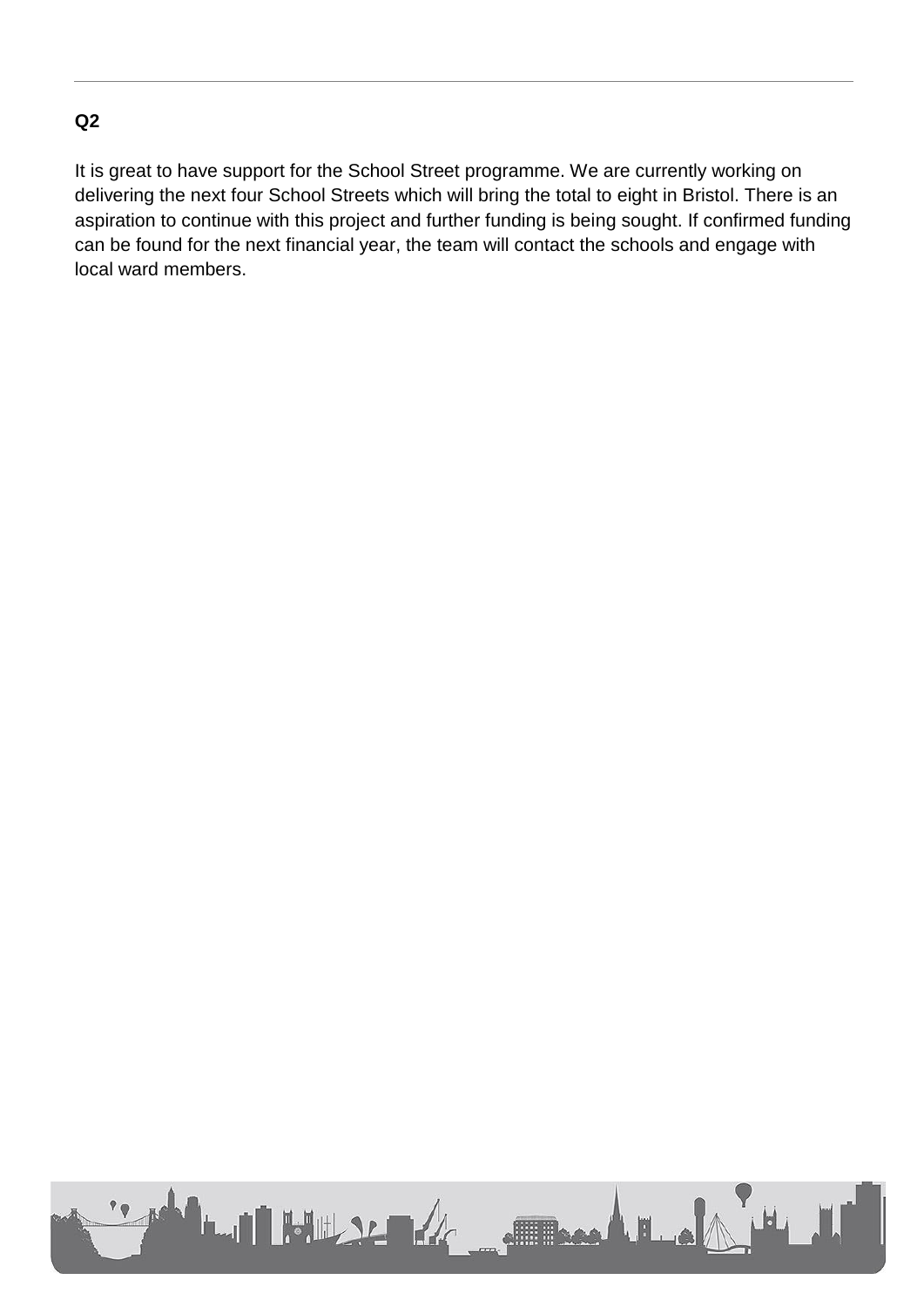#### **GREEN QUESTION 2**

#### **Question(s) to the Mayor from Councillor Tom Hathway, Clifton Down Subject: A37/A4018 Improvements Consultation**

The ambition to improve this vital transport corridor for public transport users and active transport is very welcome. The proposals focus on several sections identified as key for improvement along the route, and the public are invited to give feed back on changes proposed. This seems a historic chance to change how people travel along this corridor, so I was surprised to find so little proposed for one of the key sections – the Whiteladies Road/ Downs junction that includes the top of Blackboy Hill. The route up Blackboy hill is dangerous for cyclists, slow for buses caught in traffic, and inconvenient for pedestrians needing to cross Whiteladies Road, yet all that is proposed on this stretch is adding 0.1 mile of bus lane to the existing northbound bus lane.

1) Were there any additional measures to support buses and active travel considered for inclusion in the this part of the consultation?

2) If different or additional measures were an option, why were they not included for the public to have their say on?

#### **REPLY:**

#### **Q1.**

Because the Whiteladies Road section of the route was improved as part of the Greater Bristol Bus network scheme, no further additional measures were effective for this scheme.

As you will know, Whiteladies Road and Blackboy Hill have had crossings introduced and there are several possible routes for pedestrians seeking to cross in this area.

Please, however, feel free to make additional suggestions as part of the consultation.

#### **Q2.**

A number of different interventions to the Blackboy Hill junction were considered. Due to the complex road layout and the large number of conflicting movements it would be extremely difficult, if not impossible, to provide any significant bus priority through this junction without banning a significant number of vehicle movements and/or closing or bus gating major roads in this area. The knock-on effect to the local and wider network road network would be significant and therefore a decision was taken not to take these options forward.

We will aim to further review the gyratory in the future and we expect improvements will result from the proposed closure of Roman Road.

A.H.

**LAN 5-14-12-14-**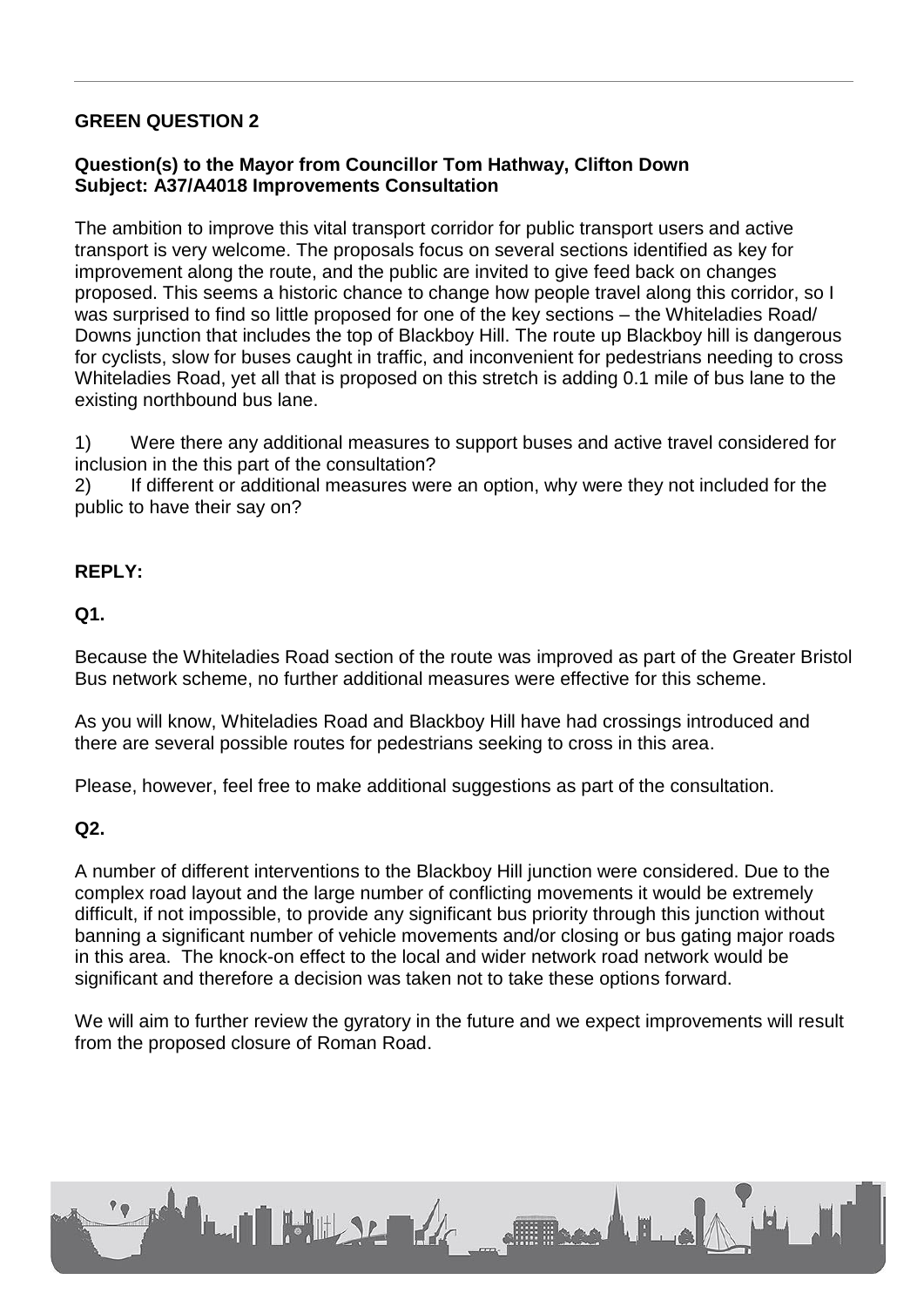## **CONSERVATIVE QUESTION 2**

## **Question(s) to the Mayor from Councillor Richard Eddy (Bishopsworth)**

## **Subject: HENGROVE HOUSING DEVELOPMENTS**

1. At the Members' Forum dated  $7<sup>th</sup>$  December 2021, in reply to my second question concerning the Council's relationship with Caridon regarding Imperial Apartments, the Mayor accepted that "lessons" had been learned relating to our experience with this criticised company. What are these lessons?

2. A news-release was issued by BCC Corporate Communications dated 21<sup>st</sup> December 2021 which stated that the Mayor's Administration would be pursuing "a new approach" to Hengrove Park, where 1435 dwellings have previously received planning consent. Can the Mayor kindly outline the scale of these revised proposals and confirm whether or not it will require any revision of the planning consent formerly granted?

## **REPLY:**

#### **Q1.**

We have never been completely happy with this arrangement, but it is one of the only options the government have allowed us.

Imperial Apartments has provided tenancies for 310 people at Local Housing Allowance rates. This includes 274 households who have experienced, or been at risk of, homelessness.

The Housing Options team have been able to implement a number of different processes to improve outcomes and learn lessons. These include:

- Weekly meetings with staff on site and monthly meetings with senior managers have provided a forum to discuss and resolve issues swiftly.
- Gaining experience in mobilising our teams with external partners to quickly utilise a large number of Local Housing Allowance-capped private rented properties.
- We have benefitted from the insights of professionals working with residents. In hindsight, earlier formal involvement with some stakeholders would have ensured better joined up working (for example, with local GPs to manage greater demand).
- While Caridon is a private landlord, it has been useful to more closely monitor and input into areas including complaints and arrears which has been improving.

## **Q2.**

The decision to look again at the best way to deliver this flagship housing scheme, and pursue a different delivery approach, will boost housing delivery across Bristol by exploring innovative approaches to deliver high-quality, low carbon and affordable homes more sustainably and quickly. The new delivery approach is more ambitious, and will include delivering a higher number of Affordable Homes, incorporating innovative methods of housing delivery including, where possible, using Modern Methods of Construction (MMC), as well as providing the community facilities and infrastructure that will support an inclusive community. The changed  $\left| \begin{array}{c} \begin{array}{c} \begin{array}{c} \end{array} \\ \end{array} \right| = \left| \begin{array}{c} \begin{array}{c} \end{array} \end{array} \right| = \left| \begin{array}{c} \begin{array}{c} \end{array} \end{array} \right| = \left| \begin{array}{c} \end{array} \right| = \left| \begin{array}{c} \end{array} \right| = \left| \begin{array}{c} \end{array} \right| = \left| \begin{array}{c} \end{array} \right| = \left| \begin{array}{c} \end{array} \right| = \left| \begin{array}{c} \end{array} \right| = \left| \begin$  $\mathcal{U}$ All Angel B. A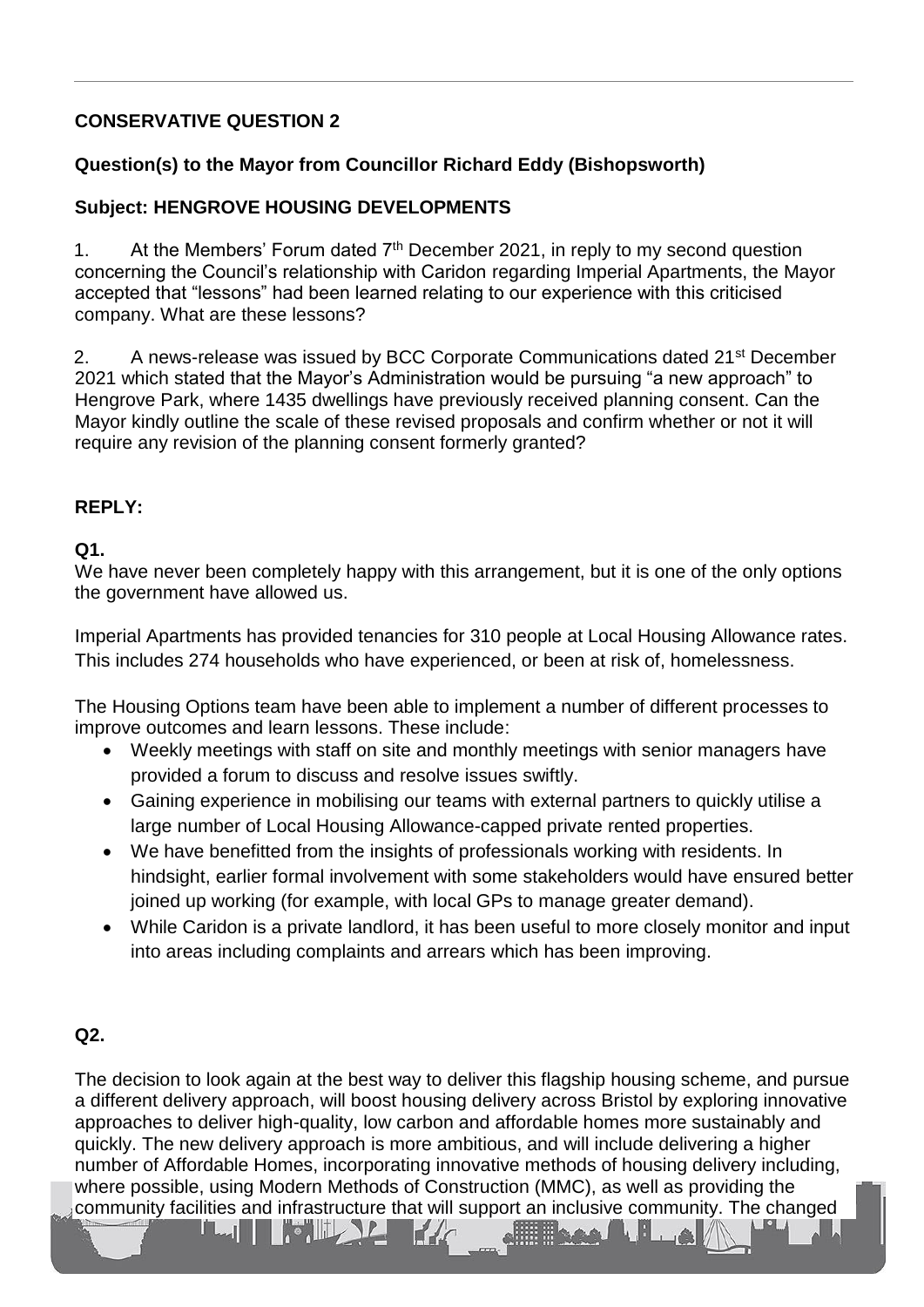approach will enable Hengrove Park to become an exemplar new, high-quality, and sustainable neighbourhood.

We do not anticipate any significant changes to the Outline Planning Consent (19/02632/PB) that the Council has secured for the overall Hengrove Park masterplan site. However, as with any development of this scale, it is possible that some changes may be proposed over the life of what will be a large development delivered in multiple phases over several years (for example, in response to our ambition to deliver a greater proportion of Affordable Housing, or to incorporate innovative housing construction methods).

If any such changes are proposed these would be subject to the necessary planning approvals.

**LAN 181 12 14** 

**Miller**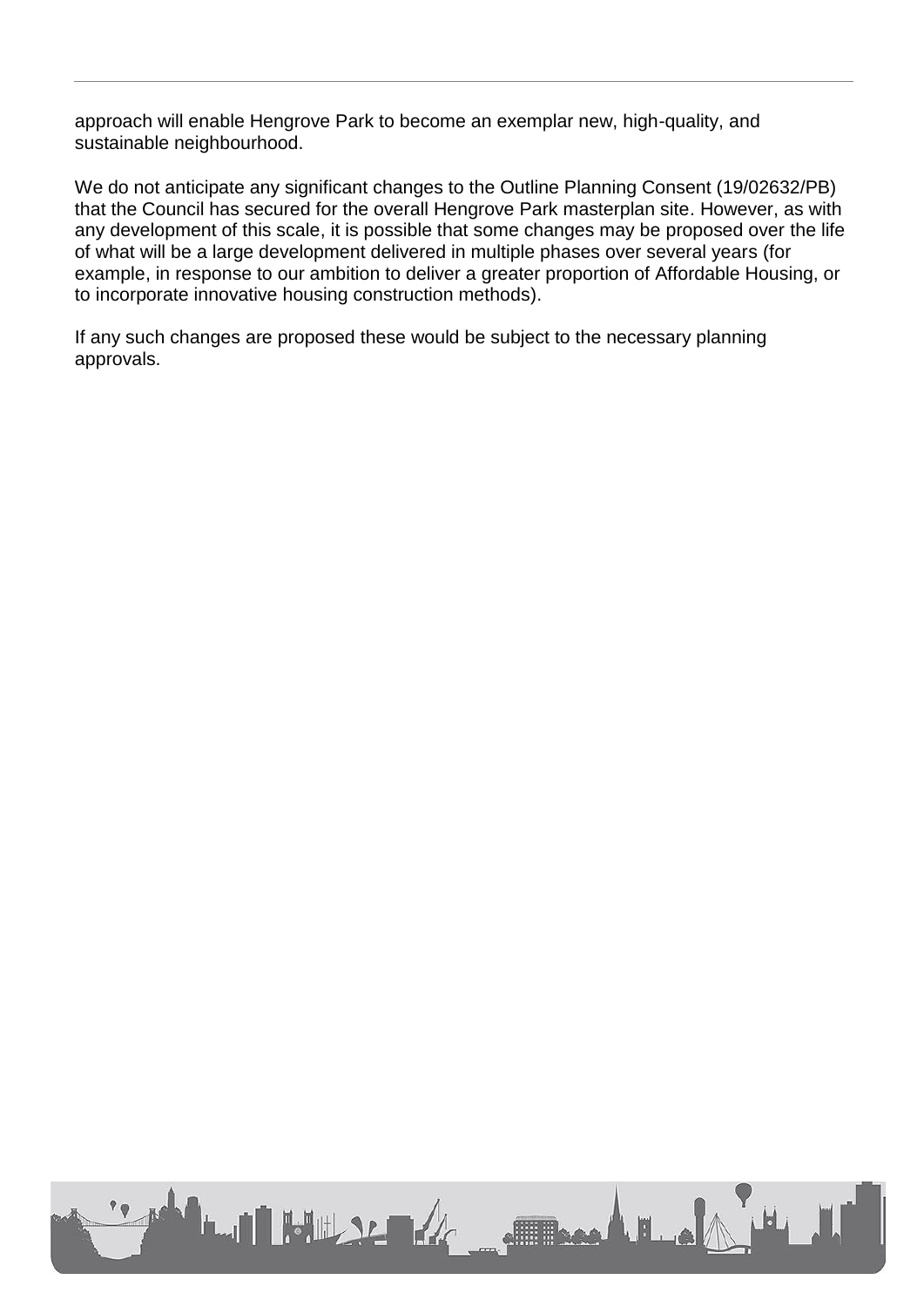## **LIBERAL DEMOCRAT QUESTION 2**

## **Question(s) to the Mayor from Councillor Jos Clark – Brislington West**

#### **Subject: Brislington Greenway**

Q1. Despite asking for an update on the cancelled meeting to discuss the proposals for the changes to the A4 which will affect Brislington West, I have still not had an update about any forthcoming meeting. It was a shame that the executive member was not able to update either myself or Cllr Varney when we happened to see him and two officers doing a site meeting on the A4 on Friday 17th December. Can the mayor give Cllr Varney and myself a date for the councillor briefing as residents are keen to know what is going to happen in their area, especially since Cllr Cheney told us that the Brislington Greenway will not become a road?

#### **REPLY:**

Let me reiterate Cllr Cheney's comment and the comments I made during the election, that there will be no road on the disused railway line. We will continue to look at all options for the delivery of a mass transit route for the area. Consultation on the mass transit is due to be published by WECA shortly.

We continue to discuss the future of the A4 with WECA and BANES. As soon as decisions are made about the approach that could mean we can consult on them, I am sure a date for a briefing will be confirmed.

**LAN 5-14-14-44**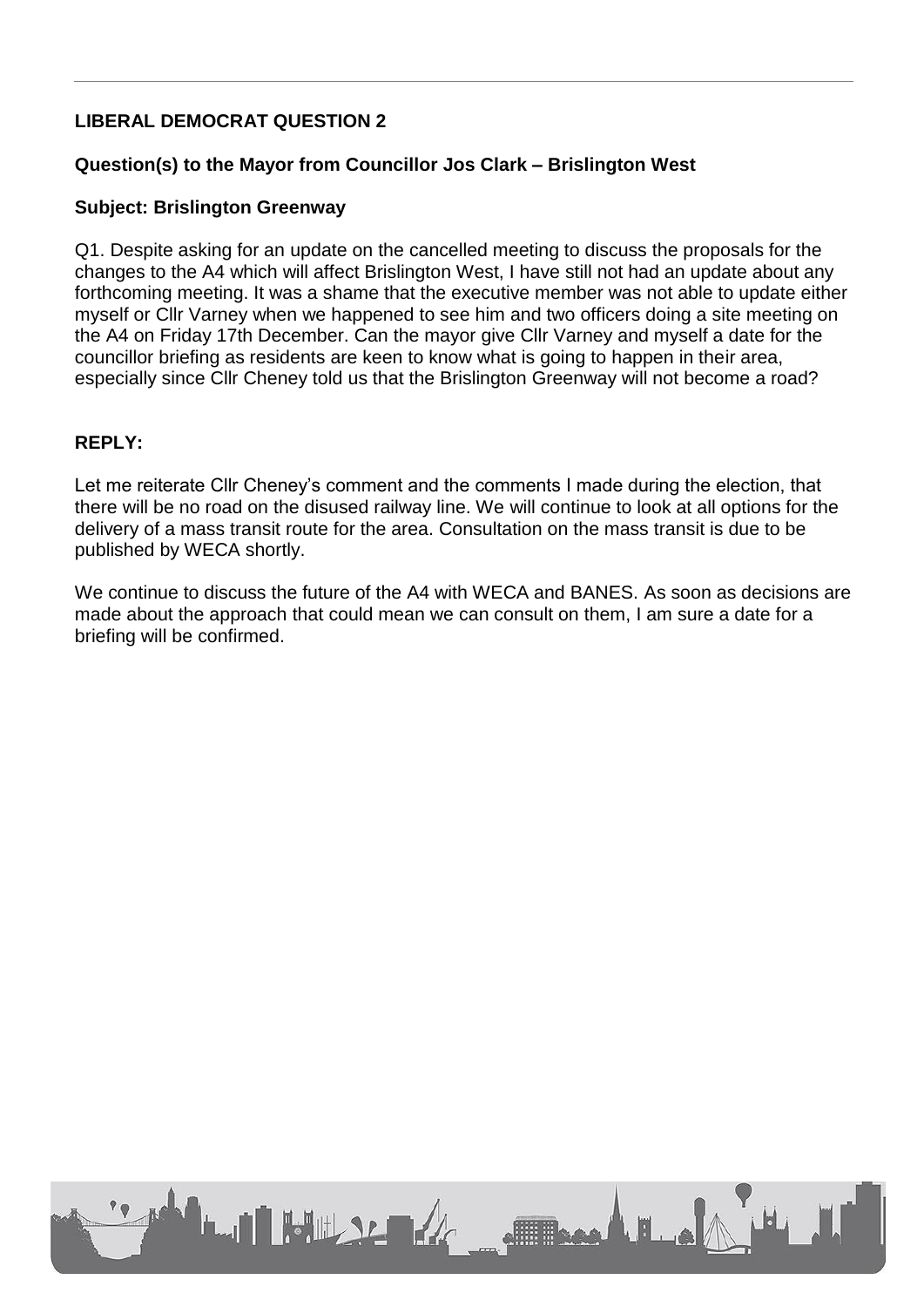## **KNOWLE COMMUNITY PARTY QUESTION 2**

## **Question(s) to the Mayor from Councillor Christopher Davies, Knowle Ward Subject: Phone Mast and base Station in Redcatch Park, Broadwalk**

A Planning Application for a Phone Mast & Base Station on an open green space on land bordering Redcatch Park, Broadwalk was refused permission.

Park Officers are proposing to give permission for this Mast & Base Stn to be allowed to have a Temp position on open ground in Redcatch Park, knowing it does not require Planning Permission. The route of the power cables would be via the main park car park and a Circlular marked play area, which will require the digging of trenches through the car park & Play Area.

This Temp Mast site is totally unacceptable for all users of the park and a better alternative position has been offered by the developers of the new shopping centre on top of their premises as a permanent site. Can Park Officers please investigate this offer ASAP.

## **REPLY:**

There are emergency provisions in planning legislation that allow telecoms operators to install their equipment (including masts) for a temporary 18-month period in order to "prevent loss of service or network disruption following the impending loss of an existing site". The telecoms operator has been asked to justify their use of the emergency powers.

The statutory telecoms providers have already considered the adjoining shopping centre as a possible location, but the temporary mast and base station is required within the next three months, which does not fit with the timeframe for the development of the shopping centre in terms of demolition and redevelopment.

**LAN HUAL 14**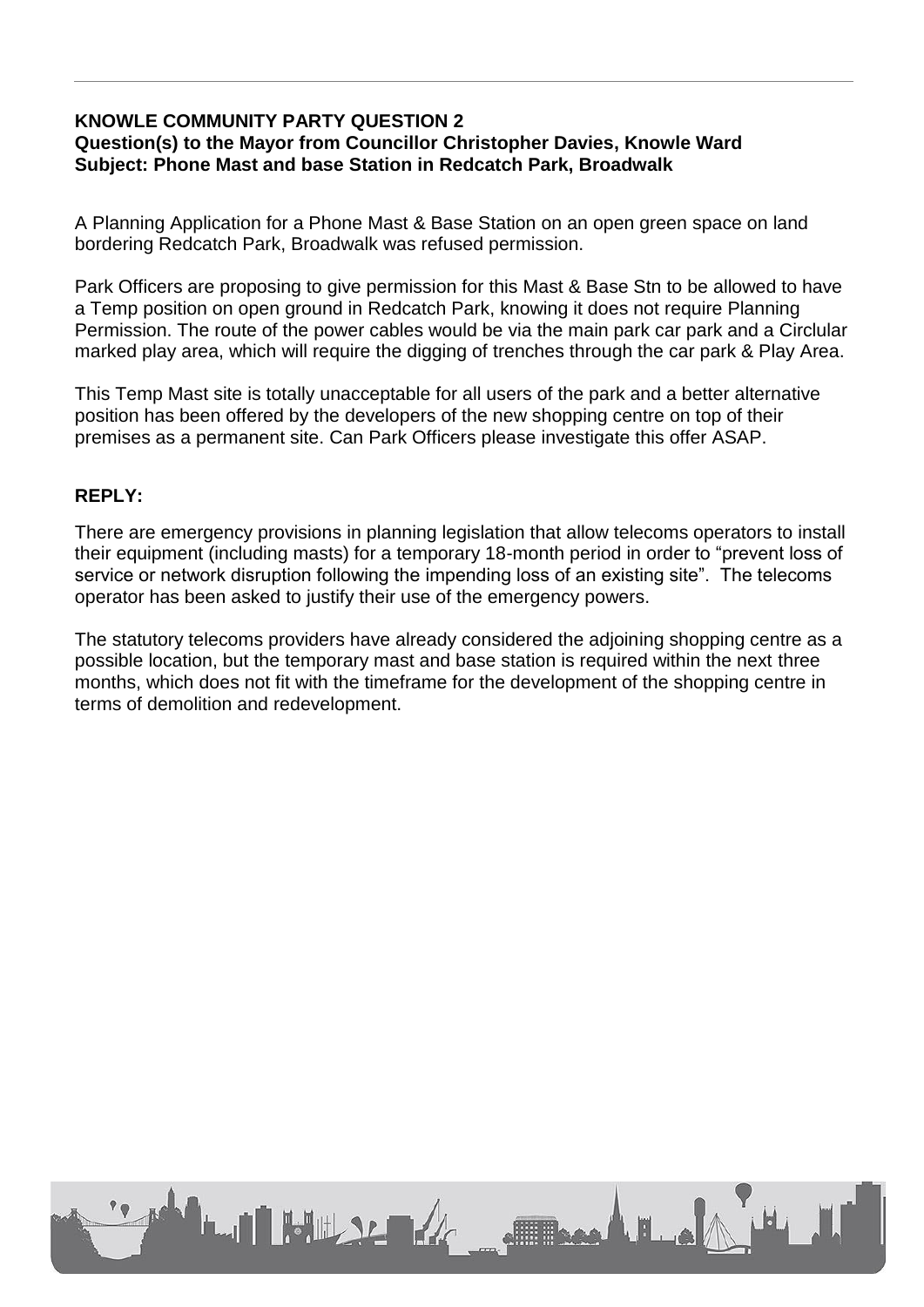## **LABOUR QUESTION 3**

## **Questions to the Mayor from Councillor Steve Pearce, St George Central Ward**

## **Subject: Support for the technological sector**

**1)** Bristol has a growing reputation as a hotbed of technological start-ups within the strategic Western Gateway. I would like to draw attention to, and congratulate, Vertical Aerospace, which is now a publicly listed company. **How is Bristol supporting similar technology companies?**

#### **2) Bristol City Council recently announced it is ending the procurement process for the development of Hengrove Park. Please can the Mayor elaborate on why this decision was made, and what the benefits of this will be?**

## **REPLY:**

## **Q1.**

I welcome your support for this important sector. We have a proud heritage of technological innovation and start-ups.

The Council's current programmes for business start ups are focused on support of potential and early stage entrepreneurs from disadvantaged communities and social/demographic groups under-represented in enterprise. Some of these entrepreneurs are involved in technology-led start ups, and will benefit from grants, and signposting to the West of England Growth Hub to access more specialist advice and funding from industry sector-specific schemes led by WECA, the Universities and Business West.

The main public-funded support for technology start ups in Bristol is now via programmes commissioned by:

- The West of England Combined Authority
- The Department of Business, Energy and Industrial Strategy
- The Department for Levelling Up, Housing and Communities
- UK Research and Innovation (for which Business West is the regional delivery partner).

The Council has recently opened a new Business and Intellectual Property Centre (BIPC) at the Central Library, funded by the British Library, which offers free access to specialist on-line intelligence on global markets, companies, technologies, patents etc. There are plans for three 'satellite' BIPCs at Southmead, Easton and Knowle libraries to widen access for entrepreneurs and businesses across the city.

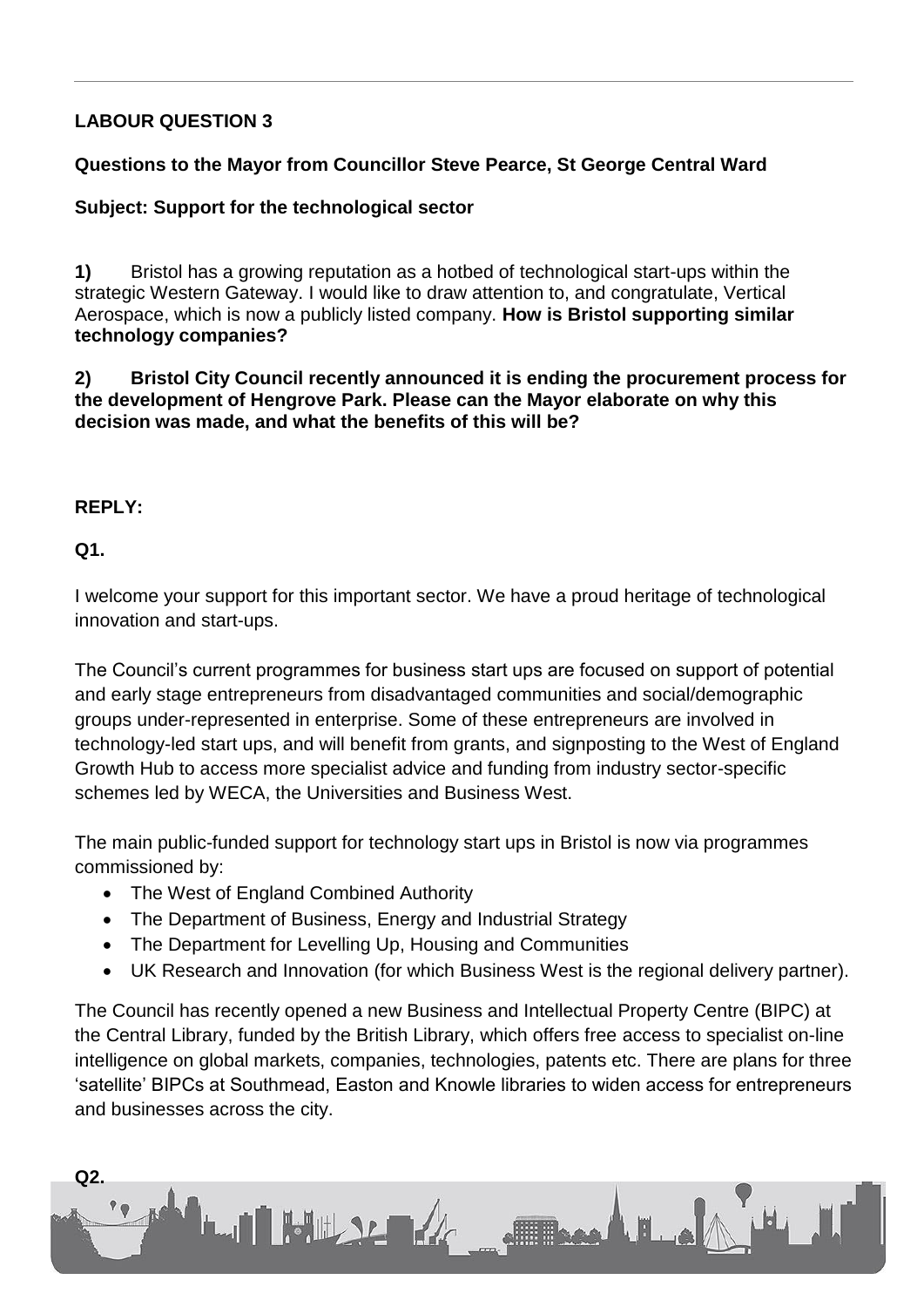The Council has secured Outline Planning Consent for the masterplan redevelopment of Hengrove Park, delivering up to 1435 new homes, a c. 22 hectare new public park, and significant investment in high quality public realm and new community and employment facilities.

The decision to look again at the best way to deliver this flagship housing scheme, and pursue a different delivery approach, will boost housing delivery across Bristol by exploring innovative approaches to deliver high-quality, low carbon and affordable homes more sustainably and quickly.

The new delivery approach will include delivering a higher number of Affordable Homes, incorporating innovative methods of housing delivery including, where possible, using Modern Methods of Construction (MMC), as well as providing the community facilities and infrastructure that will support an inclusive community. The changed approach will enable Hengrove Park to become an exemplar new, high-quality, and sustainable neighbourhood.

**LAN HULLA** 

**MHAAA**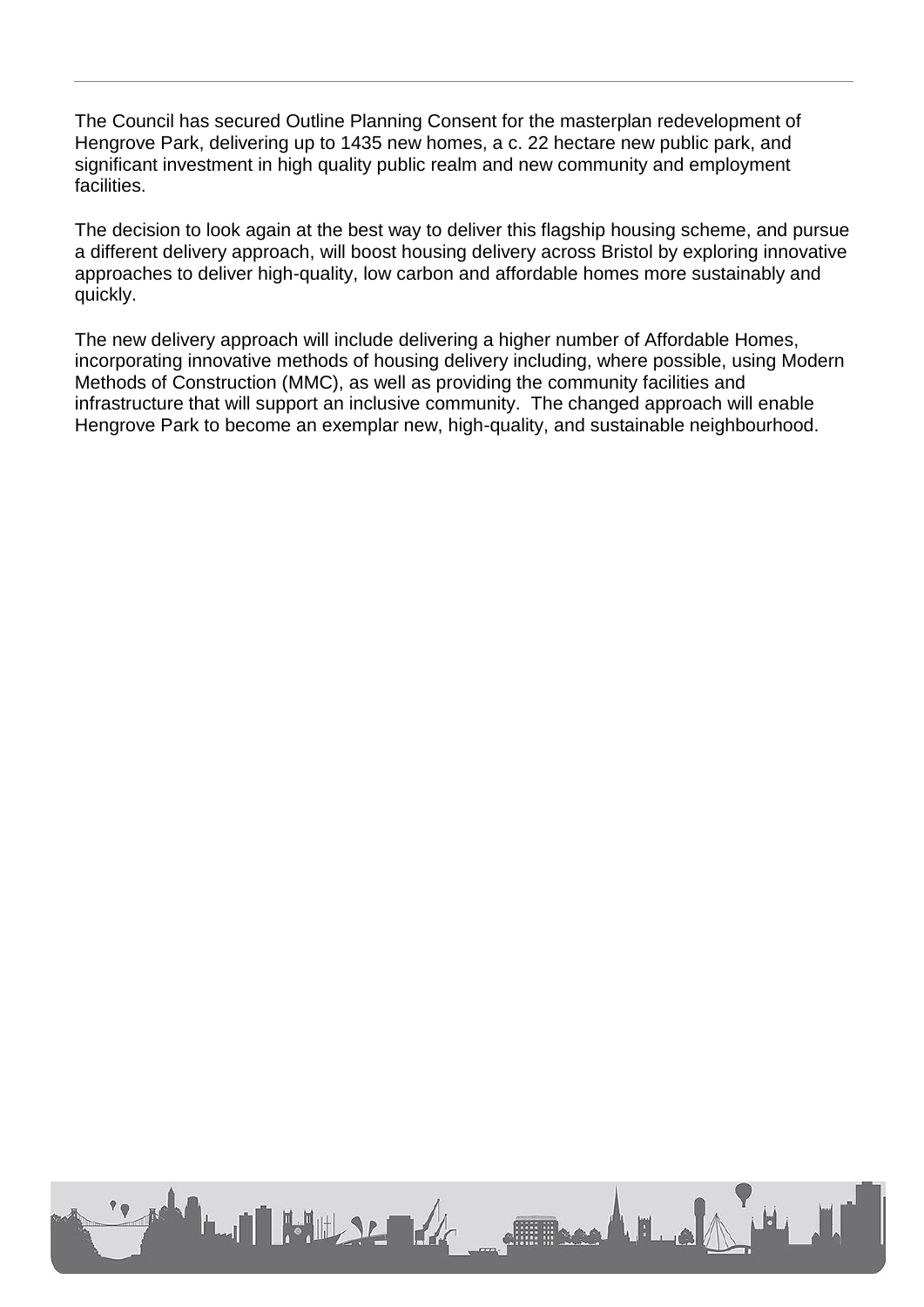#### **GREEN QUESTION 3**

#### **Question(s) to the Mayor from Councillor Emma Edwards, Bishopston & Ashley Down Subject: Illegal Parking**

Dangerous and illegal parking has long been a big problem in Bristol and especially in certain areas such as Stokes Croft, Redland, Bishopston, Bedminster and parts of the centre. People park on double yellows, block cycle paths and pavements, often causing dangerous obstructions to pavement users, cyclists, other drivers who have poor vision at junctions, school children and those who use mobility devices. As councillors we are often asked about enforcement for those who park illegally. So my questions are:

1. What statistics are there for revenue generated by individual parking enforcement officers on average across the whole parking enforcement team?

2. How many penalty tickets for parking on double yellow lines have been issued for areas outside any RPS zone in the last 12 months?

#### **REPLY:**

**Q1.**

Civil Enforcement Officers (CEO) are responsible for the enforcement of parking restrictions as part of their day to day patrolling duties.

Each CEO issued on average 1456 Penalty Charge Notices in the last 12 months, with each PCN generating an average of £26 per issued PCN.

#### **Q2.**

Parking Services issued 21,547 PCNs to vehicles observed parked on double yellow lines in the last 12 months. Of this figure, approximate 10,500 PCNs were issued outside of the RPS areas. If you have concerns about any specific area or street, this can be provided on request.

**MIN** 

**LAN 181 12 14**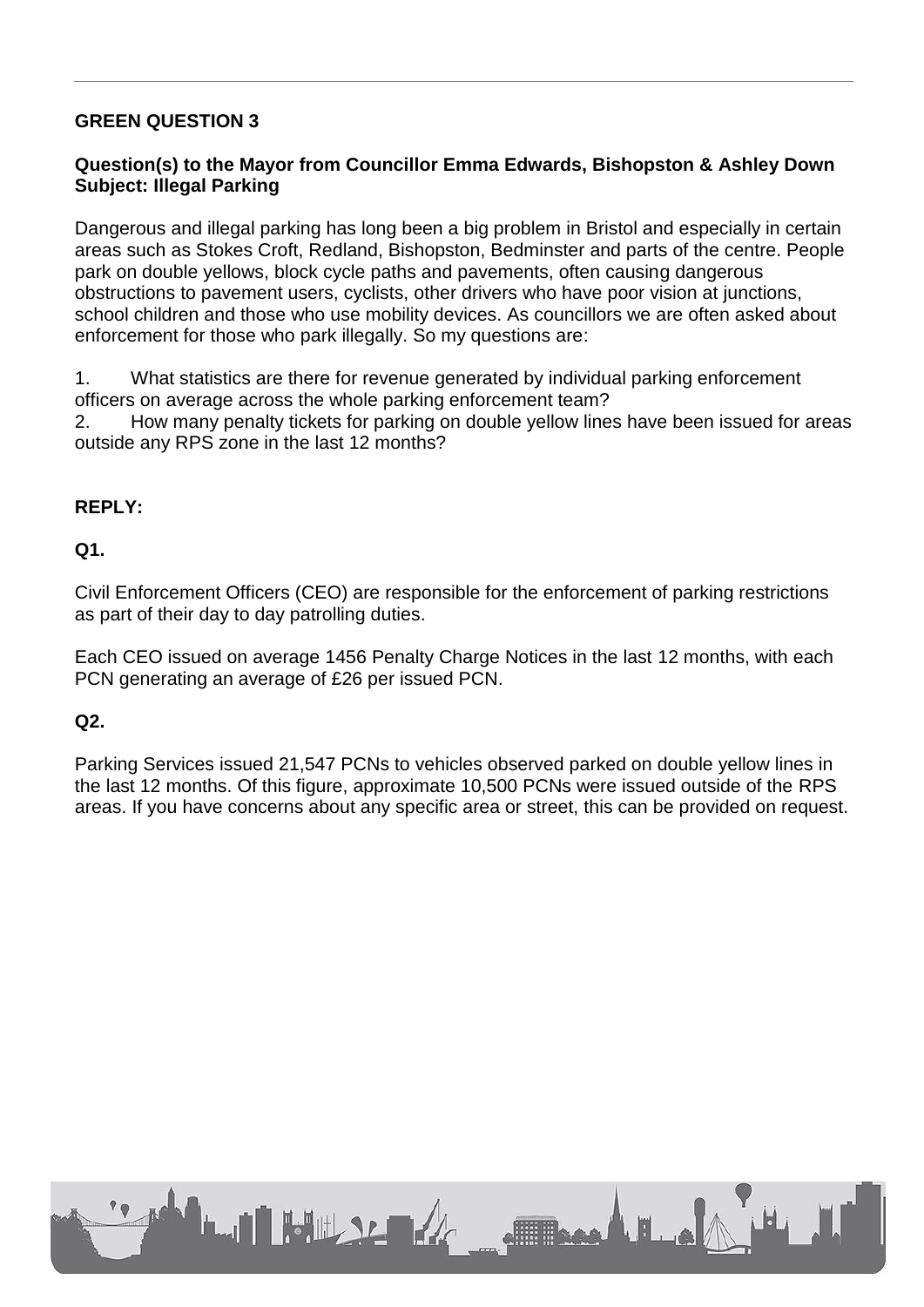## **CONSERVATIVE QUESTION 3**

## **Question(s) to the Mayor from Councillor John Goulandris (Stoke Bishop)**

## **Subject: DISABLED AND ELDERLY RESIDENTS**

Many disabled and elderly residents are unable to use public transport but are able to drive making use of 'blue badges' to assist with parking. These people are dismayed by proposals to close some retail areas to cars and are worried that accessing the city centre by car is becoming increasingly difficult.

1. What assurance can the Mayor provide to them that they will not become marginalised by transport proposals, which will see roads such as Park Street closed to cars?

2. One City, no one left behind. Does the Mayor agree that all forms of discrimination, including discrimination on the grounds of disability or age have no place in our society?

#### **REPLY:**

**Q1.**

The Park Street proposals do not remove access to the street for parking. There will be parking provision made for those who are unable to use public transport and are reliant on their car to get around.

All transport schemes include engagement with a range of Equalities groups to ensure they are designed in an inclusive way, and they will have an Equalities Impact Assessment.

We are fully committed to an inclusive city. This includes disabled people, and older residents through our work as an age friendly city.

#### **Q2.**

I fully agree. I also think we should not only be mindful of the legal duty, but recognise we can always go further in our thinking and policy to ensure Bristol is an inclusive city and our high streets are accessible.

Assuming this question is relating to your first, I'd ask that you please encourage as many people as possible, but in particular those with protected characteristics, to contribute to our consultation on the Number 2 bus route so we can capture their thoughts.

A.H. a

**HILL AND** 

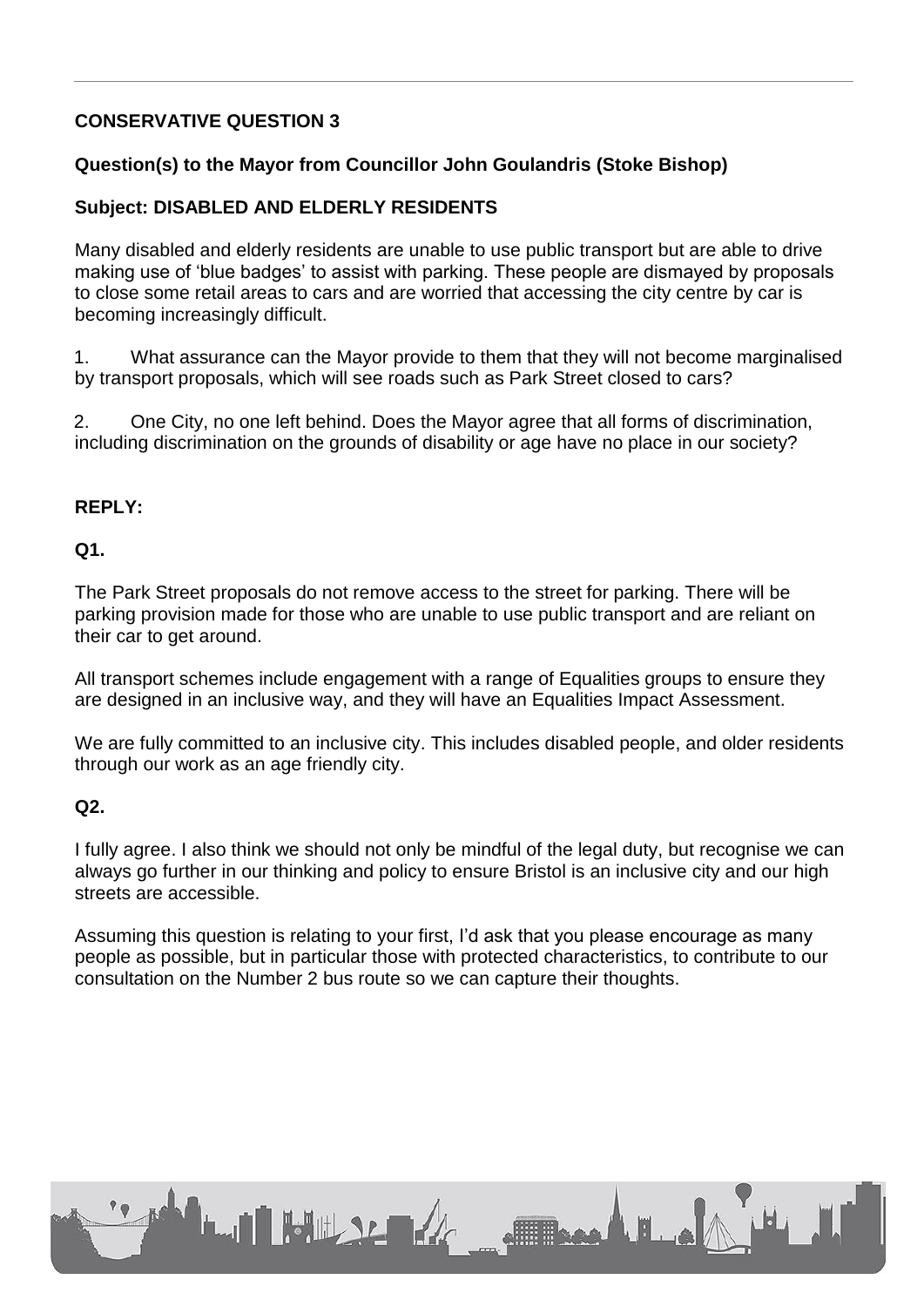## **LIBERAL DEMOCRAT QUESTION 3**

#### **Question(s) to the Mayor from Councillor Andrew Varney – Brislington West**

#### **Subject: Deceased Animal Collection**

I recently had to inform an 83-year-old, elderly resident, who lives alone, that she needed to drag a large, dead fox into her front garden as BCC wouldn't collect it from her back garden even though she has side access to the rear of her property. Why won't BCC pick up dead animals from back gardens, only front ones?

## **REPLY:**

Bristol Waste Company has a responsibility to cleanse the highway and this includes removing and disposing of dead animals on the highway. The Council and Bristol Waste do not have a responsibility to clear private land of waste, including dead animals.

However, we would expect a considered response depending on the circumstances. On this occasion Bristol Waste offered the resident a service over the standard business offering but I will remind them of the need to look at specific circumstances to support residents.

**LAN HULLA**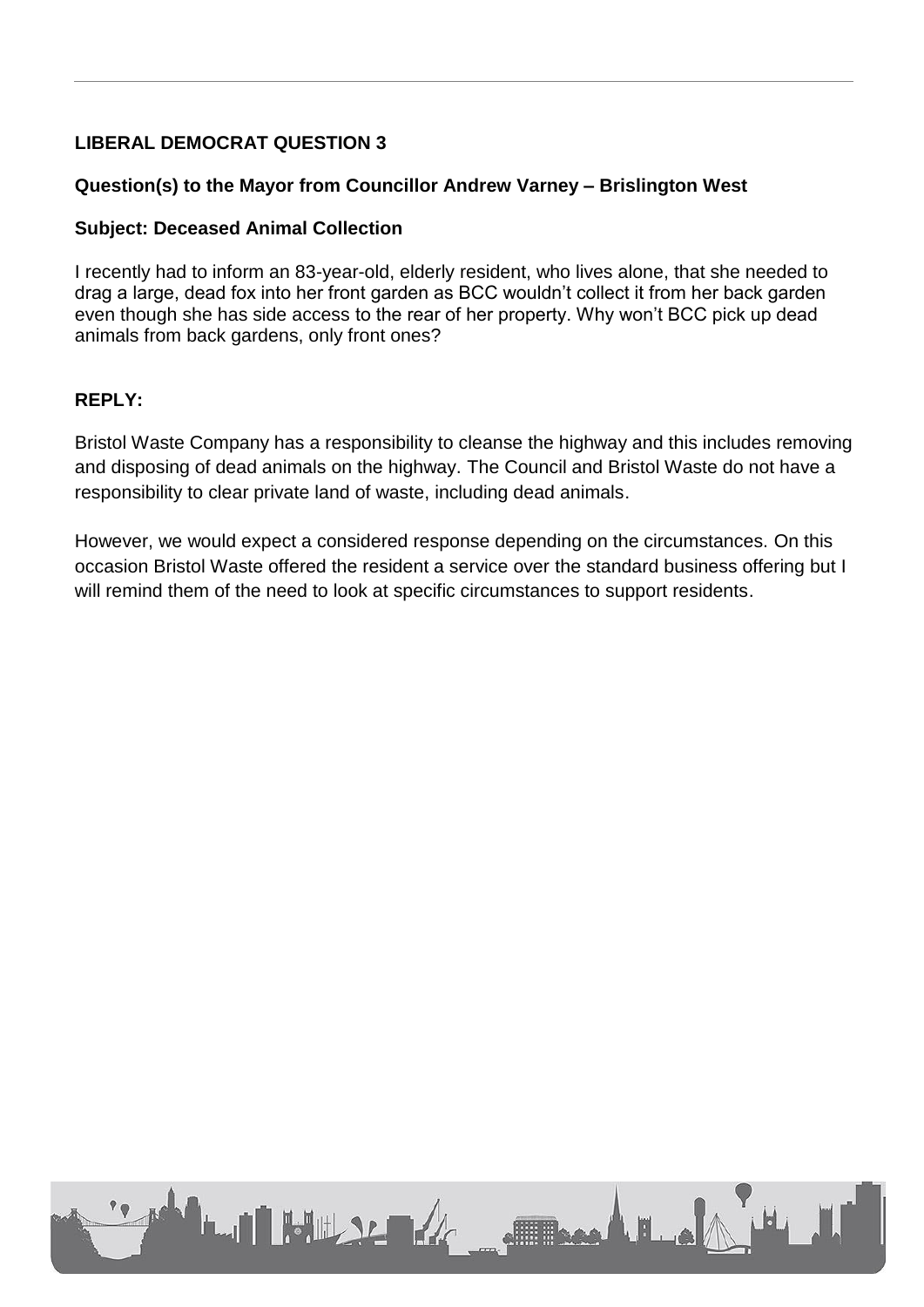## **KNOWLE COMMUNITY PARTY QUESTION 3 Question(s) to the Mayor from Councillor Gary Hopkins**

## **Subject: Jubilee Pool**

Q1. Successful partnership working between Parkwood and the community has led to record membership levels and trading profit. Jubilee operates without council subsidy.

A short while ago the mayor in response to question confirmed that an extension would be offered to Parkwood from 3/22 to ensure the pool stayed upon until the asset transfer could be completed. Parkwood are keen to continue without subsidy but officers are refusing to sign the extension until "a viable asset transfer is in place". Given that even with the accelerated transfer timescale proposed by officers a business plan is not expected until July 22 (and that will not be the end of the process) how can the mayor explain the mismatch between his assurance and actions on the ground.

Q2 Although actual and projected trading profits are good for jubilee there is a high chance that these will be needed to fund energy efficiency measures. The administrations previous pronouncements said that profitability was impossible and this has been proved wrong. The mayor is now demanding a share of future profits which appears to all concerned to be an attempt to scupper the successful transfer. Will the mayor now drop this ridiculous demand and work instead towards a successful transfer.

## **REPLY:**

## **Q1.**

Officers are meeting with Parkwood and an offer of an extension has been made at no cost to Bristol City Council. The current contract includes a clause that allows BCC to decline repair costs at our discretion and Parkwood have been notified that this clause will be effective for the duration of the extension.

Expressions of Interest for Community Asset Transfer offers closed on 7<sup>th</sup> January and any extension would cover a 6 month period to allow for offers to be considered.

## **Q2.**

We have a duty to protect the value of council assets. When considering community transfers, we ask for business plans that demonstrate there will be a sustainable and successful future for the asset. Of course, given that we are transferring assets to communities, often at peppercorn rents, we expect to share in profit to benefit the whole city.

This is a standard clause in any community asset transfer, to protect the city's assets and has been clearly stated in the CAT prospectus from the outset.

We will consider any CAT business plans in due course.

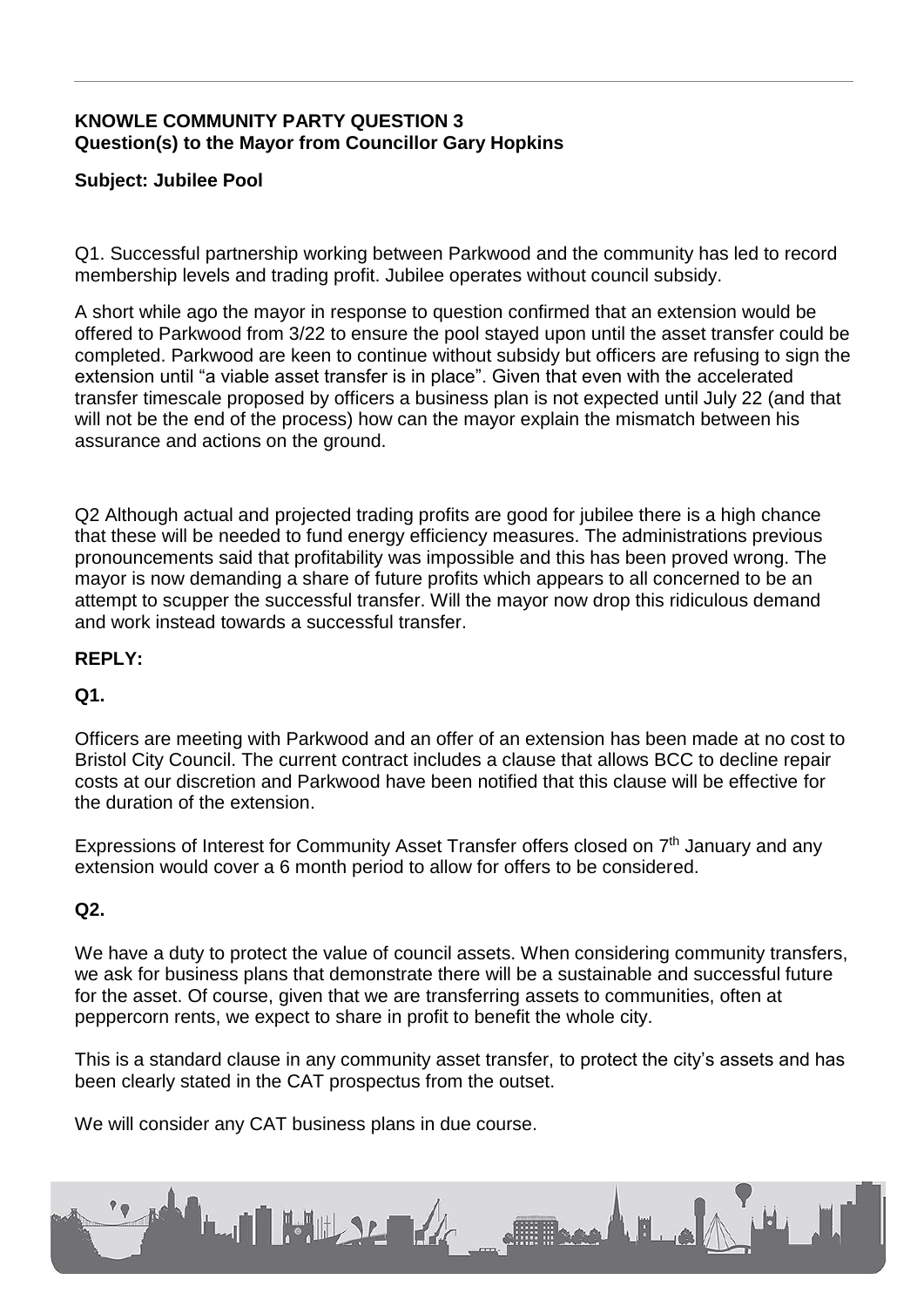## **LABOUR QUESTION 4**

## **Questions to the Mayor from Councillor Fabian Breckels, St George Trooper's Hill Ward**

#### **Subject: Councillor decision making**

- 1) Please can the Mayor tell me how many Councillors are currently involved in direct decision making?
- 2) Which decisions are solely made by Councillors?

## **REPLY:**

#### **Q1.**

All councillors play a role in decision-making by virtue of sitting on Full Council, which is responsible for directly exercising, or choosing to delegate where possible/appropriate, nonexecutive functions.

Councillors also sit on the various committees that exercise the non-executive functions that are delegated to them by Full Council. These include:

- Area Committees
- Development Control Committees
- Licensing Committee
- Public Safety and Protection Committee
- Audit Committee
- HR Committee
- The Downs Committee

Councillors can also contribute to the scrutiny and oversight of the council's work through membership of OSMB and the respective scrutiny commissions.

In terms of executive functions, there are currently seven councillors, in addition to the Mayor who make up the Cabinet and are responsible for taking key decisions that fall within the areas covered by their portfolio.

## **Q2.**

Non-executive powers, unless otherwise delegated to officers by Full Council, are exercised by Full Council and/or committees and therefore are made solely be councillors.

The councillors who form the Cabinet have responsibility for taking key decisions within their portfolio, in relation to executive powers. The division of responsibilities is set out in detail in [Part 3 of the council's constitution](https://eur03.safelinks.protection.outlook.com/?url=https%3A%2F%2Fwww.bristol.gov.uk%2Fdocuments%2F20182%2F34176%2FBCC%2BConstitution%2BPart%2B3%2B-%2BResponsibility%2Bfor%2Bfunctions.pdf%2Fd505589e-e7ce-743a-3060-58d11d45615e&data=04%7C01%7C%7C87fde5ab1cf042342f5408d9d1bfde46%7C6378a7a50f214482aee0897eb7de331f%7C0%7C0%7C637771444263407946%7CUnknown%7CTWFpbGZsb3d8eyJWIjoiMC4wLjAwMDAiLCJQIjoiV2luMzIiLCJBTiI6Ik1haWwiLCJXVCI6Mn0%3D%7C3000&sdata=Spt6xMdiiYrkctv7YhIgze47S5mUD%2Bc3FCxAZ8ao86Q%3D&reserved=0).

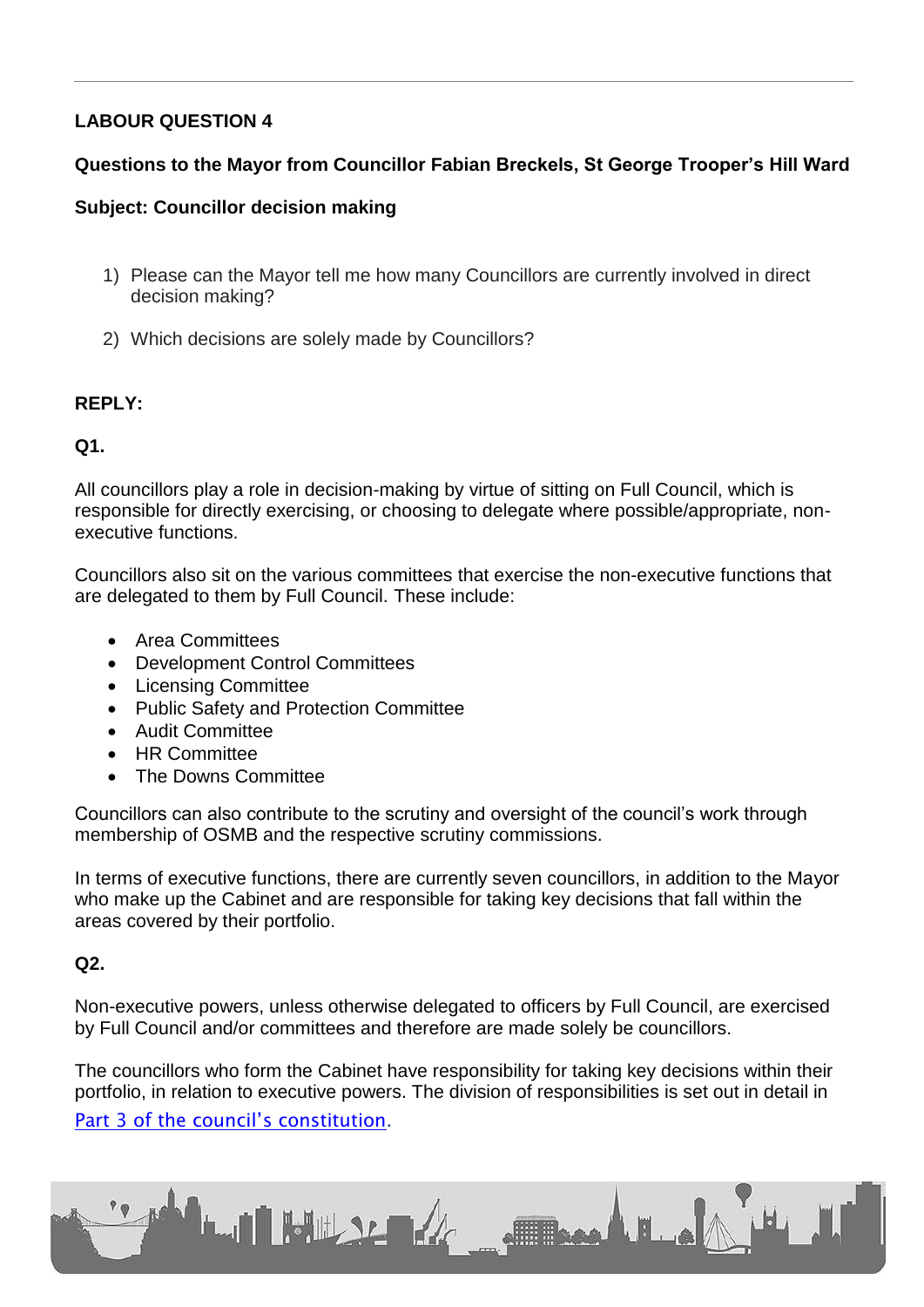#### **GREEN QUESTION 4**

#### **Question(s) to the Mayor from Councillor Barry Parsons, Easton Subject: Ethical Debt Collection**

One morning last month, at 7am, I got a text message from one of my residents. Bailiffs chasing an alleged debt to Bristol City Council were trying to evict her and her two young children at the crack of dawn. The resident is a vulnerable disabled woman and this would have left her and her family homeless, days before Christmas. I and another ACORN member were there within five minutes, our numbers quickly grew and together we successfully resisted the eviction.

Now, those bailiffs should never have been there in the first place. Bristol's ethical debt enforcement policy is meant to avoid the use of bailiffs in favour of a citizen-centred approach that supports vulnerable people and adopts a holistic view of debt. I wholeheartedly support this approach and have been pleased to hear Cllrs Renhard and Cheney restate their commitment to it in recent days. But clearly, this didn't happen in this case.

I understand the bailiffs were appointed by a county court, not directly by Bristol City Council. If the council pursues its debts in county court, a holistic approach is impossible since there will always be the risk that the court will appoint bailiffs. A truly ethical policy means not washing our hands of the difficult cases.

1. How many cases of council tax debt or rent arrears are currently with the courts?

2. Will the mayor commit to end the practice of passing council tax debts to the courts?

## **REPLY:**

#### $\Omega$ 1.

We had been unaware of the eviction until the day the bailiffs attended. The reasons for this is that the bailiffs are acting on behalf of the receiver and not the council. We have requested a review of the case.

Neither council tax nor rent arrears were the reason for the eviction attempt cited.

Holl SET

Council tax insolvency cases are currently on hold at the court; no council tax cases have been passed to court for a liability order since the pandemic began.

Enforcement agent action for council tax debt has been reduced year-on-year, (and has been on hold completely since start of pandemic); in accordance with the long-established processes, enforcement agents will immediately return any case that appears to be vulnerable to the council.

There is one rent arrears case currently with the court, and we can provide further anonymised information about this case on a confidential basis.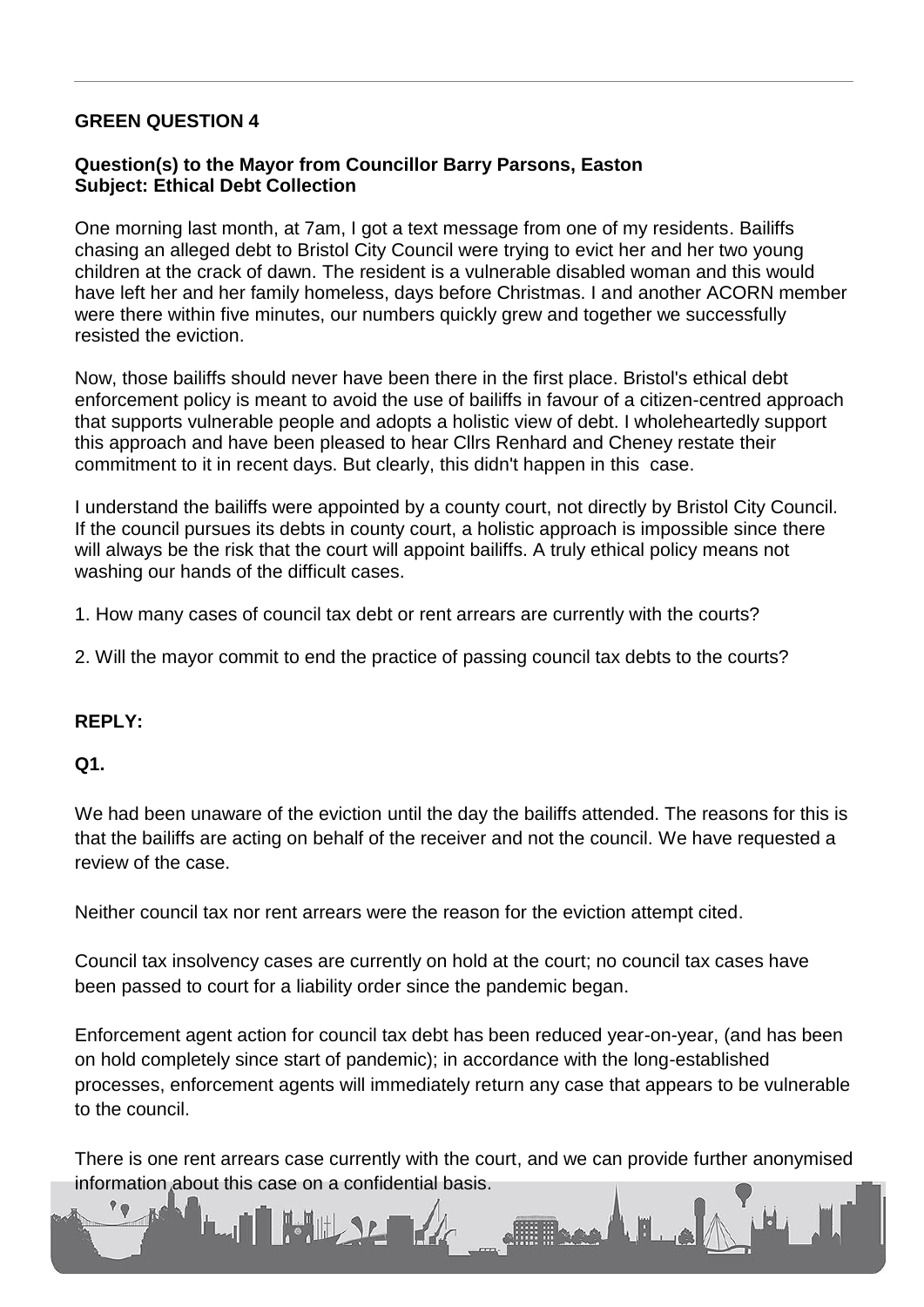## **Q2.**

We must be prepared to take legal action to recover debts, eg where an individual has committed fraud, purposefully frustrated our numerous attempts to engage with them and has the means to pay what they owe. Otherwise, their debt would be unfairly borne by other council tax payers.

However, our approach is always to constructively engage with any individual that has a debt with the council to ensure we take a supportive approach to the collection of debt.

We continue to review processes to consistently improve our ethical debt management.

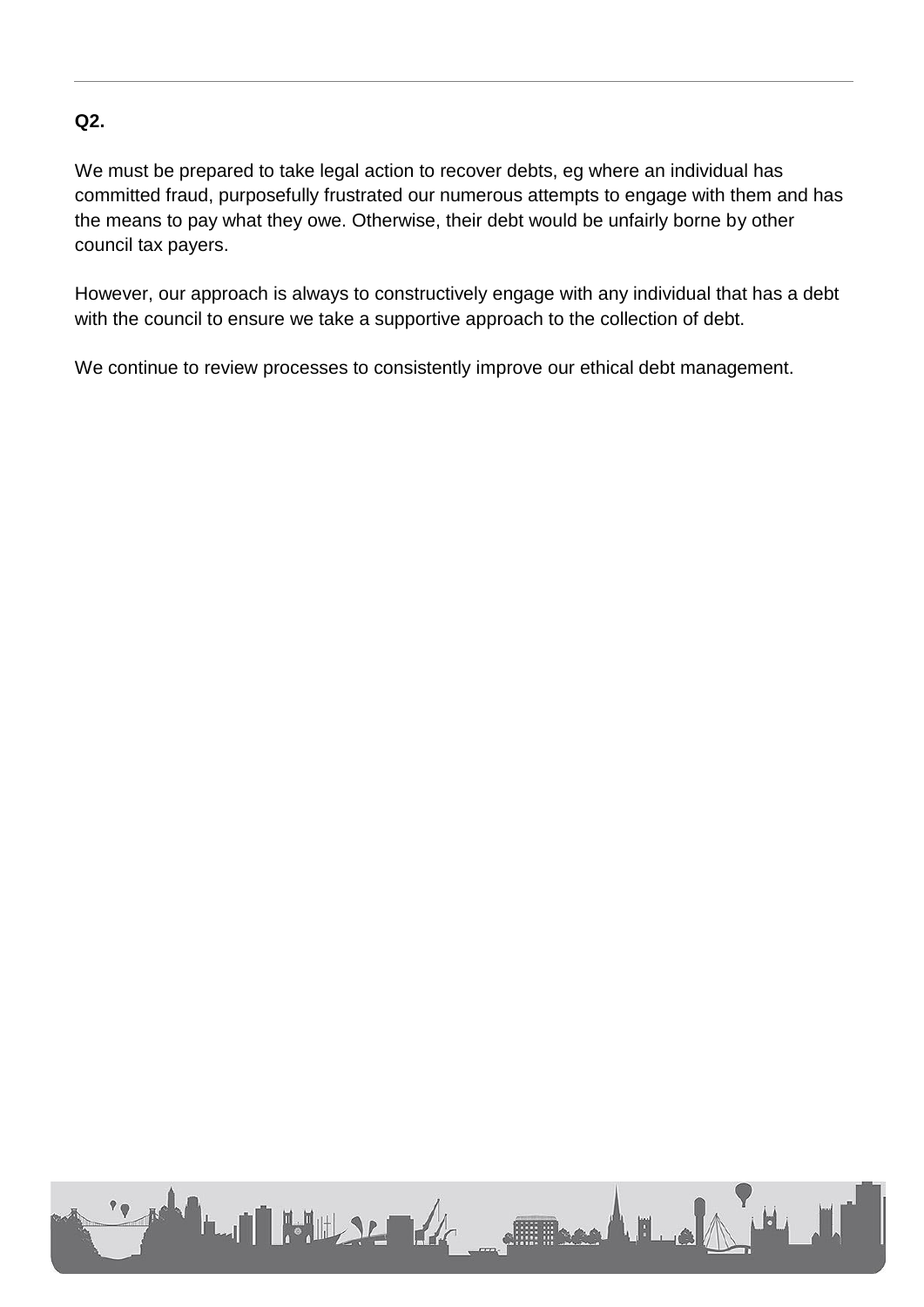## **CONSERVATIVE QUESTION 4**

## **Question(s) to the Mayor from Councillor Jonathan Hucker (Stockwood)**

## **Subject: THE A37/A4018 TRANSPORT CORRIDOR**

Stockwood Ward councillors have shared information on the proposed changes to the A37 / A4018 transport corridor (i.e., the No.2 bus route) on social media. The information was presented in an impartial way and at the time of writing has reached 14,895 people. The post has generated a huge amount of engagement. There have been a great many responses to the plans, and they are overwhelmingly negative. I hope that this flawed scheme will either be substantially amended if not scrapped altogether. A key component of any project appraisal is the cost, which is a matter of public interest.

1. Please therefore can the Mayor advise the total estimated cost of this scheme should it proceed unaltered?

2. I understand that the Council are proposing new bus lanes on Wells Road which are not advertised in the plans for the A37 / A4018 transport corridor. Is it therefore the intention of the Council to introduce these by stealth?

## **REPLY:**

#### **Q1.**

If you have 14 985 responses, please ensure these are forwarded to the consultation as that would be invaluable evidence.

Financial appraisal of the scheme is ongoing as we are developing an Outline Business Case submission. This will confirm the estimated costs of the agreed scheme and an assessment of the benefits.

## **Q2.**

The proposals in the Consultation include new 24-hour bus lanes in both directions south of the West Town Lane/A37 junction, up to around the New Fosseway junction with the A37.

These proposals are advertised on the main consultation page via the Travel West website, as well as on the various leaflets and banners supplied at the consultation events.

The proposals support our commitment to the city to prioritising public transport.

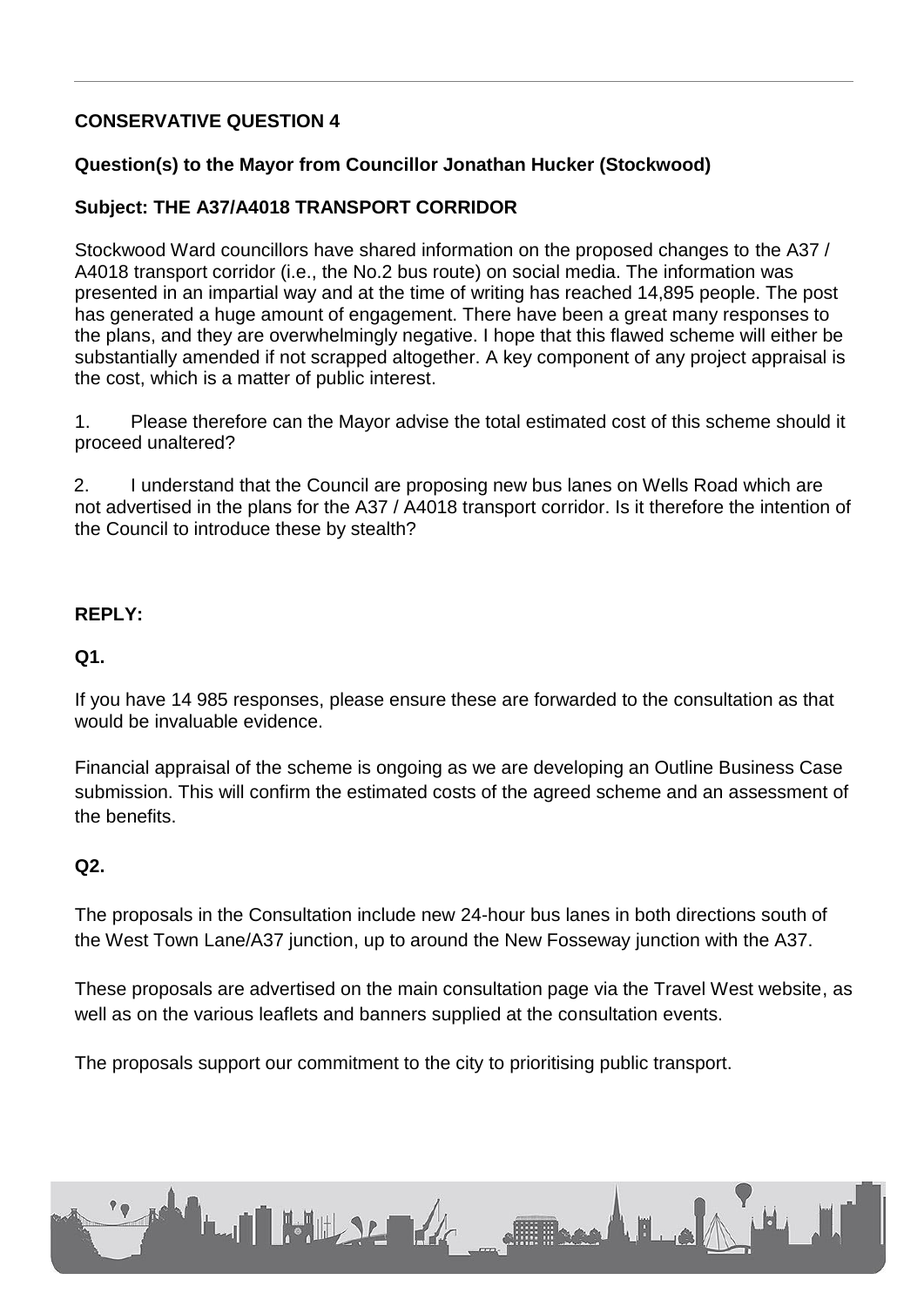## **LIBERAL DEMOCRAT QUESTION 4 Question(s) to the Mayor from Councillor Alex Hartley – Hotwells & Harbourside**

## **Subject: Pooles Wharf Marina Cleaning**

Over recent weeks, large amounts of rubbish has collected in the Pooles Wharf Marine area of water (see photo), which has been reported to both the Council and to the Harbour Master by local residents to no avail. This waste is harmful to local wildlife, unsightly to look at, and will if not collected eventually entering the wider ecosystem.



Face LE A

**Could the Mayor please confirm why the council does not clean the Pooles Wharf Marina area of water, when they do clean other areas such as Brunel Quay?**

## **REPLY:**

## **Suggested response:**

Unlike Brunel Quay, Pooles Wharf Marina is a privately owned marina and therefore falls outside the control of the harbour authority.

The harbour authority has no legal rights to enforce the owner of the marina to carry out maintenance or cleansing of this area.

We have, however, made contact with the owner of the marina and notified them that there have been complaints regarding the rubbish and asked them to clear the rubbish. A referral has now been made to Neighbourhood Enforcement Team who will be reviewing the appropriate powers the council has to ensure the litter is cleared.

I would suggest that you also contact the marina owner and support our attempts to improve the area.

**LATER SERVICE**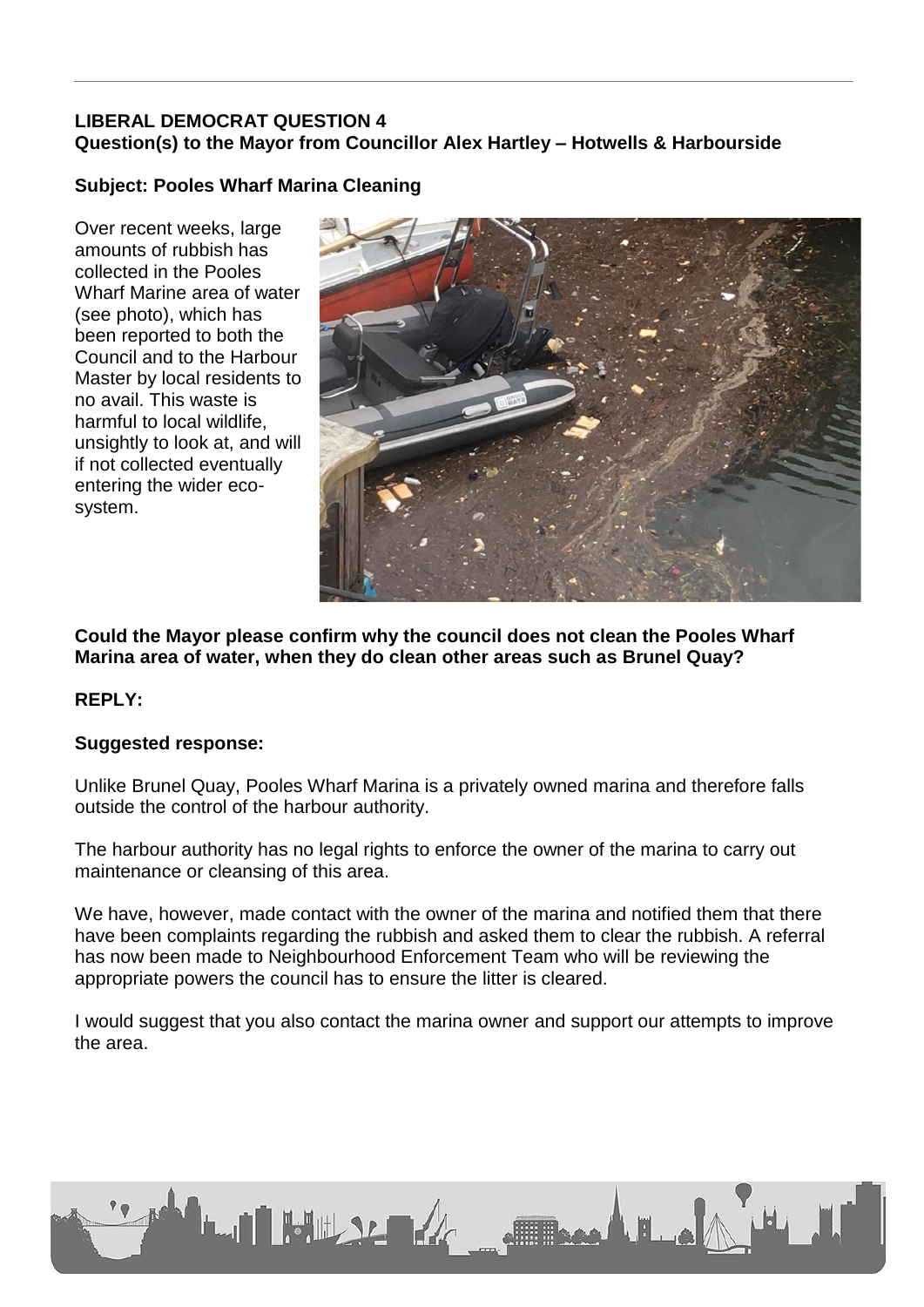## **LABOUR QUESTION 5**

## **Questions to the Mayor from Councillor Brenda Massey, Southmead Ward**

## **Subject: E-Scooters**

Following the increased use of e-Scooters, there have been a number of cases of e-Scooters catching fire, and Avon Fire & Rescue Service has experienced considerable difficulty in putting out the fires due to the nature of the scooters. The electric battery is sealed, and it appears that the only way to put out a fire of this nature is to completely submerge the scooter in water. The result is that the scooter is then contaminated, and it is difficult to remove it safely. A recent e-Scooter fire in the central area proved very challenging to resolve due to the contamination, and eventually AFRS had to contact the company the scooter belonged to so that it could be taken away for safe disposal.

On New Years Day there was another fire at the Voi warehouse in Brislington, and this required AFRS attendance with a number of appliances. Although they put out the fire, they had real difficulty with getting a representative of the company to attend on site, as they were extremely reluctant to attend the incident.

This follows an earlier fire at a house where a private scooter was being stored and resulted in the house being virtually gutted by the severity of the fire.

I understand that the Police & Crime Commissioner is also concerned about the safety of these scooters. Given that there have also been at least 90 accidents involving the scooters in a four- week period, the use and storage of them is very worrying.

**1.** With the increased availability of e-Scooters, both on the trial and privately owned, what arrangements are in place to deal with the disposal of these contaminated items?

**2.** Given that there is now increasing evidence, both in Bristol and other areas of the country that they are a fire risk, appropriate arrangements for safety and disposal are essential. As it appears that they will be an ongoing feature in the City, sanctioned by the Council, can we be reassured that adequate safety measures are in place to deal with these hazards?

## **REPLY:**

## **Q1.**

I cannot comment on ongoing investigations by Avon Fire Rescue, but the fire at the warehouse is very saddening to see. We are grateful for the swift response of our fire services and pleased that nobody was injured.

It is Important to highlight this is a trial and all safety concerns are continually evaluated by West of England Combined Authority and Voi to improve safety.

I want to reiterate to residents that it is only legal to use Voi e-scooters on public highways.

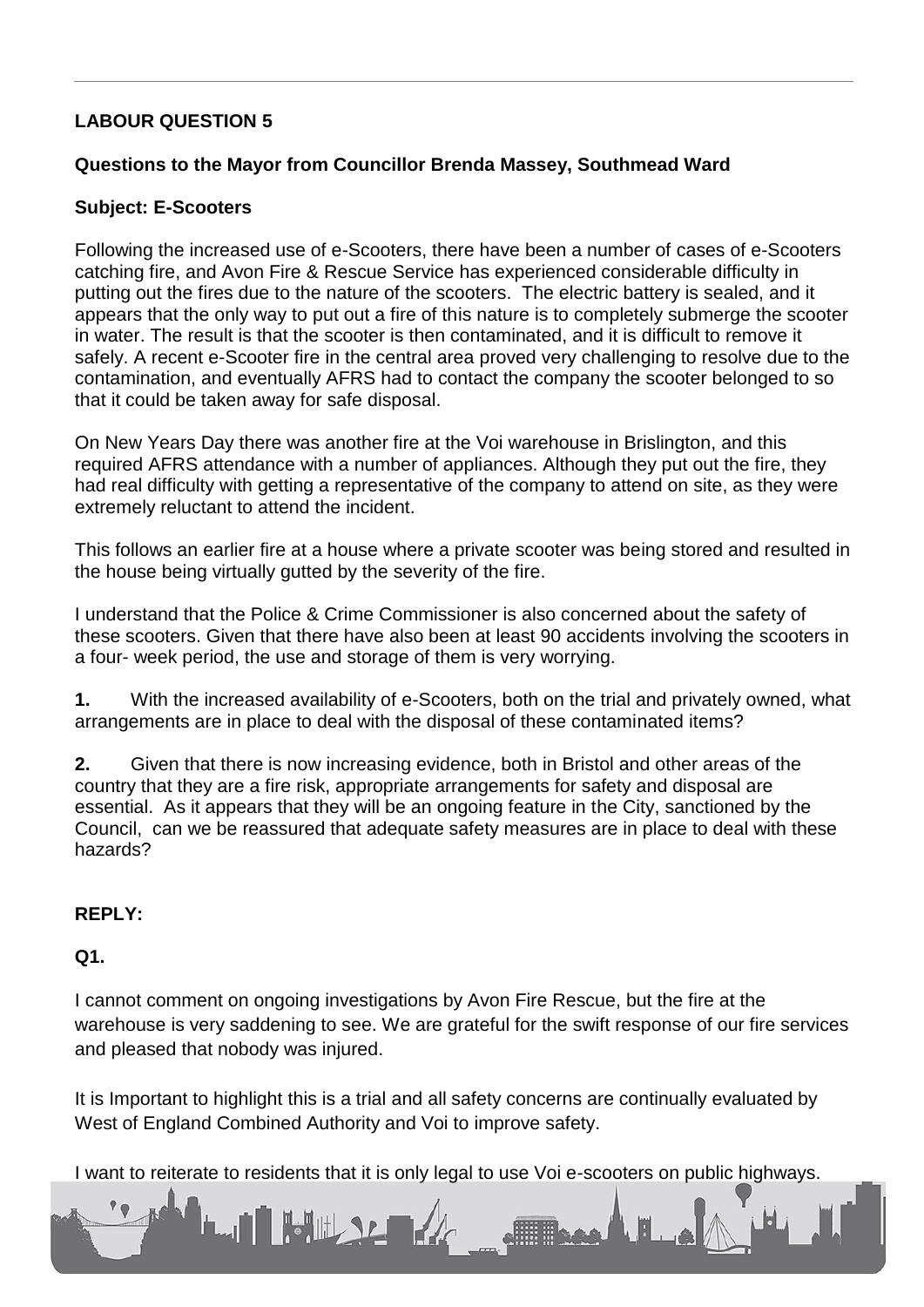Batteries for large electrical items should be disposed safely either at a household waste and recycling centre, or through booking a bulky waste collection.

**Q2.** 

In terms of the Voi trial, incidences of fire hazards have been isolated and are not considered indicative of the entire roll-out, but this will continue to be monitored.

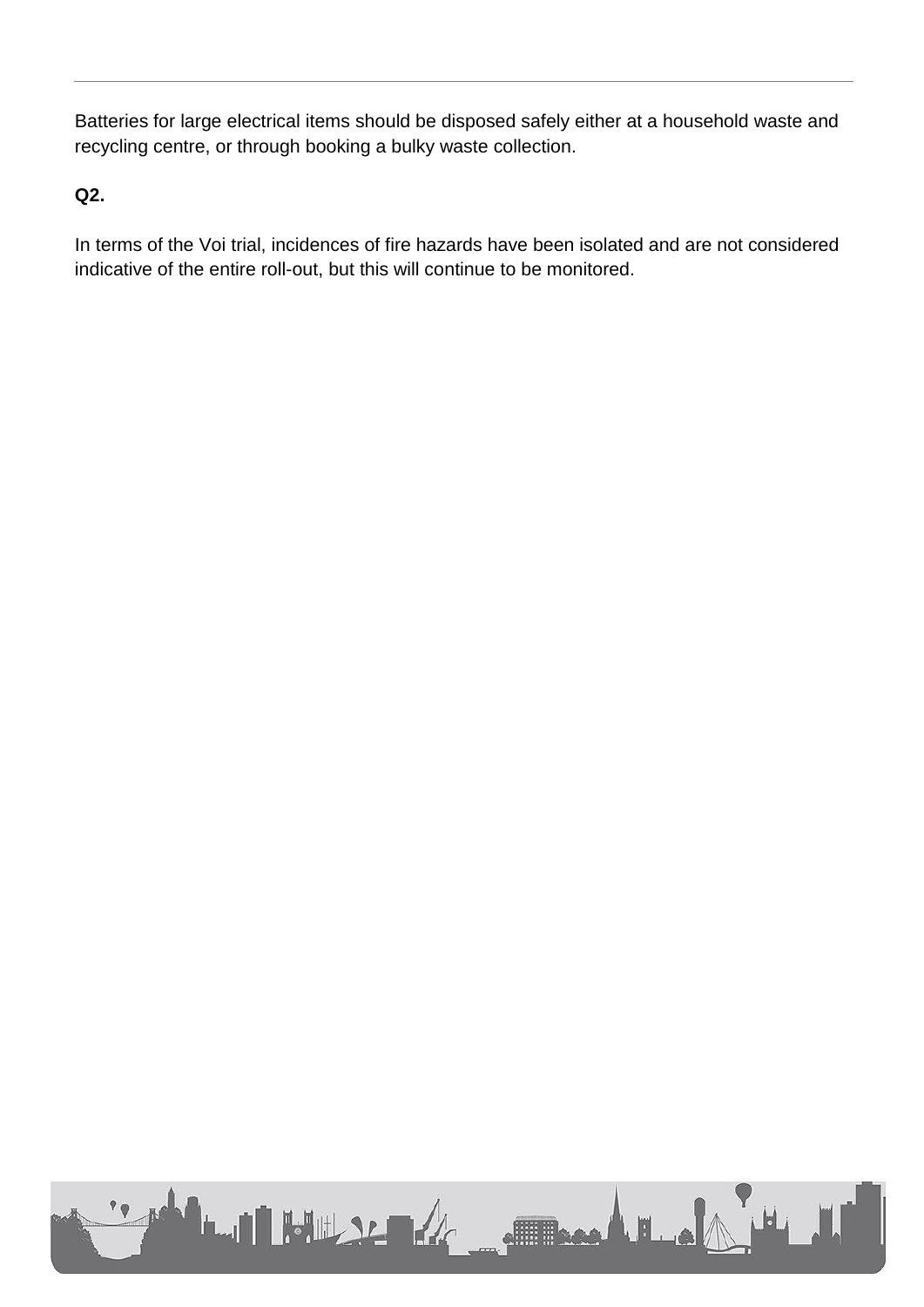## **GREEN QUESTION 5**

#### **Question(s) to the Mayor from Councillor David Wilcox Subject: Liveable Neighbourhoods**

**LAN HURLA** 

1. Please detail the phases, timelines and areas for the proposed Liveable Neighbourhood Pilot in East Bristol.

2. A second Pilot area has been mooted - where is it, and what are the phases and timelines for that?

## **REPLY:**

## **Q1.**

Funding is secured from WECA to develop an outline business case for a pilot Liveable Neighbourhood in the area south of Church Road, St George. We will be working with the communities to look at the parameters and geography of the trial.

## **Q2.**

The location, phases and timescales for a second pilot area have not yet been determined

It is likely that we will learn many lessons, working towards the first trial area, to support work for a second trial area. I understand OSMB are looking at setting out ideas for a second trial and I will consider that in due course.

**Millera**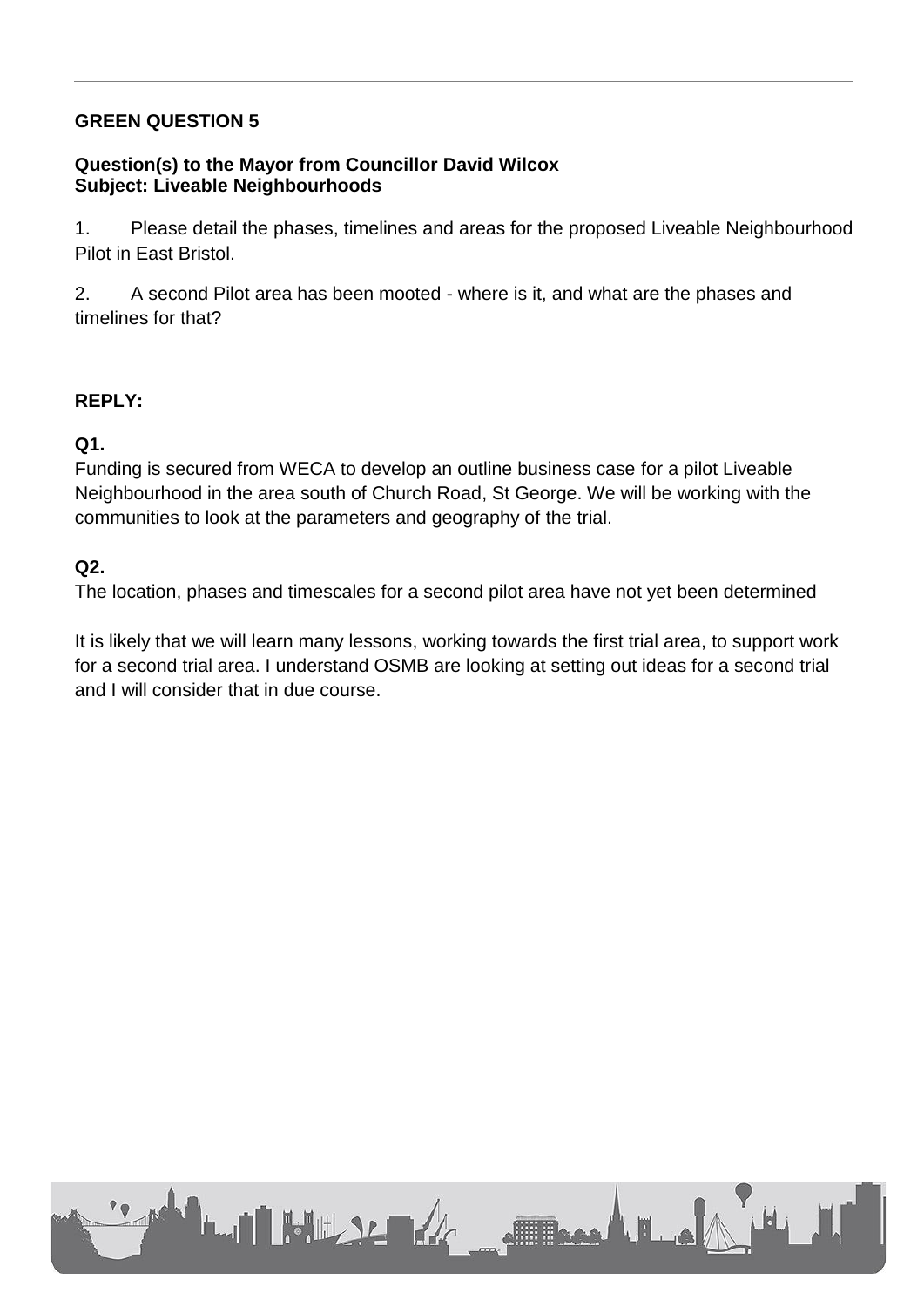## **CONSERVATIVE QUESTION 5**

## **Question(s) to the Mayor from Councillor Henry Michallat (Stoke Bishop)**

## **Subject: BRISTOL BEACON (formerly known as The Colston Hall)**

- 1. Can the Mayor update Members on the current status of this rebuilding project?
- 2. What is the new estimated cost of this remedial work?

**LT HURLA** 

**HILL AND** 

#### **REPLY:**

## **Q1.**

The project is meeting the re-baselined programme milestones and the building is scheduled to be fully operational by October 2023.

## **Q2.**

The estimated total cost remains £106.9m. The volatile construction market and pressures caused by Brexit and Covid have continued to be a challenge, and the team are working to manage these pressures.

This structural refurbishment work to a landmark venue is, of course, a substantial commitment to Bristol's cultural sector.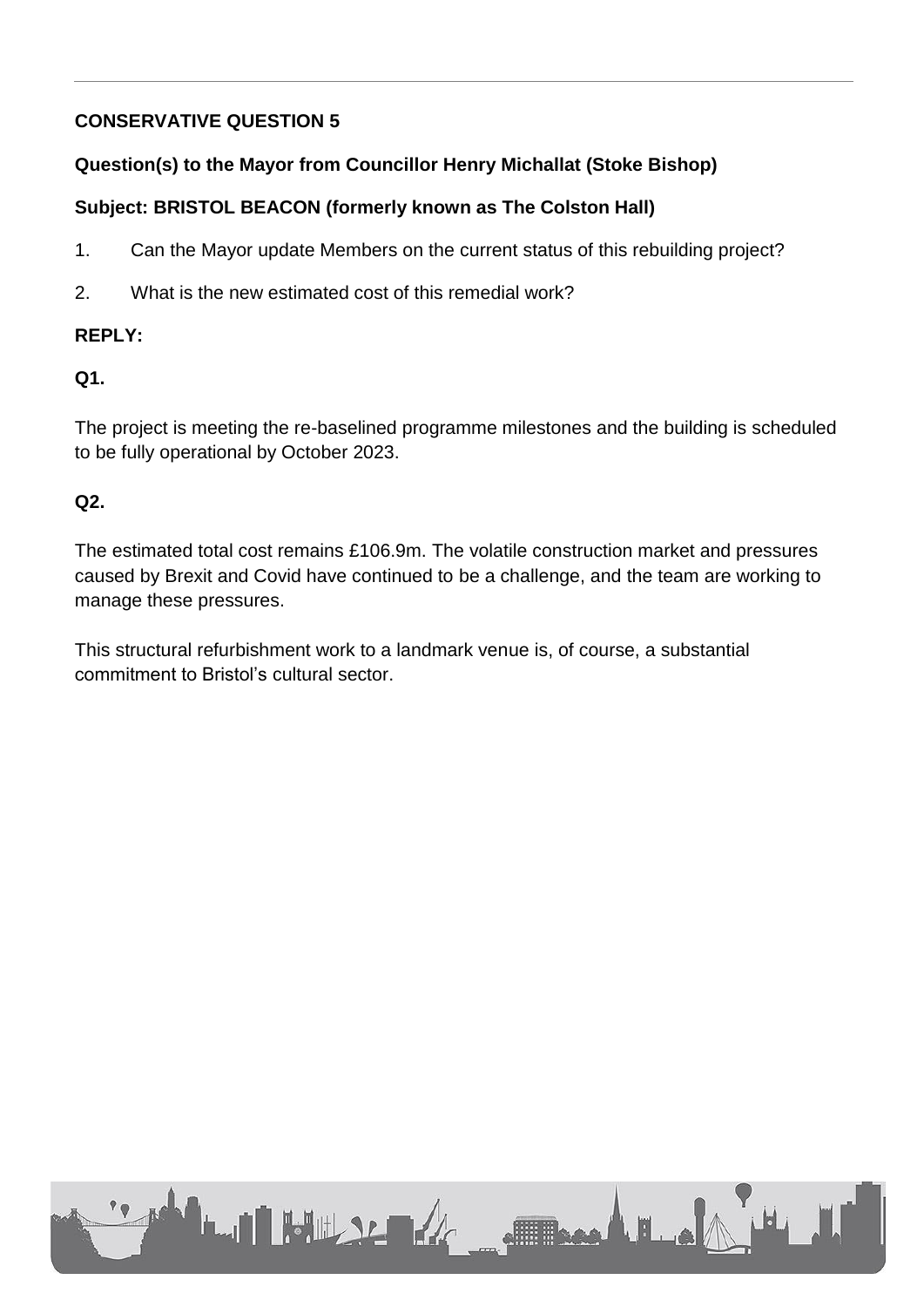## **LIBERAL DEMOCRAT QUESTION 5**

## **Question(s) to the Mayor from Councillor Andrew Brown – Hengrove & Whitchurch Park**

#### **Subject: Hengrove Park**

Following a Press Release entitled "A new approach for Hengrove Park" made on the 21st December, which was duly reported in the media over the following days, a number of local residents have asked about this. Unfortunately, local Councillors had no advance warning of this release, nor do we know anything beyond what is contained in the press release.

1). Can the Mayor explain what, if any, protocols are in place with regards to providing local Councillors advance notice of significant press-releases (and related activity) in order to allow us to better inform our residents, and answer any queries they have?

2). At time of writing, my colleagues and I are seeking a meeting with Officers to explore the new proposals more fully. However, can the Mayor outline the benefits and risks of the decision, including any financial implications?

## **REPLY:**

#### **Q1.**

There is no formal protocol or requirement to pre-brief local councillors solely on the basis that a press releases is being issued.

However all press releases are sent directly to all councillors to ensure timely access to the information.

There are occasions when publicity addresses emerging policy positions. In these instances local members will normally be kept informed by the relevant service teams as detail develops. This in line with the Member-Officer Protocol commitment to ensure councillors have regular up-to-date information that is appropriate and relevant to their needs, having regard to any individual responsibilities that they have.

Should any members have queries about any specific issue, they can submit a Member Enquiry through the normal email address for this.

## **Q2.**

The decision to look again at the best way to deliver this flagship housing scheme and pursue a different delivery approach will boost housing delivery across Bristol by exploring innovative approaches to deliver high-quality, low carbon and affordable homes more sustainably and quickly. The new delivery approach will include delivering a higher number of Affordable Homes, incorporating innovative methods of housing delivery including, where possible, Modern Methods of Construction (MMC), as well as providing the community facilities and infrastructure that will support an inclusive community in the future. The changed approach will enable Hengrove Park to become an exemplar new, high-quality, and sustainable neighbourhood.

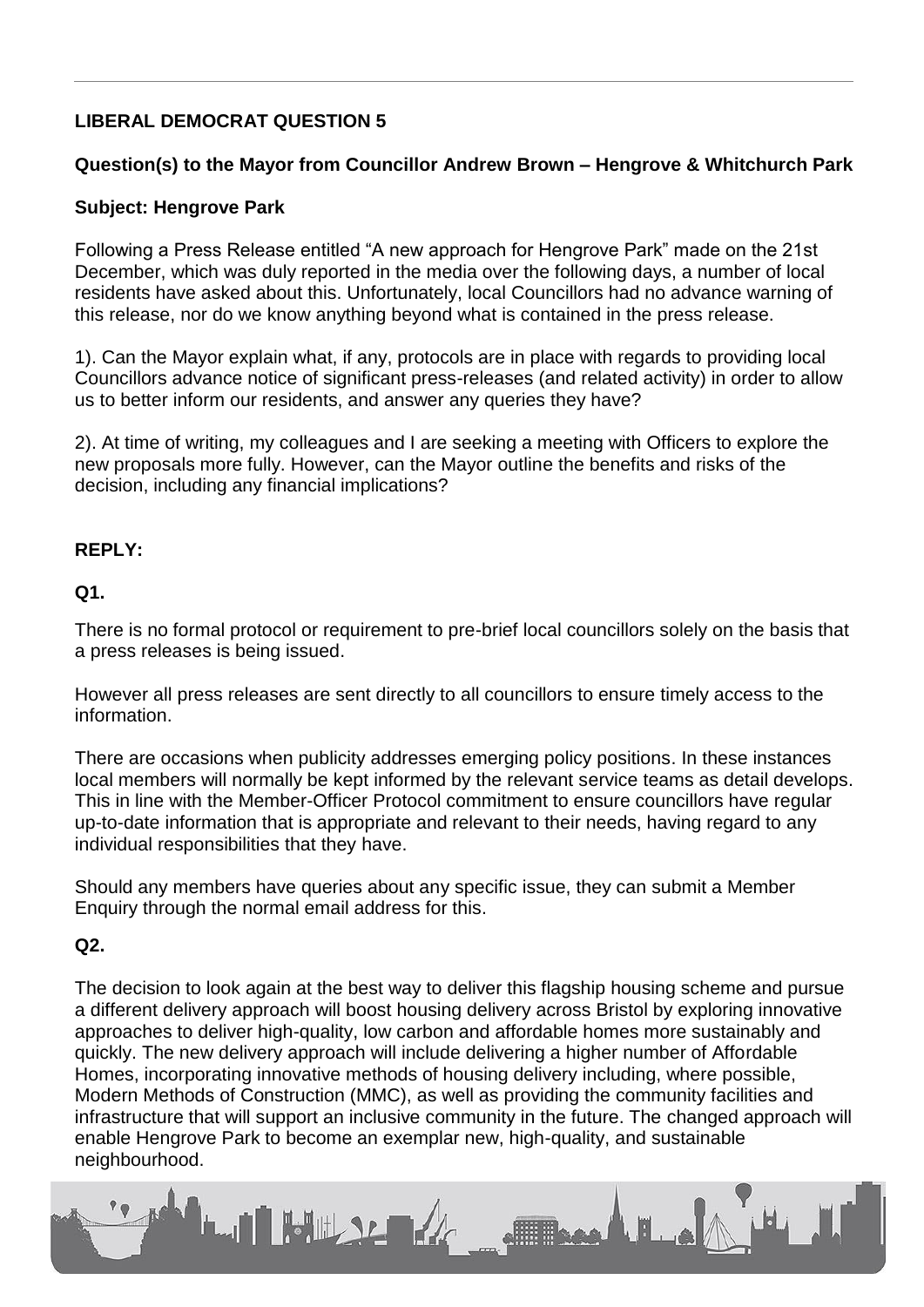There are no significant financial implications for the overall project budget as a result of the decision to pursue an improved delivery approach. The programme of enabling works required to prepare the site for development are still scheduled to proceed as programmed.

Harry Holland Read of the

**Theory La**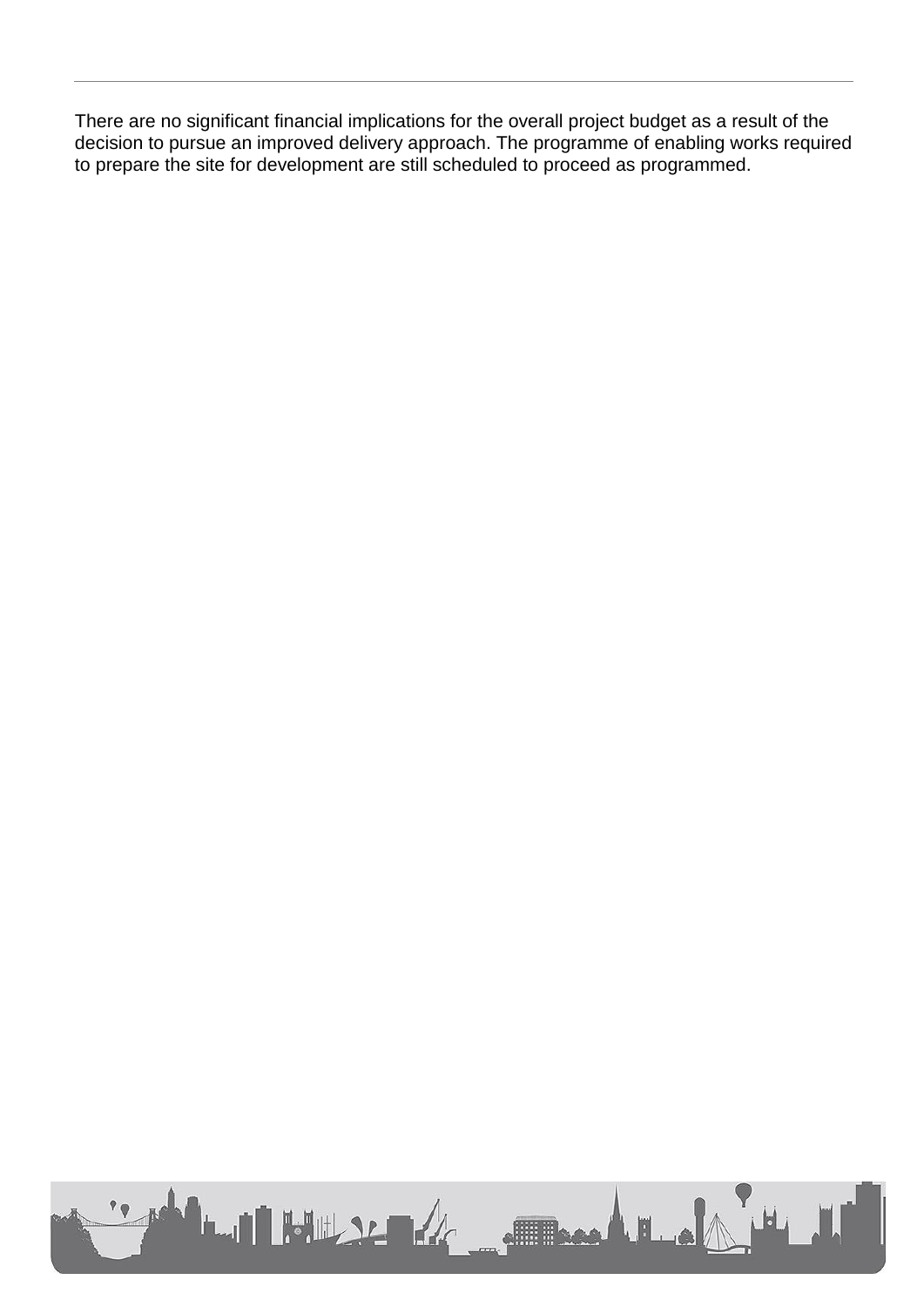#### **GREEN QUESTION 6 Question(s) to the Mayor from Councillor Tony Dyer, Southville Subject: Brownfield Land**

Local Authorities are obliged by central government to produce an annual register of Previously Developed ("brownfield") land.

The criteria for which land should be included in the register is largely set out in The Town and Country Planning (Brownfield Land Register) Regulations 2017 but it usually consists of previously developed land which either has planning permission for, or is allocated in the Local Plan for, residential development.

Bristol City Council's Brownfield Land Register was last updated in December 2020, and included land which had planning permission as of March 2020.

1. Can you confirm if the register has been updated, and, if it has not yet been published, when will it be available?

The Brownfield Land Register does not, of course, list all previously developed land in Bristol that may be suitable for residential development. Given the concerns that many residents have about loss of valuable green spaces, whilst also being aware of the 15 to 16,000 families on the Housing Register, it is of course important that we, as a city, make the best use of land that can be repaired, reused and/or recycled from a previous use.

However, the December 2020 Brownfield Land Register clearly shows that only 24 of the 128 brownfield sites listed are owned, even in part, by the council. Given the general inability (or unwillingness) of private developers to deliver anywhere near the levels of affordable housing needed by the city, this present a clear obstacle to delivering the 1,000 affordable homes per year by 2023/24 target.

However, Bristol City Council itself is a major land and property owner, with almost 4,000 assets excluding the over 26,000 council homes that still exist in the city. Together, these 4,000 assets comprise over 3,500 hectares of land, and over a million square metres in internal floor space of building.

Clearly many of those assets will be required long in to the future, for example our 44 public parks, 30 commons and village greens, 136 primary and 19 secondary schools. But other assets may offer opportunities for repair, reuse and or recycling whilst retaining council ownership and thus the value of the asset.

In this context, I would like to highlight that the council owns land that is currently used for some 99 car and/or lorry parks covering some 30-35 hectares. Car Parks are, in general, an inefficient use of land that fail to make the best use of the air space above the car park itself. Although not all council owned car parks will be suitable, some will surely offer the option to build over the car park itself (retaining the parking beneath if required) and build into the air space above to provide affordable housing on brownfield land.

In a similar vein, the council owns the freehold on some 14 petrol stations/commercial garages. As we move away from petrol and diesel as a source of fuel for motor vehicles, and towards electricity as the main source of fuel, clearly petrol stations will need to adapt. As

**Lui Hill Se**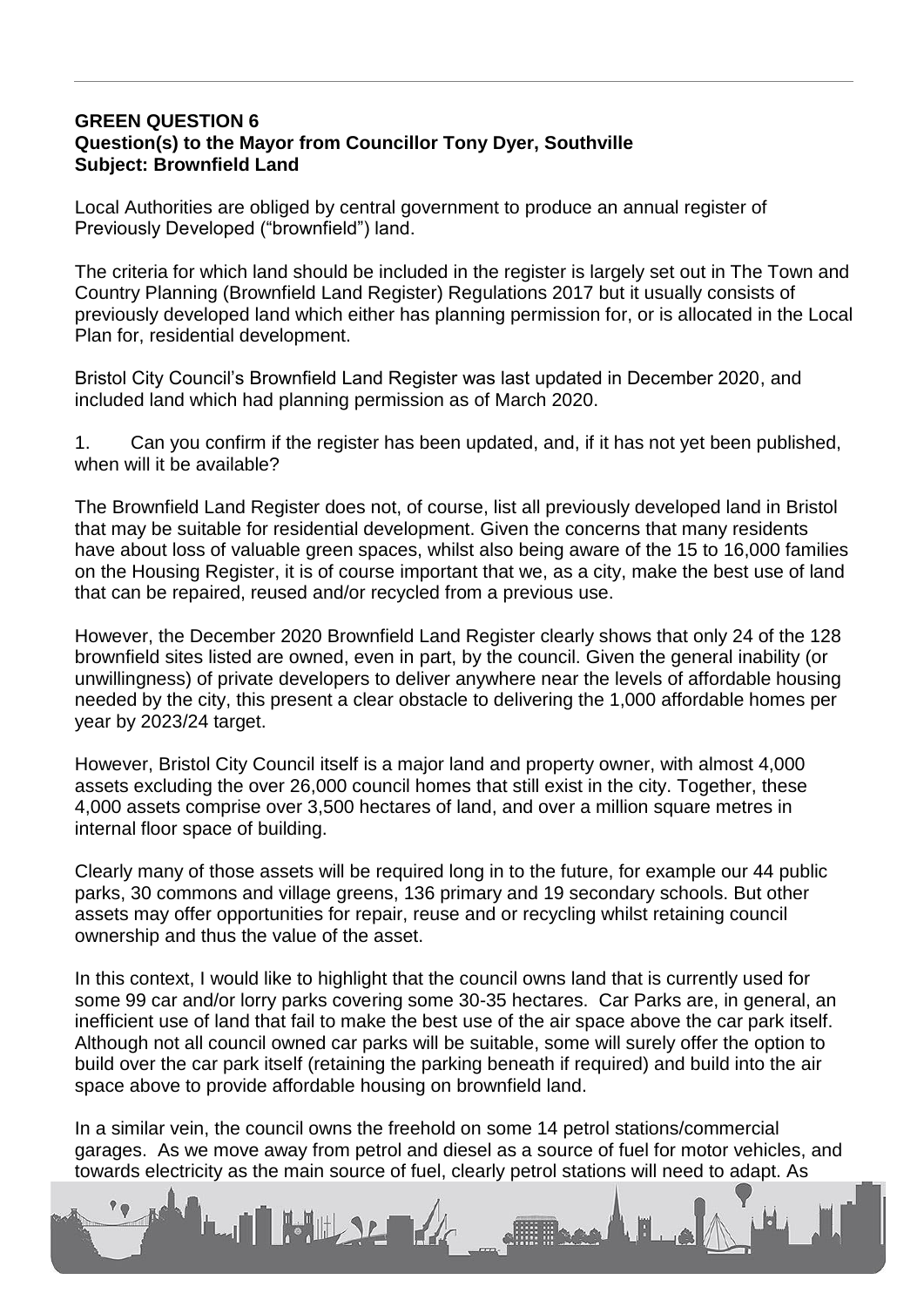leaseholds expire there may be an opportunity for the council to repurpose petrol stations for other uses, including perhaps the provision of EV charging points.

Finally, I would also like to highlight that the council owns some 186 plots of land simply described as "verges". By their very nature, many of these plots of land are very small, and thus in danger of being overlooked. However, together they add up to almost 15 hectares.

2. My question: What formal process can be created to allow ward councillors, working with communities, to identify not only what land within their wards should be safeguarded for future generations, but also what brownfield sites could potentially be reused for affordable zero carbon housing? And also what land, such as "verges" which although too small for development, may be made for community use such as increasing biodiversity?

#### **REPLY:**

## **Q1**

Work on updating the Brownfield Register will be started shortly and an updated register is expected to be available in the spring. Your point on fuel stations is well made and I would be happy to discuss and assess these opportunities further.

We are already reviewing the potential for affordable housing on car parks across the city, in a similar way to the multi-award winning scheme Hope Rise. This scheme is an exemplar scheme providing much needed social housing to young people, whilst also retaining access to parking spaces.

Councillors are invited to make proposals for land in their area and this will be welcome.

#### **Q2.**

The on-going review of the Local Plan provides a formal process where councillors and communities can seek to identify land to be protected and locations for new development. To date, the draft Local Plan has identified 10 areas of growth and regeneration\* and 70 proposed development site allocations. These locations have the potential for the development of thousands of new and affordable homes, primarily on previously developed land. The draft Local Plan has also proposed for protection hundreds of open spaces as Local Green Space or Reserved Open Space and sets out approaches to the sustainable management of development.

We are also in the process of working towards a small space strategy, to utilise areas of our land which we would otherwise not get to for many years, to accelerate the opportunity for affordable home building with several different partners.

\* Brislington, Bristol Temple Quarter, Central Bedminster, Central Fishponds, Central Southmead, Frome Gateway, Lawrence Hill, Lockleaze, St Philip's Marsh, and Western Harbour.

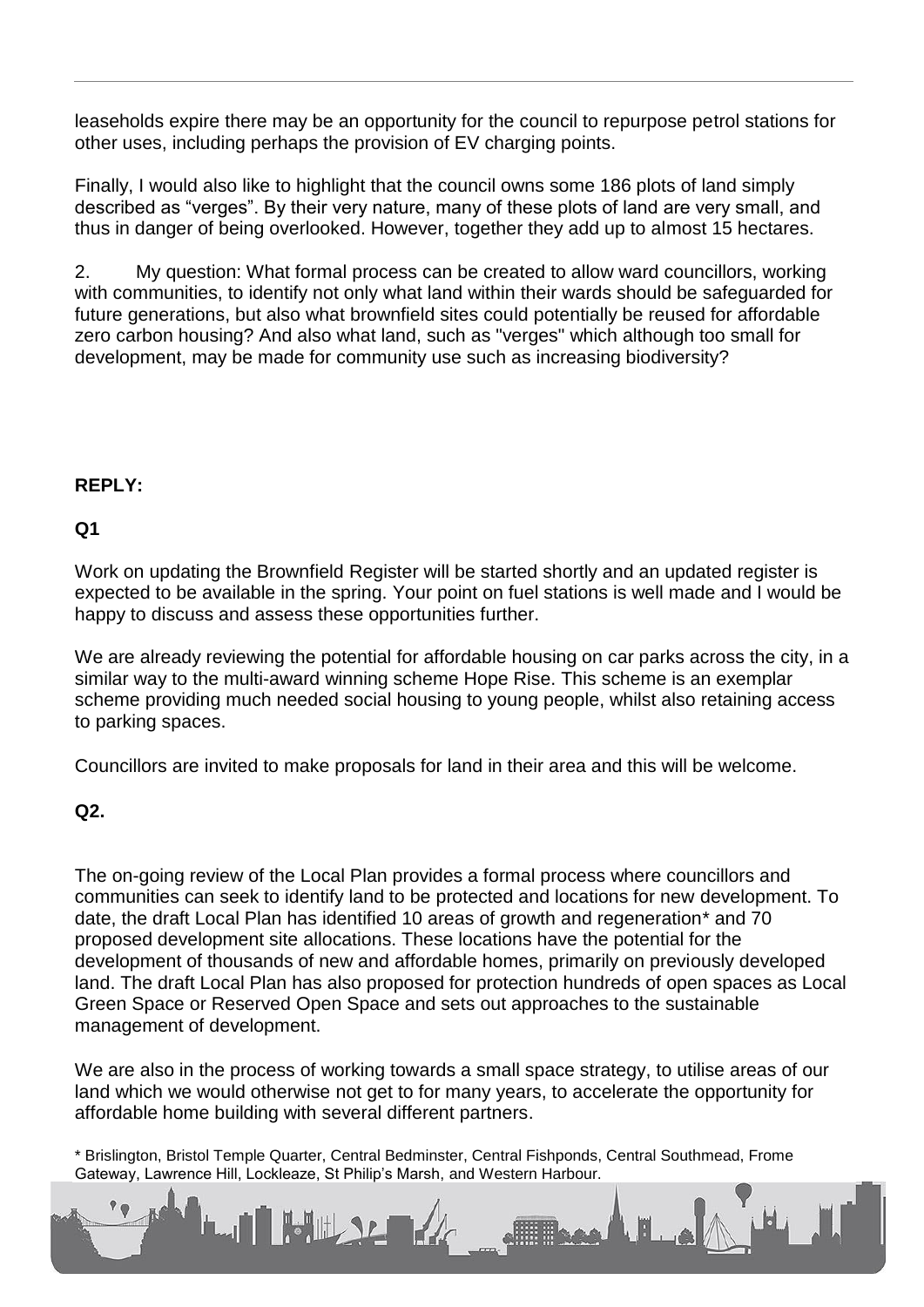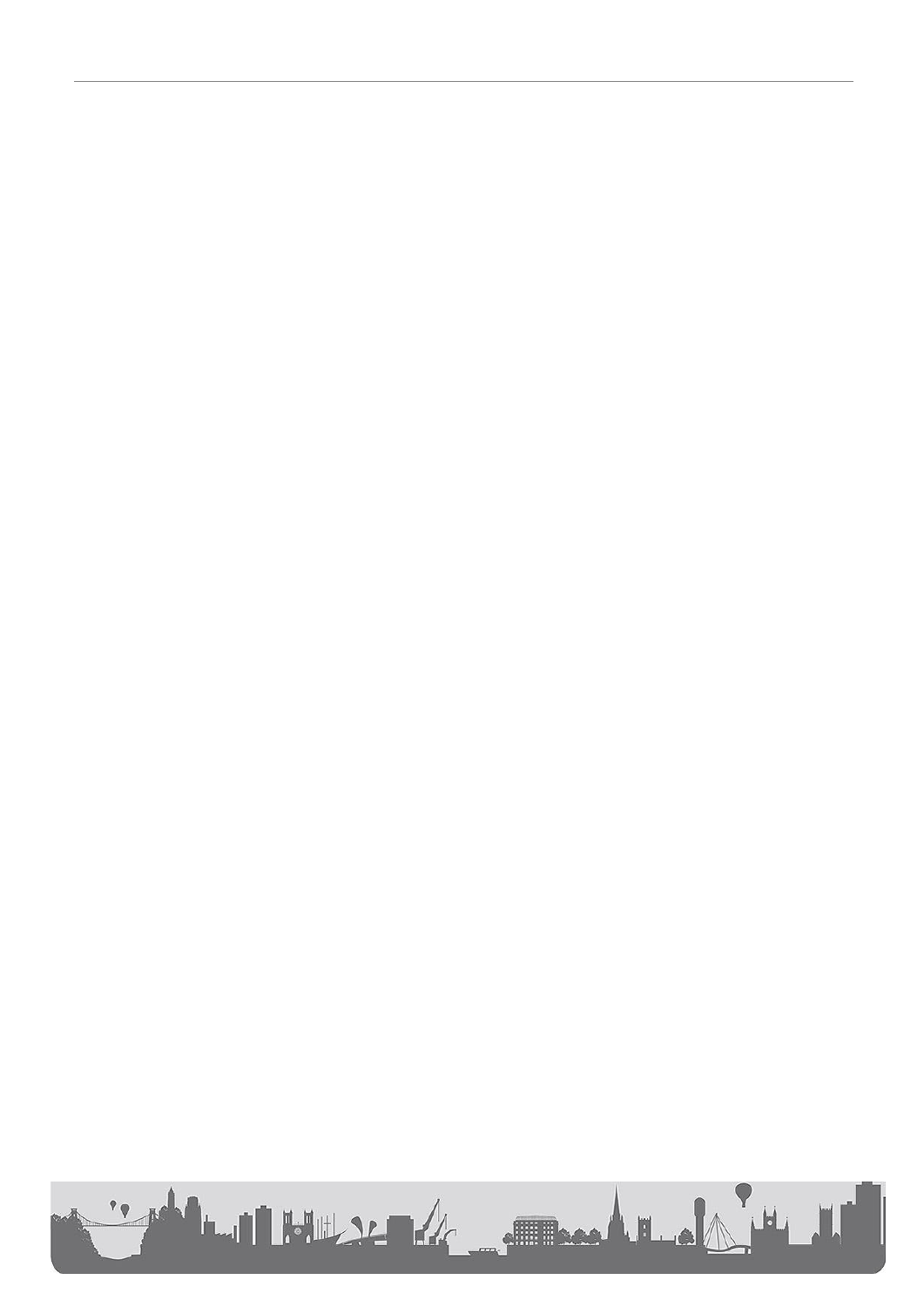## **CONSERVATIVE QUESTION 6**

## **Question(s) to the Mayor from Councillor Geoff Gollop (Westbury on Trym & Henleaze)**

## **Subject: LIVEABLE NEIGHBOURHOODS**

1. What will be the basis for selection of these sites?

2. Can the Mayor confirm whether or not any public consultation on this will include the possibility of rejection?

## **REPLY:**

**Q1.**

Following the delivery of the East Bristol pilot area, we will use the lessons learned to shape the second trial. The lessons from both trials will shape a city-wide review.

The second trial will be determined by a number of factors, that could consider the impacts of developments, density, the potential impacts of CAZ, parking and transport issues. Funding availability will also be considered. Any decision will be brought to cabinet, having followed consultation.

At the heart of the Liveable Neighbourhood approach is the co-design process which will ensure that communities will be involved from the outset in shaping improvements in their local area.

## **Q2.**

We will of course listen to public consultation and incorporate feedback into designs. There is no question we have to bring people with us as liveable neighbourhood schemes in other areas have failed due to local support. It is crucial we look at liveable neighbourhoods as a process that relies on community support.

**HILL AND** 

**LAN 5-14-22 14-4-4**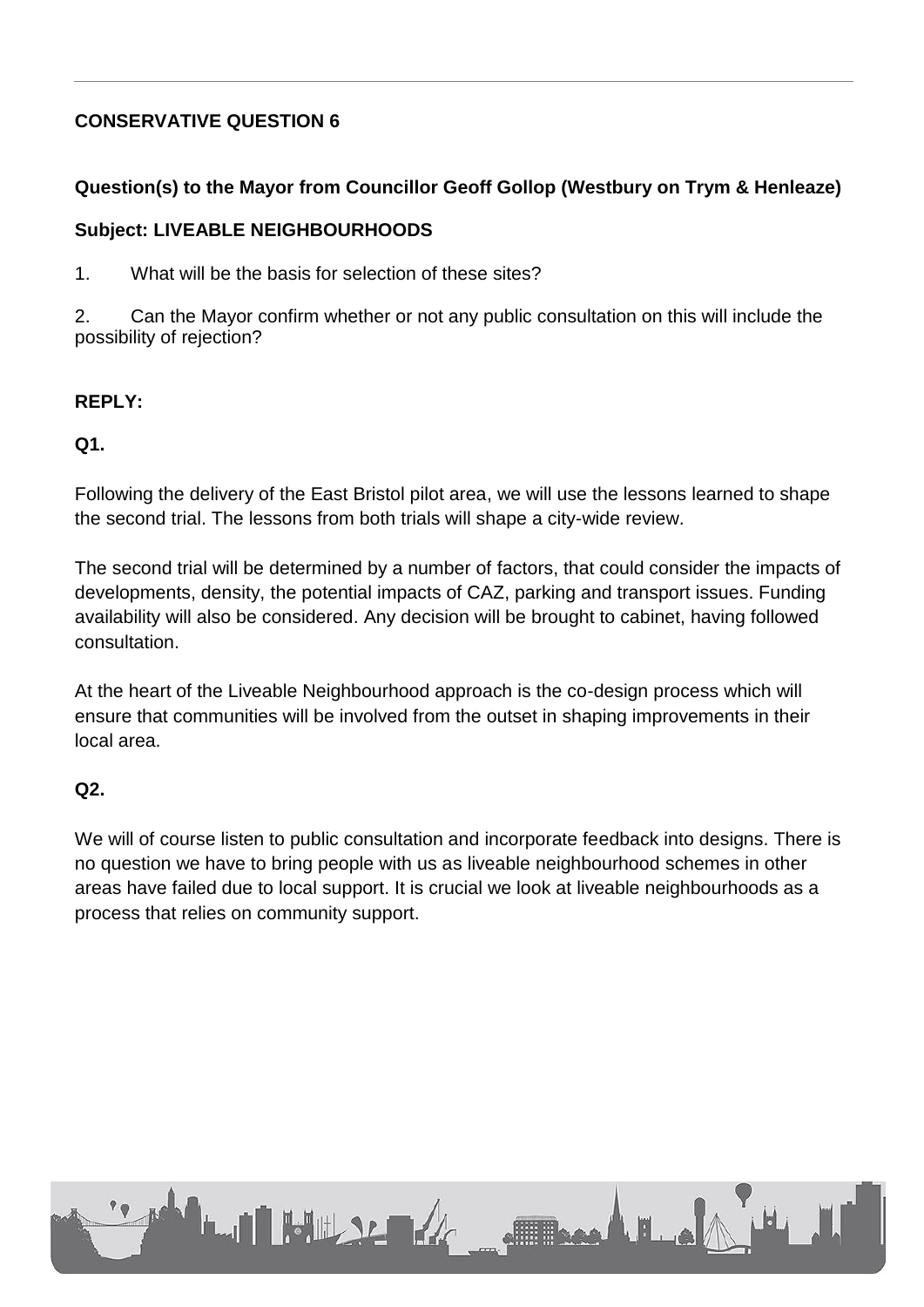## **LIBERAL DEMOCRAT QUESTION 6**

#### **Question(s) to the Mayor from Councillor Sarah Classick – Henrgove & Whitchurch Park**

#### **Subject: Utility Bills at Imperial Apartments**

A number of residents at Imperial Apartments in Whitchurch have informed us of issues relating to utility bills within the apartments.

One resident informed us he is being charged circa £240 for 35 days for a 1 bed flat Another is being charged around £290 per month for a 2 bed flat including being chased for an outstanding debt from the previous tenant in their flat.

Because of the nature of the site they do not have a choice over supplier and are only able to use British Gas so cannot switch to a cheaper provider

This is well above the average costs for utilities in Bristol and we are seriously concerned about the impact of this on residents of the apartments – some of whom are incredibly vulnerable.

What safeguarding does the council have in place to ensure vulnerable residents placed in such accommodation are not extorted by their utility suppliers and what support can they access from the council to ensure they are not slipping into unmanageable debt?

#### **REPLY:**

This is incorrect. Tenants do have the choice to switch supplier.

Caridon give information on using the storage heaters in flats and support tenants to contact energy providers where bills are incorrect.

We commission resettlement support for vulnerable residents. Visiting support workers provide assistance across a number of areas, including around utilities, money management and debt advice. Additionally, BCC's in-house Welfare Rights and Money Advice Service provides expert advice around benefits, budgeting and debt.

Council officers meet weekly with staff from Caridon and commissioned support services, providing a forum for issues relating to tenants to be discussed and resolved. Officers also meet monthly with senior managers from Caridon to discuss and address emerging issues.

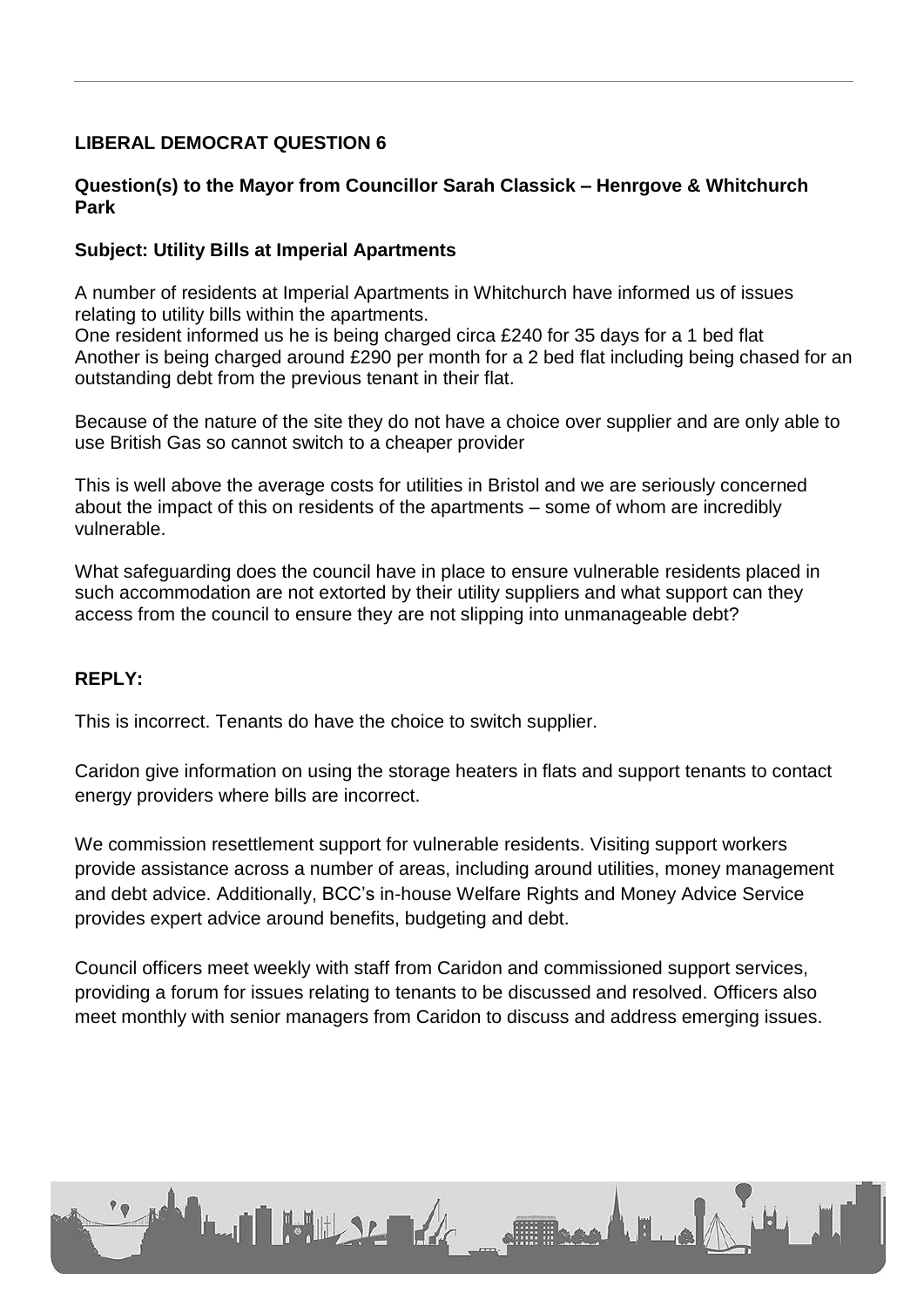#### **GREEN QUESTION 7**

#### **Question(s) to the Mayor from Councillor Martin Fodor, Redland Subject: Access for Services & Charging users for activities in Parks.**

#### **Access for services.**

There are increasingly frequent reports of failed recycling and waste services in parts of my ward and elsewhere in the city due to obstructive parking. Incidents of this problem and emergency services unable to access some roads is a major concern and could threaten lives, not just routine council services. I assume the council is in regular liaison with other services where such problems get discussed.

The blockages need to be tackled as it's evidence of a dysfunctional road management system affecting essential vehicles. Promises were made last year that corner protection would be looked at but we know of no action to date. Some times these obstructions get reported as local highway safety issues.

There is no longer a local highways budget and this is in any case a strategic issue for areas of the city not a ward matter.

Q 1. Can the Mayor say how and when these problems will be tackled as a priority?

#### **Charging users for activities in Parks.**

Q 2. What is the anticipated scale of charges and what exemptions will be offered to avoid discouraging users of our valued open spaces?

## **REPLY:**

**Q1.**

The work to consider corner protection in Bishopston and Redland referred to has not yet commenced due to competing priorities and the availability of appropriate funding. However, officers will be reviewing this in developing the capital programme for 2022/23.

If parking is causing an immediate safety issue or threat to public safety, these should be reported to Avon and Somerset Police for action as this is not something BCC can address. Neither the Emergency Services nor other Council Services regularly identify difficulties they have experienced travelling along a road due to parking. When they do identify concerns, officers work with them to find a resolution.

General access issues are local issues, rather than strategic, and the best opportunity to get any changes funded would be through the Area Committees.

## **Q2.**

Details of the pricing structure will be finalised in January 2022. The annual licence fee will be means-based on the number of activities and number of clients a provider has, which will ensure the fee is fair. We have been carrying out benchmarking of our pricing structure with other Local Authorities, to ensure that we have a fair and consistent pricing structure.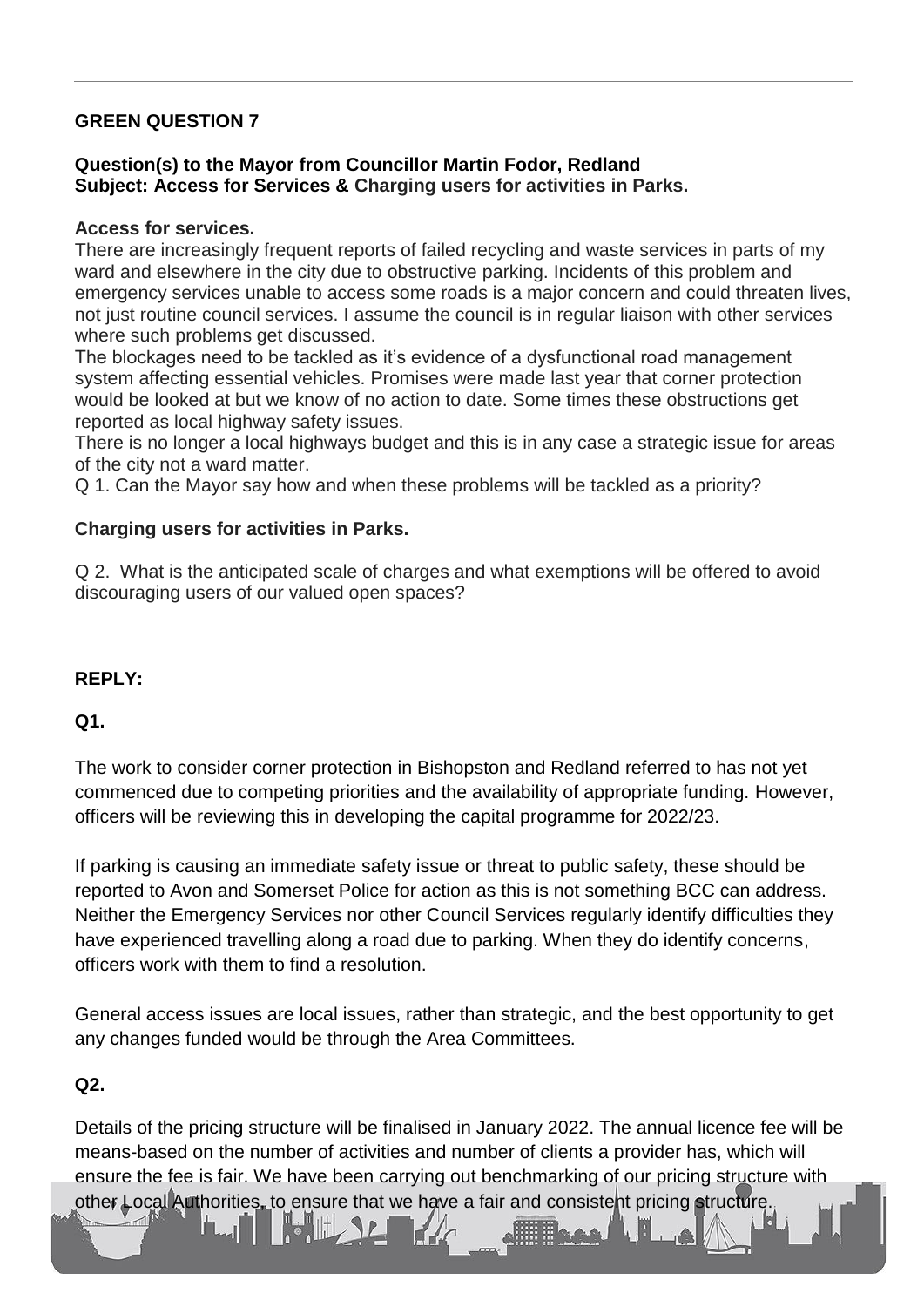We have a number of businesses using our parks under another licensing scheme which permits mobile traders etc to use our parks to operate their business. Non-commercial activities such as Park runs, are exempt from the scheme.

We aim to share the finalised pricing scheme as soon as possible, to give providers plenty of time to prepare before the scheme goes live.

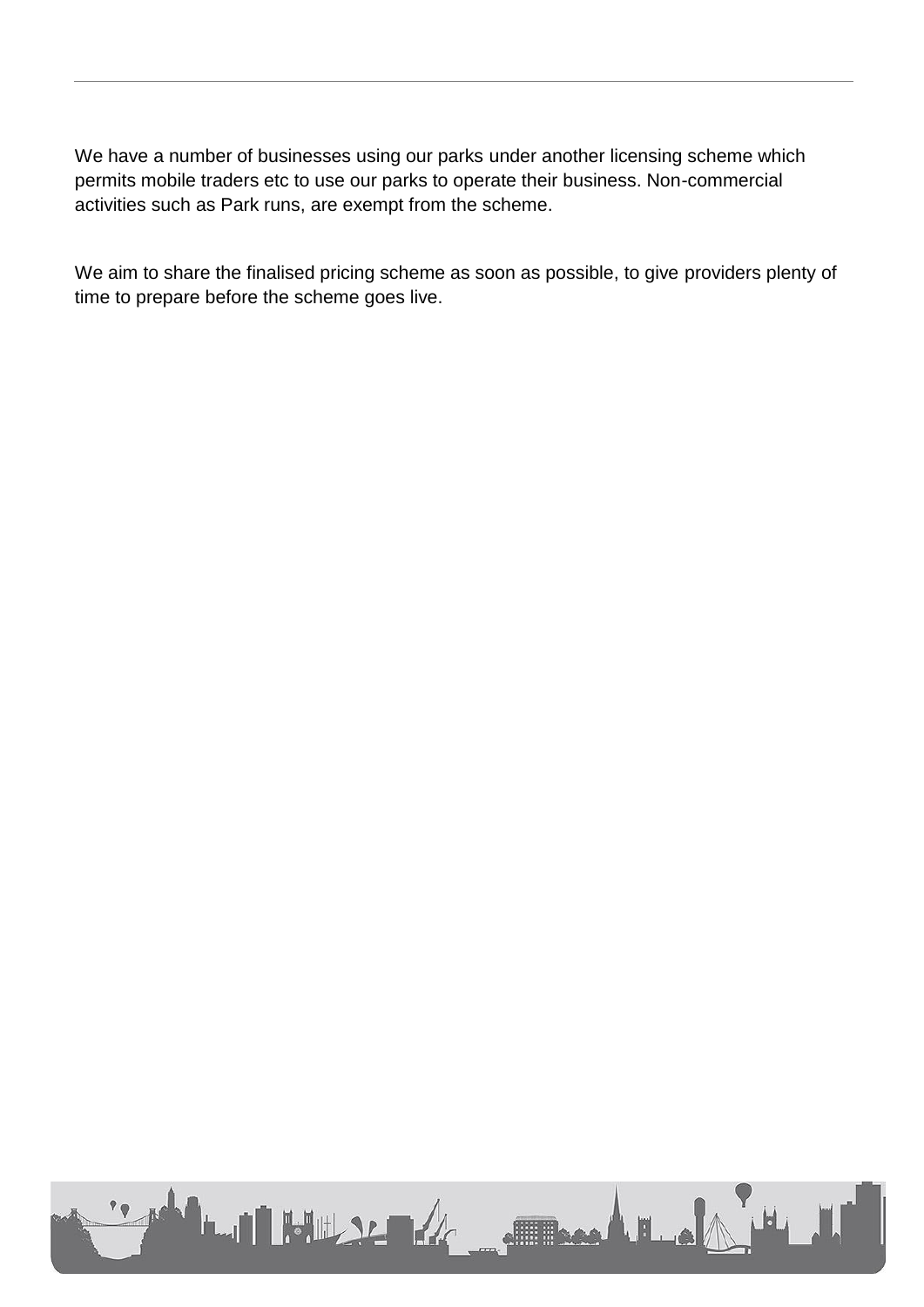## **CONSERVATIVE QUESTION 7 Question(s) to the Mayor from Councillor Lesley Alexander (Frome Vale)**

## **Subject: DEVELOPMENT CONTROL**

The Mayor will be aware that the following message appears on the website of Bristol's Make a Planning Application webpage: -

'We're experiencing waits before applications will be allocated to a case officer. This is because of a nationwide increase in planning applications over the last 18 months. Thank you for your patience with our staff during this time.'

- 1. How many planning applications has the department received in 2021?
- 2. What are the comparable figures for 2020 and 2019?

## **REPLY:**

## **Q1.**

By the end of 2021 the Council had received 2440 planning applications during the calendar year.

## **Q2.**

This is a 22% increase compared to 2020 (1993 applications) and a 21% increase compared to 2019 (2006 applications)

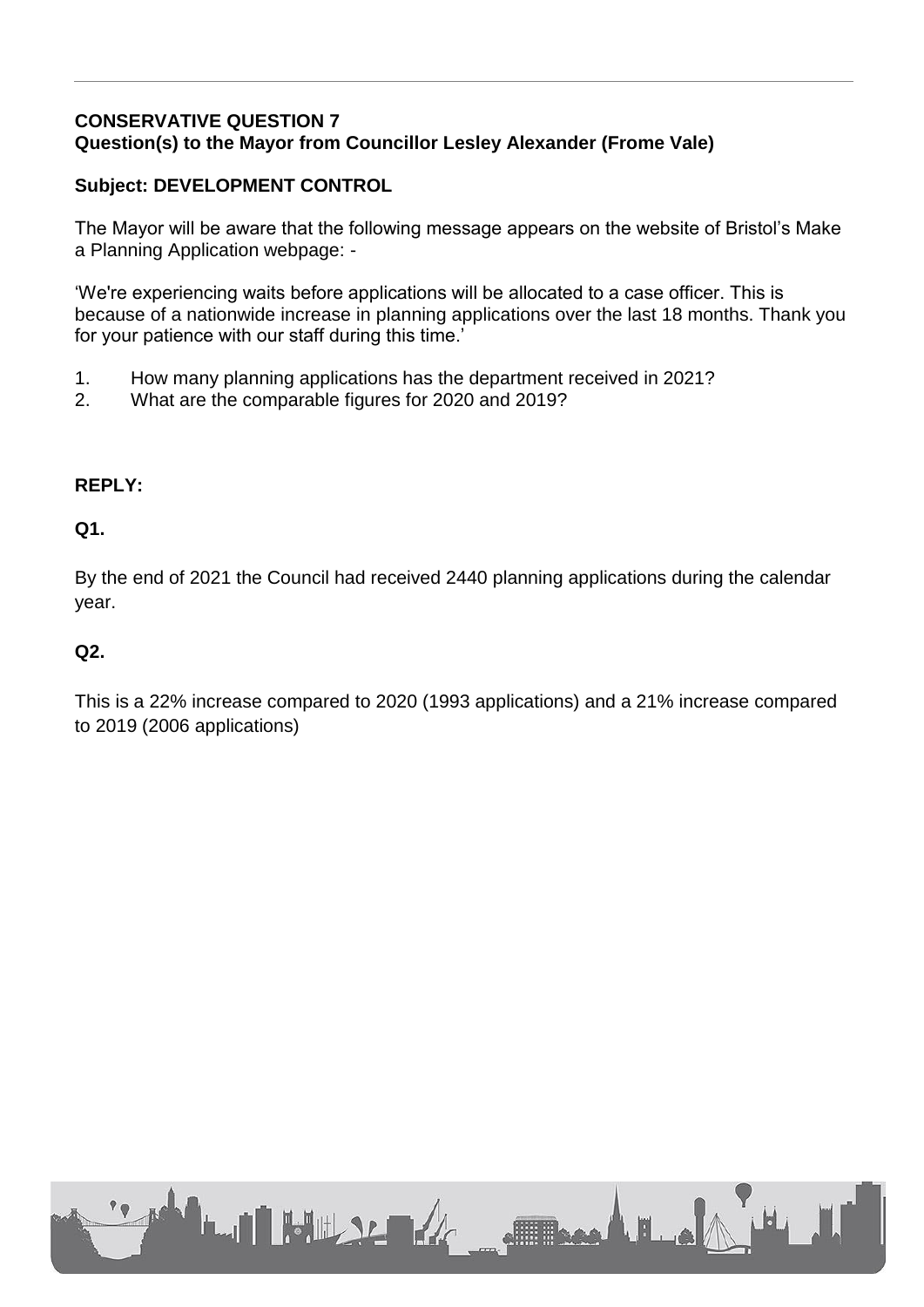## **LIBERAL DEMOCRAT QUESTION 7**

## **Question(s) to the Mayor from Councillor Jos Clark – Brislington West**

## **Subject: Child Friendly Games at Arnos Court Park**

**LAN 54 22 14** 

The friends of Arnos Court Park is a group that came into being because of the pandemic and local residents seeing the value in their local amenities. Both Cllr Varney and I have been working with the local community to help shape the park for the future. Part of the work of the group is to make the most of the existing assets and with this in mind we have spoken to officers about the possibility of getting child friendly games painted on the redundant tarmac next to the play area. This would be cheap and simple to do and make the area look even more appealing for young children. Can I ask the mayor if he could see if there is the money to fund this project in this financial year?

## **REPLY:**

This is an excellent initiative and I am grateful to you for raising the matter. Officers are seeking cost estimates for carrying out this work, looking at low-cost options but also higher cost options that may last longer.

It is unlikely that Parks Service budgets can support this until next financial year. A longer lasting and quicker solution may be best delivered through funding devolved to the Area Committee. Councillors are in a better position than me to accelerate this but I will ensure, if the funding is available, we will carry out the area committee request.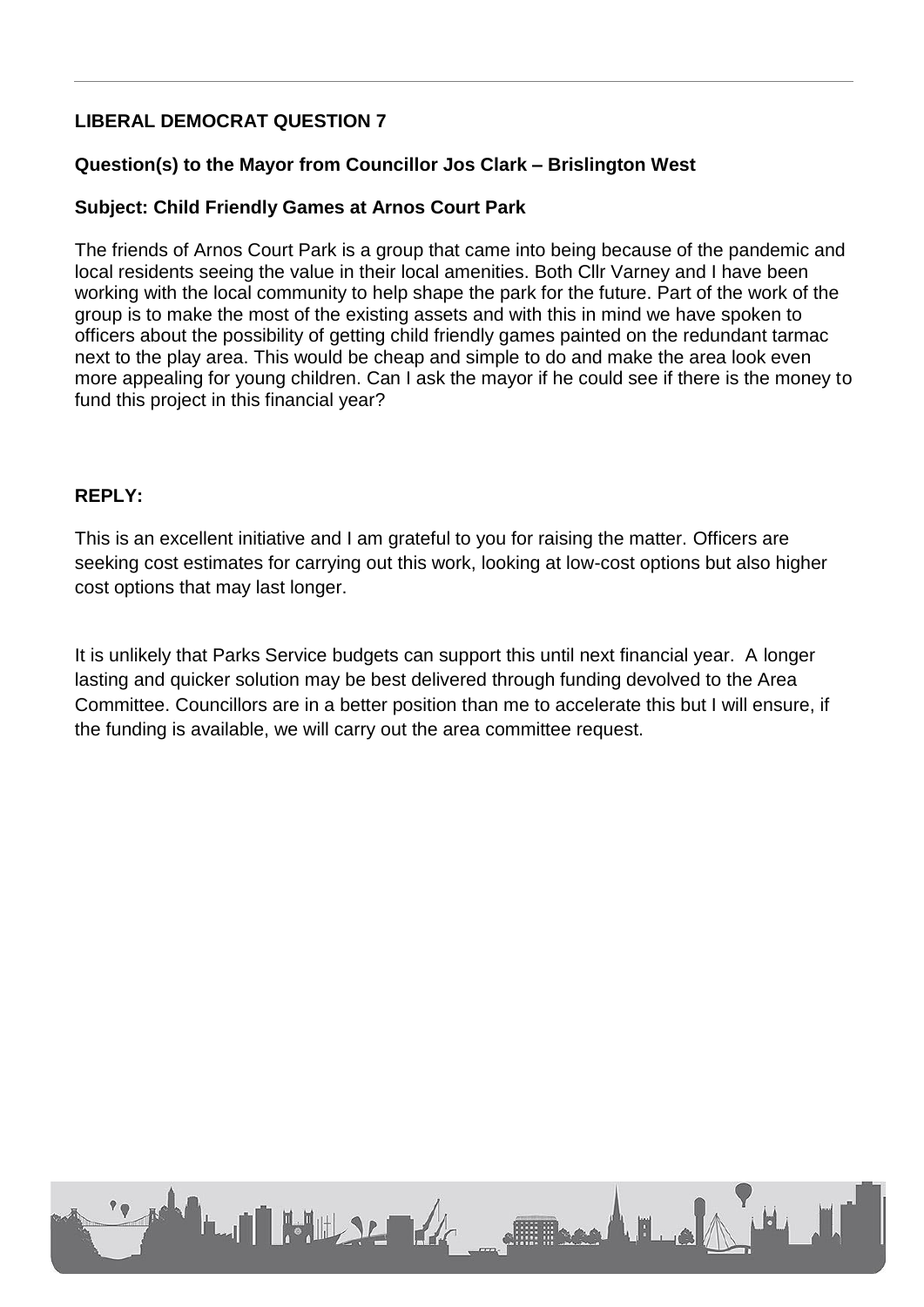## **GREEN QUESTION 8**

## **Question(s) to the Mayor from Councillor Lily Fitzgibbon, Bishopston and Ashley Down**

#### **Subject: School streets**

1. How many schools in Bristol have expressed an interest in a School Street.

2. Bristol City Council successfully installed four school streets for the following schools: Wansdyke Primary School in Whitchurch, St Peter's CofE Primary School in Bishopsworth, Redfield Educate Together Academy and Victoria Park Primary School in Bedminster. What was the cost of each scheme?

#### **REPLY:**

#### **Q1.**

In total 69 schools expressed an interest in the latest funding round to become a School Street.

#### **Q2.**

The cost of each scheme varies due to the size of the project, but on average a school street costs £40k.

**HILL** 

**LT HURL**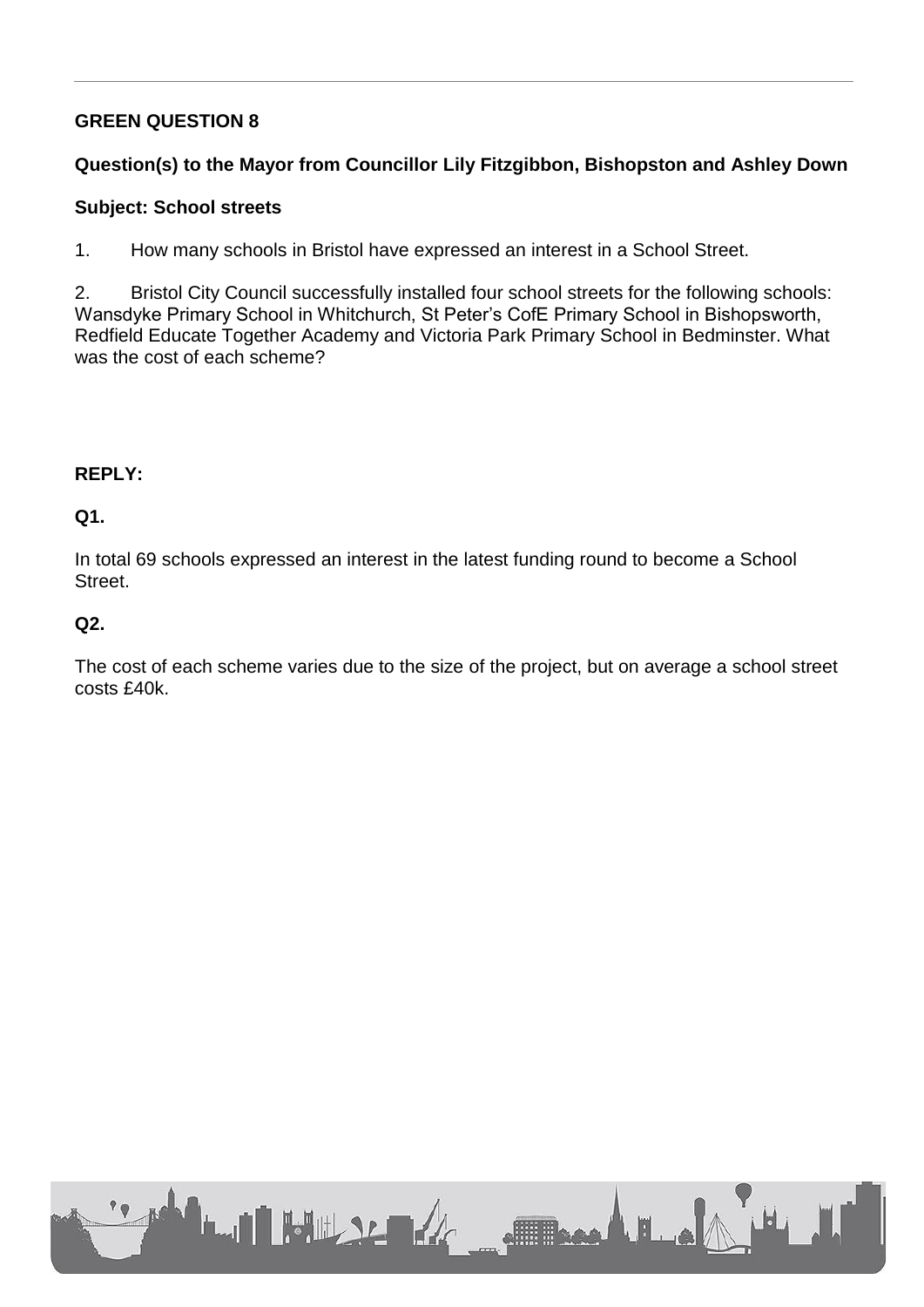## **CONSERVATIVE QUESTION 8**

## **Question(s) to the Mayor from Councillor Chris Windows (Henbury & Brentry)**

## **Subject: DEVELOPMENT CONTROL**

- 1. Can the Mayor state whether there have there been any changes in staffing levels?
- 2. How many are employed in Development Control now in comparison to the number for 2020 and 2019?

#### **REPLY:**

## **Q1.**

As an income reliant service the Development Management (DM) service (planning applications) has to balance its resourcing with the fee income received through planning applications.

Planning application fees are set at a national level by Central Government on an infrequent basis and so we have to finance our DM service through fees that were set a number of years ago.

Whilst economic activity, in the form of planning applications, has increased during 21/22 (compared to 20/21), this has largely been through smaller applications which are not accompanied by the scale of fees that would enable us to deliver a balanced budget. Therefore, during 21/22 we have had to manage a small number of vacancies which has caused some capacity issues.

## **Q2.**

Compared to 2019, one post (Graduate Planning Officer) has been deleted as this was a vacant post and the budget for this was needed to contribute to the investment in the Regeneration service.

**LAN 5-11-12-12-4** 

A<u>irla</u>

**THE CASE**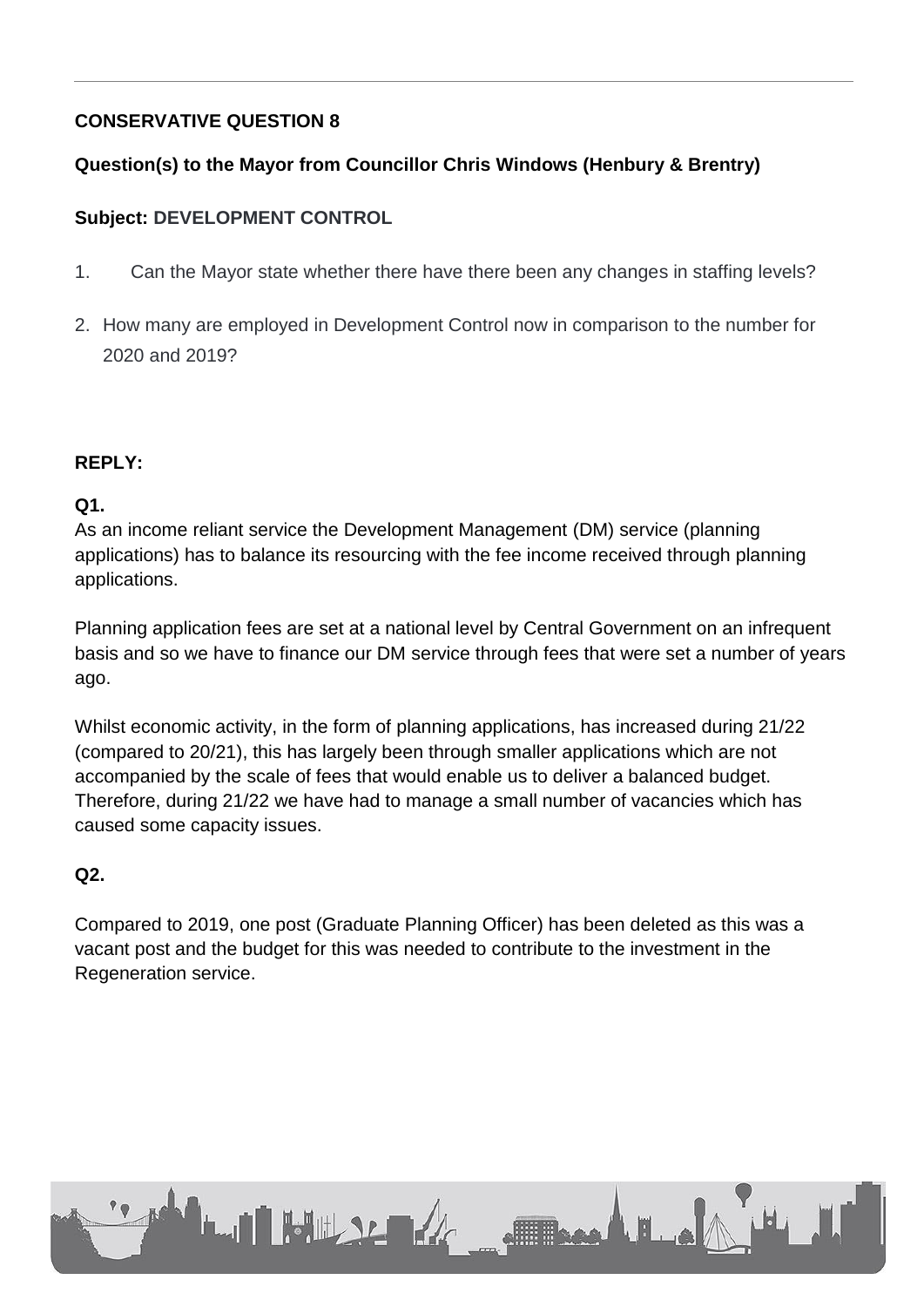## **LIBERAL DEMOCRAT QUESTION 8**

## **Question(s) to the Mayor from Councillor Andrew Varney – Brislington West**

#### **Subject: Planning Delays**

The Mayor claims to be supportive of active travel yet an application for an active travel scheme in my ward of Brislington West has been languishing in the planning department since last February! Could the Mayor account for this unacceptable delay?

## **REPLY:**

I am supportive of active travel and use active travel myself.

**LAN FRANCE** 

The planning application you refer to seeks a 3 year temporary planning permission for a pedestrian and cycle patch and associated works on the former railway land located between Tramway Road and Talbot Road in Brislington. Planning officers have been working with the applicants to ensure that the information submitted meets the legal requirements for planning applications. As a result, a revised "red line" site location plan was not submitted until October 2021.

The application is nearing the end of the assessment process and it is anticipated that the application will be reported to a DC Committee during February or March.

MH.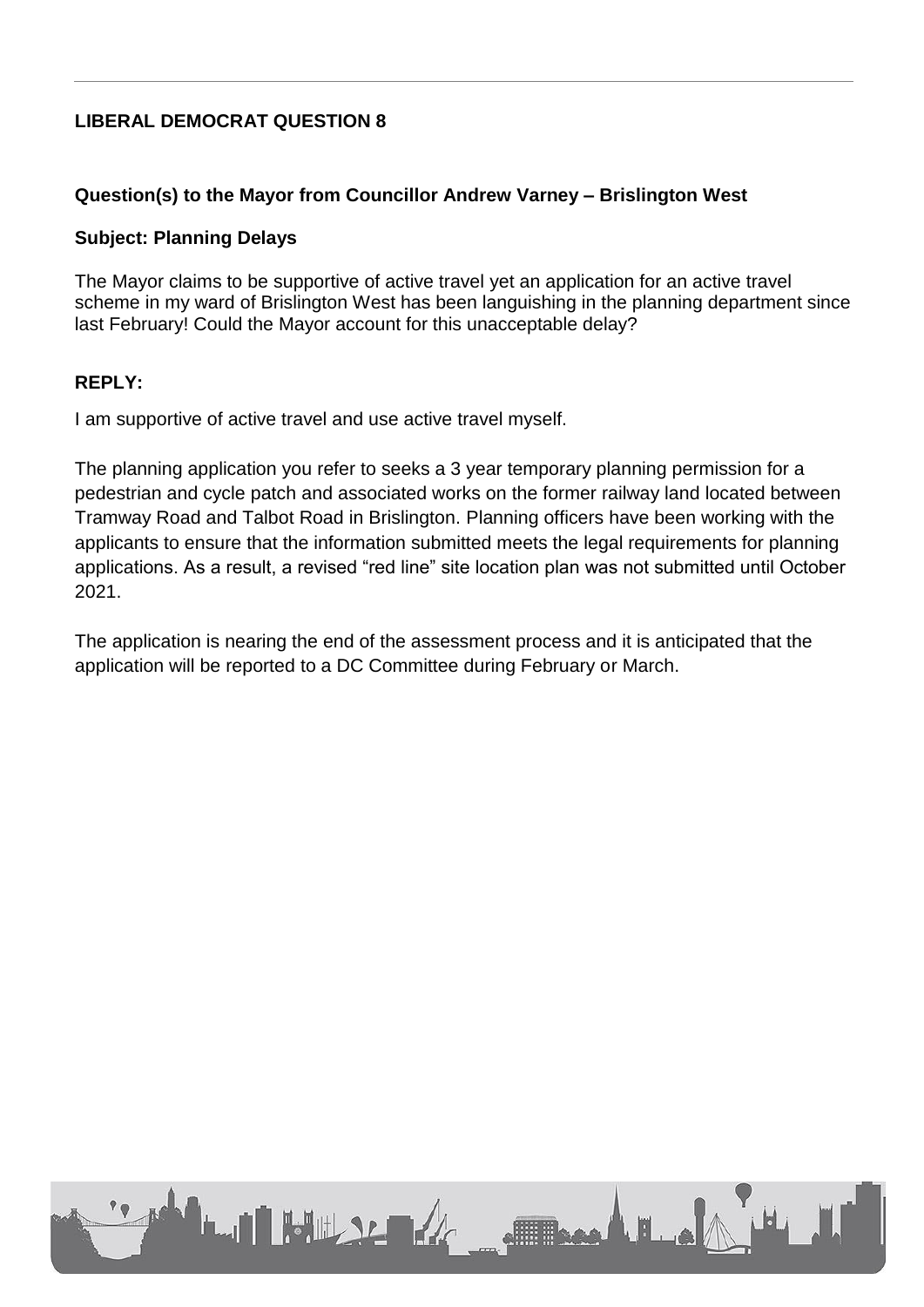## **GREEN QUESITON 9**

## **Question(s) to the Mayor from Councillor Ani Stafford-Townsend, Central**

#### **Subject: Buses**

1. What assistance has Bristol Council and WECA offered to bus service operators to replace services that have been affected by the removal of the Governments Covid Recovery Bus Grant?

2. How is Bristol Council working with WECA to implement the concepts and utilise the funding available under the Bus Back Better strategy from the DfT?

## **REPLY:**

## **Q1.**

The Covid Bus Recovery Grant is available until 4<sup>th</sup> April 2022 (this replaced the Covid Bus Service Support Grant). WECA has provided funding for the continuation of affected services, for example the financial support for evening and Sunday journeys on service 5 in Bristol, which will apply from the 30<sup>th</sup> January 2022.

A joint letter from WECA and North Somerset Council has been sent to the Department for Transport highlighting the continued need for Government support as services recover from the impact of Covid. The government have responded, recognising that challenges still exist and that they will be working with the bus sector to understand if further action is required.

## **Q2.**

The City Regional Sustainable Transport Settlement submitted by WECA includes significant investment in bus priority infrastructure in Bristol aimed at providing high quality fast and reliable services that are the objective of the National Bus Strategy.

We have submitted a bid for revenue funding through WECA as part of the Bus Services Improvement Plan. This is being assessed by DfT and we are currently awaiting the outcome.

**MAN** 

**LAN 54 22 14**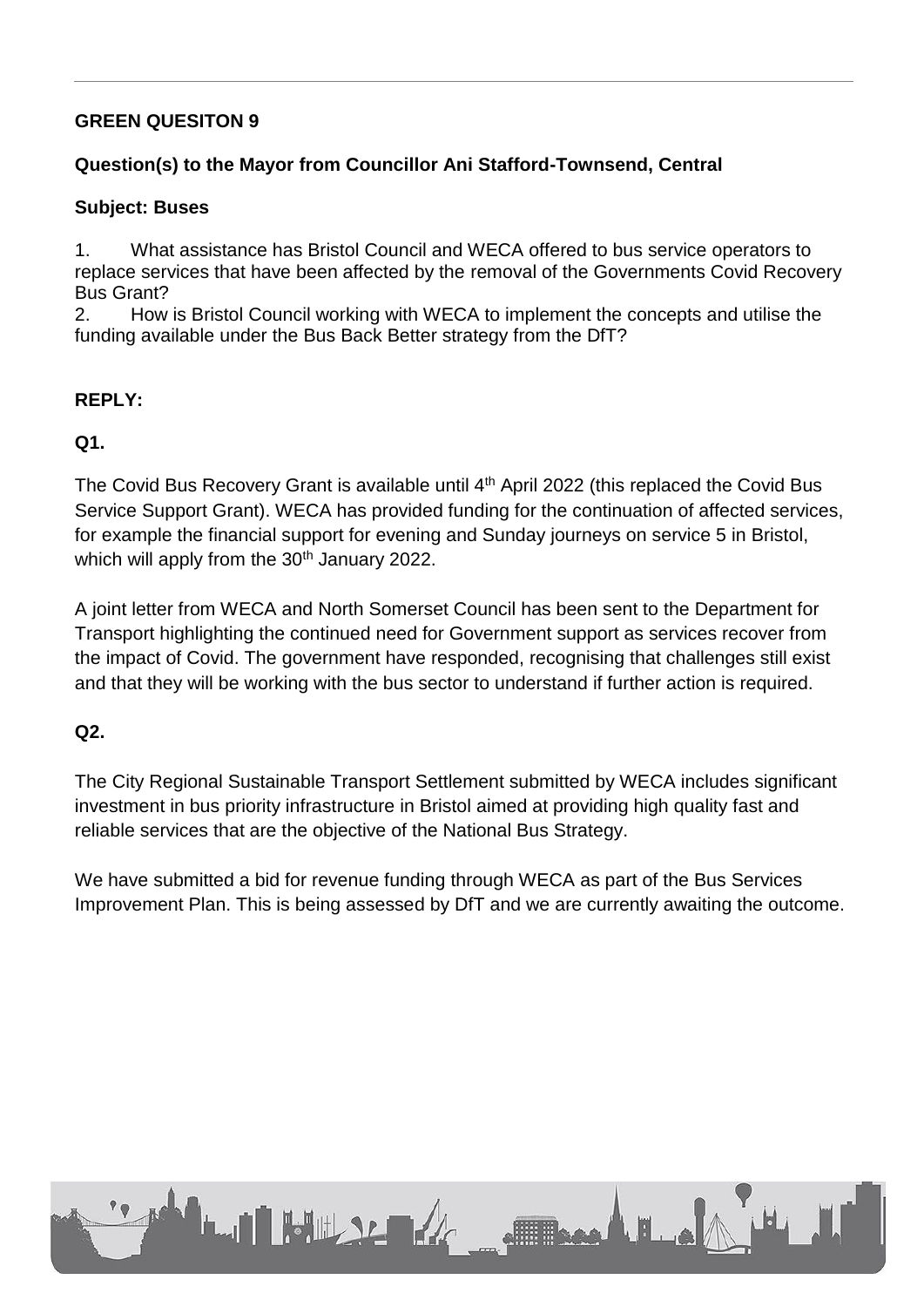## **CONSERVATIVE QUESTION 9**

## **Question(s) to the Mayor from Councillor Graham Morris (Stockwood)**

#### **Subject: Grass Cutting**

The standard of grass cutting appears to be getting worse the further out from the centre of Bristol you go.

1. What reassurances can you offer the residents of Stockwood Ward and similarly impacted areas that the grass will be cut in a timely and regular manner and to an acceptable standard?

#### **REPLY:**

Grass cutting in the city is carried out on a frequency basis – a given number of cuts per year up to a maximum of 12, with 8 being the frequency for most locations. We have areas that are cut three times and some only once. Different frequencies apply based on a number of factors but these are not geography to the city centre. They include recreational function, potential to support wildlife, local amenity or equipment access for example.

We have been reducing frequency in some locations in recent years to benefit wildlife, and to help move resources into other work – for example increasing waste and cleansing work in response to higher visitor numbers at certain sites.

I have asked officers to arrange a site visit of the Stockwood ward with local councillors and discuss the grass cutting regimes applied and to understand the standards expected and that may be delivered.

**FREE** 

**LAN HULLA**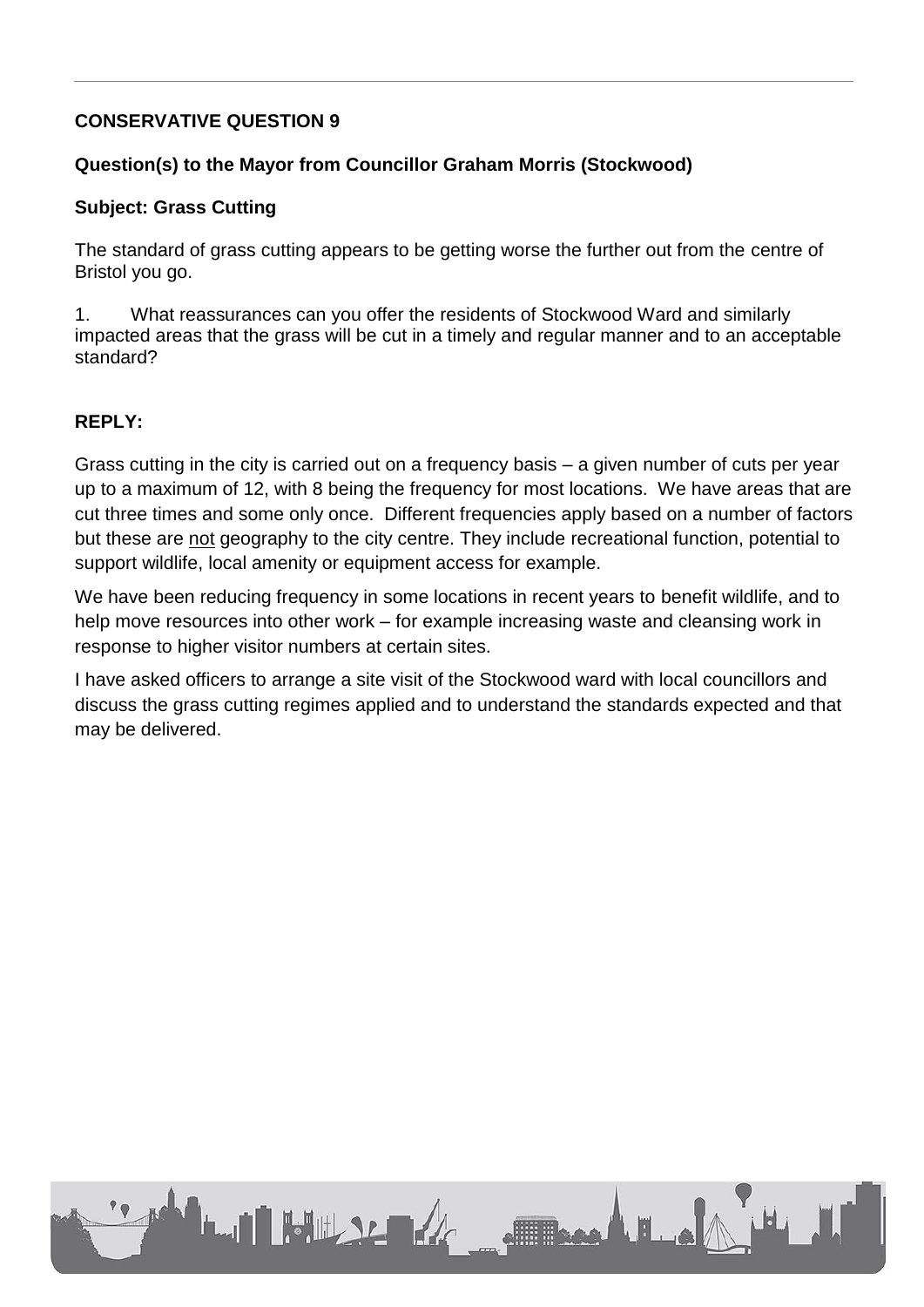## **LIBERAL DEMOCRAT QUESTION 9**

## **Question(s) to the Mayor from Councillor Alex Hartley – Hotwells & Harbourside**

#### **Subject: Progress on LGBTQ+ Mental Health Provision Motion**

On 6th July 2021 Full Council, my motion on LGBTQ+ Mental Health provision was passed with unanimous support. Given that it has now been six months since this motion was passed, I would like to ask the Mayor for an update on how each of the elements that the motion called for have progressed?

The motion called for;

1. Ask the Head of Equality & Inclusion to ensure that within the Council itself, a robust set of processes are created through our staff led groups and trade unions to protect the mental health of LGBT+ council staff.

2. Carry out a survey of Bristol LGBT+ residents to assess the current issues around health within the LGBT+ Community, similar to the 2016 Bristol LGBT+ Health & Wellbeing Needs Survey

3. Work with our partners across the city, other Equalities Charter signatories, and the large range of LGBT+ charities working within mental health across Bristol to create a strategic plan for improving the mental health of the LGBT+ community.

4. Work with local charities and our city partners promote services available to LGBT+ persons for assistance with their mental health.

5. Ask the Cabinet Member for Education to write to all the governing bodies, proprietors (of academy chains), headteachers and principals of every school across the city to offer the Council's support in delivering greater levels of LGBT+ mental health support in our schools.

#### **REPLY:**

An Employee Assistance Programme is available to all Bristol City Council (BCC) staff, including support around mental health and wellbeing. Training is available to staff on supporting others around their mental health. HR staff have provided initial support to individuals around LGBTQ+ issues as well as supporting people who are transitioning.

BCC's Equality and Inclusion Policy and staff training programme address equality issues and eliminating discrimination. It is important that we develop an approach that works for all groups, working with our staff led groups and trade unions, and ensure that we have an inclusive, trauma-informed approach that recognises additional vulnerabilities whatever they may be, and that values difference and supports our mental health.

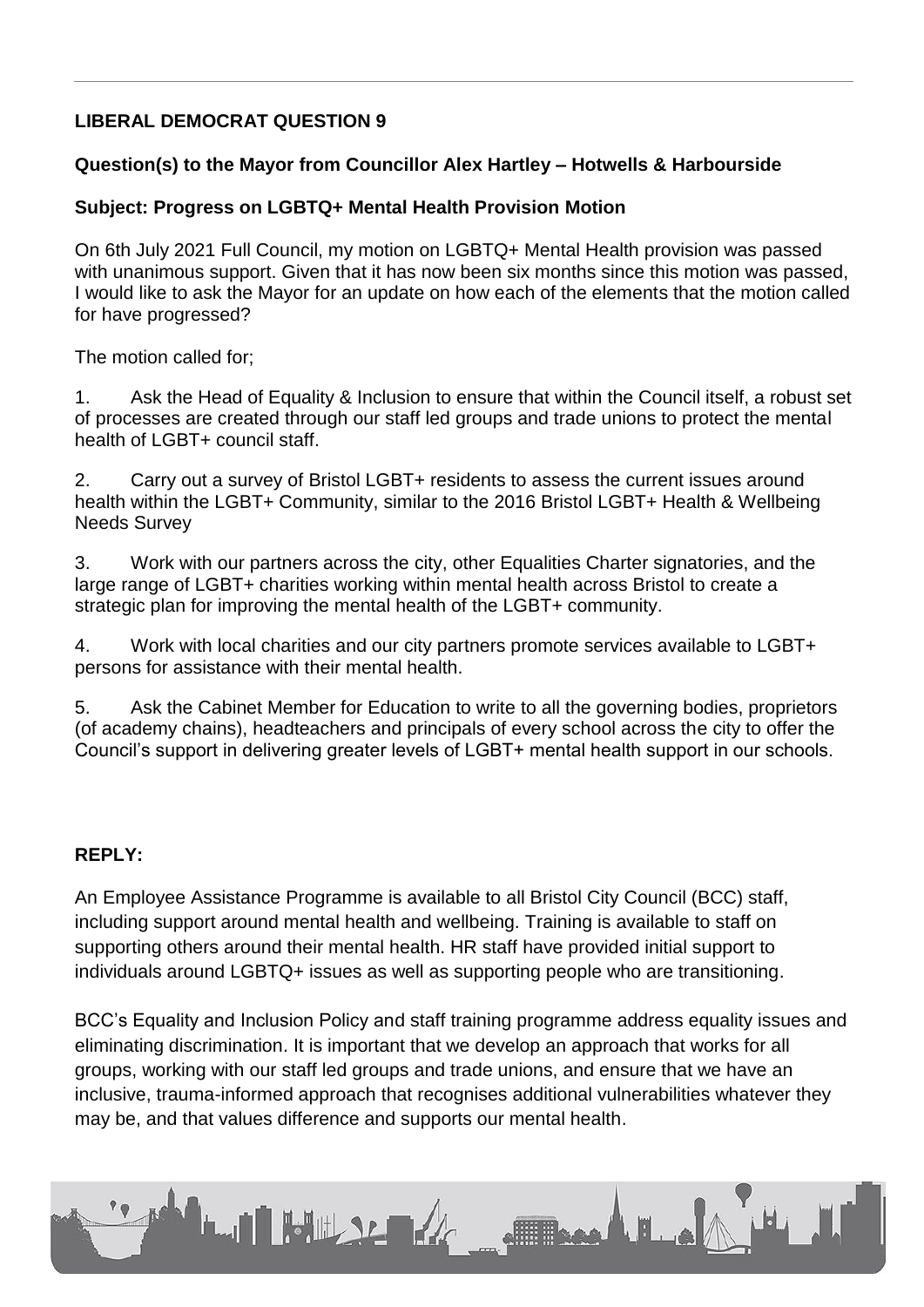The Quality of Life survey and Pupil Voice survey include questions on sexual orientation, and we will be delivering on our manifesto commitment to undertake a Mayoral Equalities Report into the experiences and opportunities of LGBTQ+ people in Bristol.

Partners across BCC, the NHS, and the VCSE sector are currently working together to transform community mental health services. This has included coproduction with the Independent Mental Health Network LGBTQ+ group. Integrated Care Partnerships are now developing models of support targeting those experiencing greatest inequalities and reflecting the diverse communities that they serve. Several local organisations promote mental health and other support for LGBTQ+ people including Bristol Mind and the Independent Mental Health Network.

BCC part-commissions Off the Record (OTR)'s Freedom project, providing specific support, advice and social opportunities for young people in the LGBTQ+ (or questioning) community. 1-1 counselling can also be accessed from OTR specific to LGBTQ+ young people. New Mental Health Support Teams are currently also being established in Bristol.

The Education and Skills department are working in partnership with Public Health to develop a Relationship and Sex Education (RSE) and health resource hub for schools and this will support them in delivering LGBT inclusion. We are working with partners to develop our school support offer with a focus on supporting vulnerable LGBT children and young people as well as to improve their health and wellbeing and provide a strategic briefing for Governors focused on Equality, Diversity and Inclusion. Information on these resources will be communicated through the Director for Education and Skill's regular bulletin to school leaders.

**Millered** 

**LAN BULLER**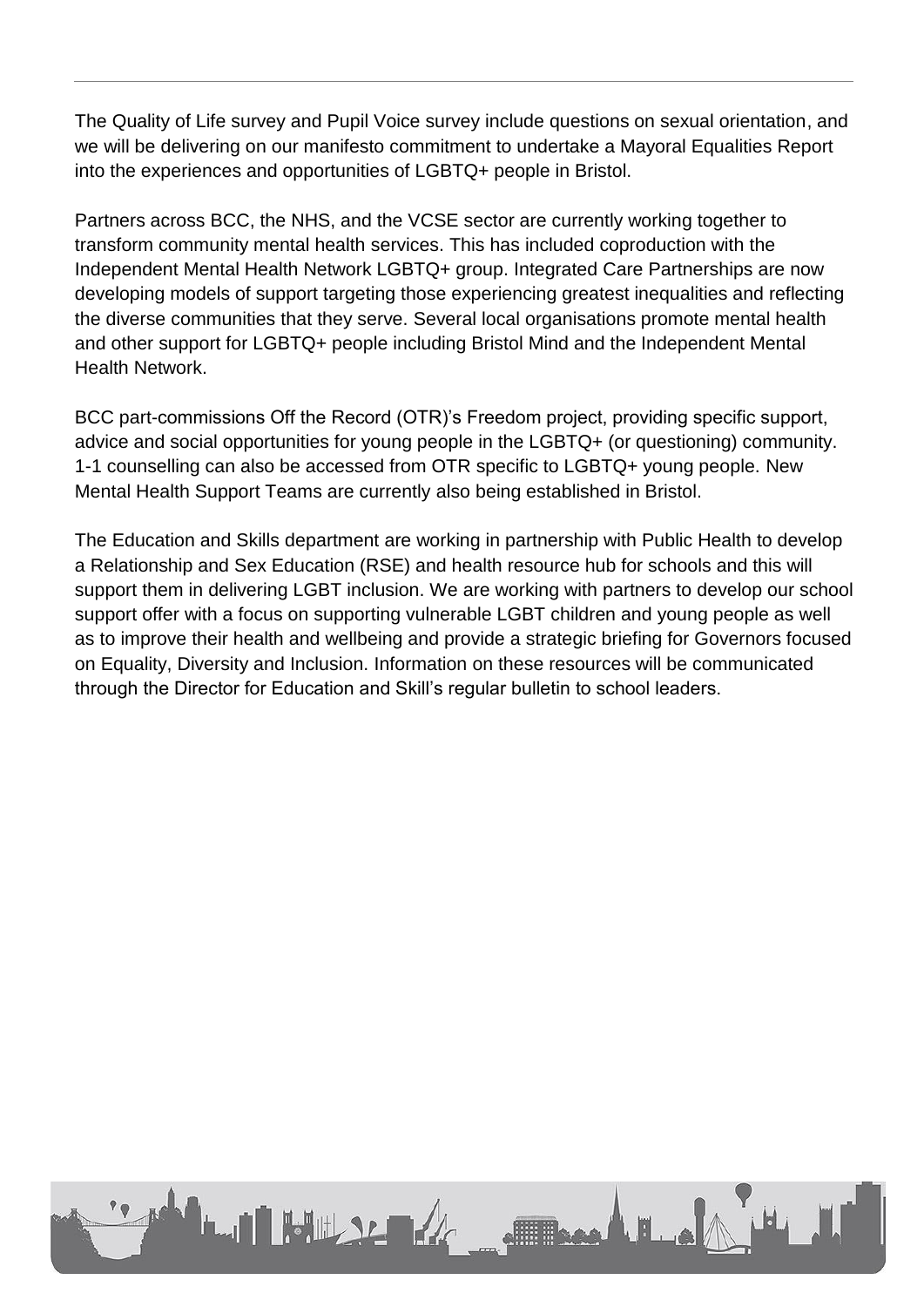#### **GREEN QUESTION 10**

#### **Question(s) to the Mayor from Councillor Tim Wye, Ashley Ward**

#### **Subject: Electric vehicle charging**

Several residents in my ward are interested in switching to EVs. In many cases, due to the cost they are also looking to share cars between households. They ask how the council will be supporting the role out of charging points as most houses do not have access to off street parking and require charging points. They further ask why we cannot use the existing street lamp infrastructure as has been used elsewhere (such as Oxford pilot or the 1000 plus stations across London). I am aware that there are some technical issues either to do with the voltage in lampposts and that needed to run EV charging or in not impeding the pavement. However these are being overcome in these pilots either through electrical adaption or through installing gullies (like Oxford)

Time is of the essence with no new petrol/diesel cars being sold in the UK in a mere 8 years time.

Whilst simply switching from one type of car to the other is not going to solve our transport and congestion problems it will contribute significantly to air quality. Could the mayor please outline answers to the following:

1 with regard to technical solutions what are the main technical issue (electrical or physical positioning) and what planning has gone in to addressing these?

2 Could the mayor outline the strategy for the development of a significant increase in EV charging points, including overcoming any technical issues?

#### . **REPLY:**

#### **Q1.**

Highways and the Energy Service have been looking into technical solutions for residential charging, to complement the existing public charging network that BCC has been rolling out since 2019, including an extensive analysis of current available electrical infrastructure and capacity.

The main barrier for the physical positioning of on-street EV chargers is the electrical infrastructure under the ground, provided by Western Power Distribution (Western Power Distribution). This is a problem across the South West.

In many areas, especially those with older housing, the electrical infrastructure is more than 50 years old and cannot support the additional load for EV chargers, even with the changes to LED street-lighting. Charge points require a lot more power than street lighting. Addditionally, a number of electrical sub stations and transformers are at capacity. This means putting in applications to Western Power Distribution for new connections which are either not possible or very costly. We have also been focusing new potential connections for charge points in areas where there is some capacity available, whilst looking to work with Western Power Distribution on longer term solutions to overcome the lack of capacity.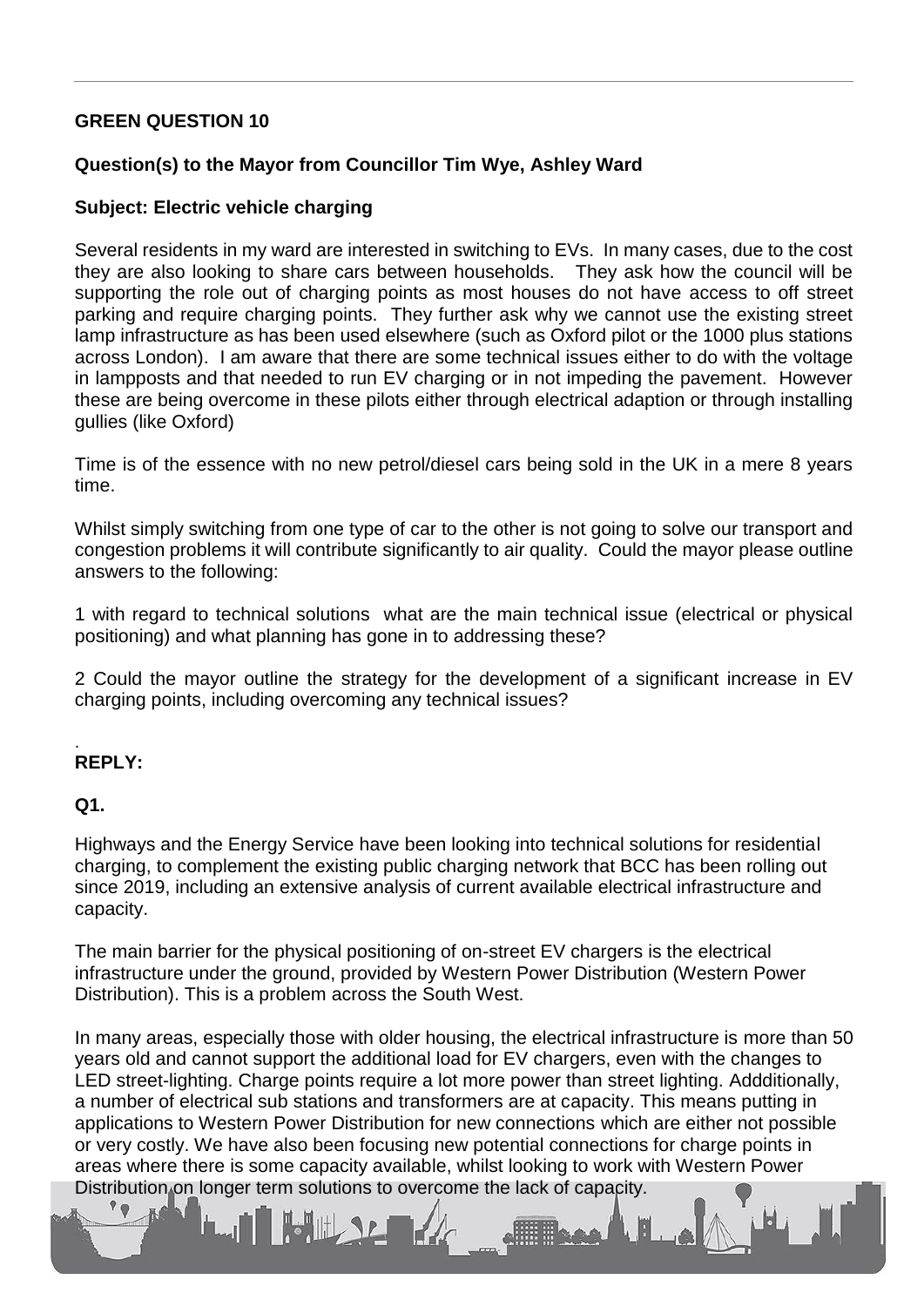The only real way to address this is for Western Power Distribution to make substantial capital investments in their network to allow for additional connections suitable to allow EV chargers. To work towards this, Highways and Energy Service has been working at a strategic and local level with Western Power Distribution on our short and long term plans for EV charging infrastructure since 2017 and have been looking at ways to influence this and work around it.

We have sought to influence investments in electrical infrastructure including participating in Western Power Distribution-led consultations and stakeholder sessions looking at where future demand is, and participating regularly regular participation in Western Power Distribution-led stakeholder sessions. This will continue, and your support in encouraging Western Power Distribution to invest in this infrastructure is welcome.

## **Q2.**

Through the Go Ultra Low West (GULW) project, we and our partners have been rolling out over 120 public EV charging bays as part of the publicly owned and operated Revive vehicle charging network. We have also made use of further central government funding opportunities for taxi charging bays, with some further rapid public charging bays to come in 2022-23.

This is a good start but we know more infrastructure is needed, some of which we as a local authority will look to deliver and enable. The Energy Service, Highways and Transport teams are working together and with WECA on future plans including:

- A strategy to clearly outline the numbers of charge points needed to achieve One City Plan targets for improved air quality and decarbonisation.
- Engaging as a key partner with the Office for Zero Emission Vehicles (OZEV) for forthcoming funding opportunities expected later in 2022.

In the meantime residential public charging solutions for on and off-street locations have been investigated in detail in 2021. Detailed analysis is being undertaken on which streets in the city are high priority areas in need of residential charge points, which considers:

- availability of off-street parking,
- existing street-scene limitations,
- site suggestions received from the public (available via Travelwest website),
- locations where we could trial innovative solutions.

**LATERAL ACCEPTANCE** 

This is overlayed with the physical potential to install further infrastructure, navigating the limitations outlined in question 1 reply.

We submitted a bid to OZEV in Dec 2021 for funding for residential charging bays. This is the only central government funding source currently available and would provide up to 130 charging bays for up to 50 streets (roll-out would begin from Autumn 2022 at the earliest). We are also working with WECA on current funding opportunities to expand public EV charging infrastructure.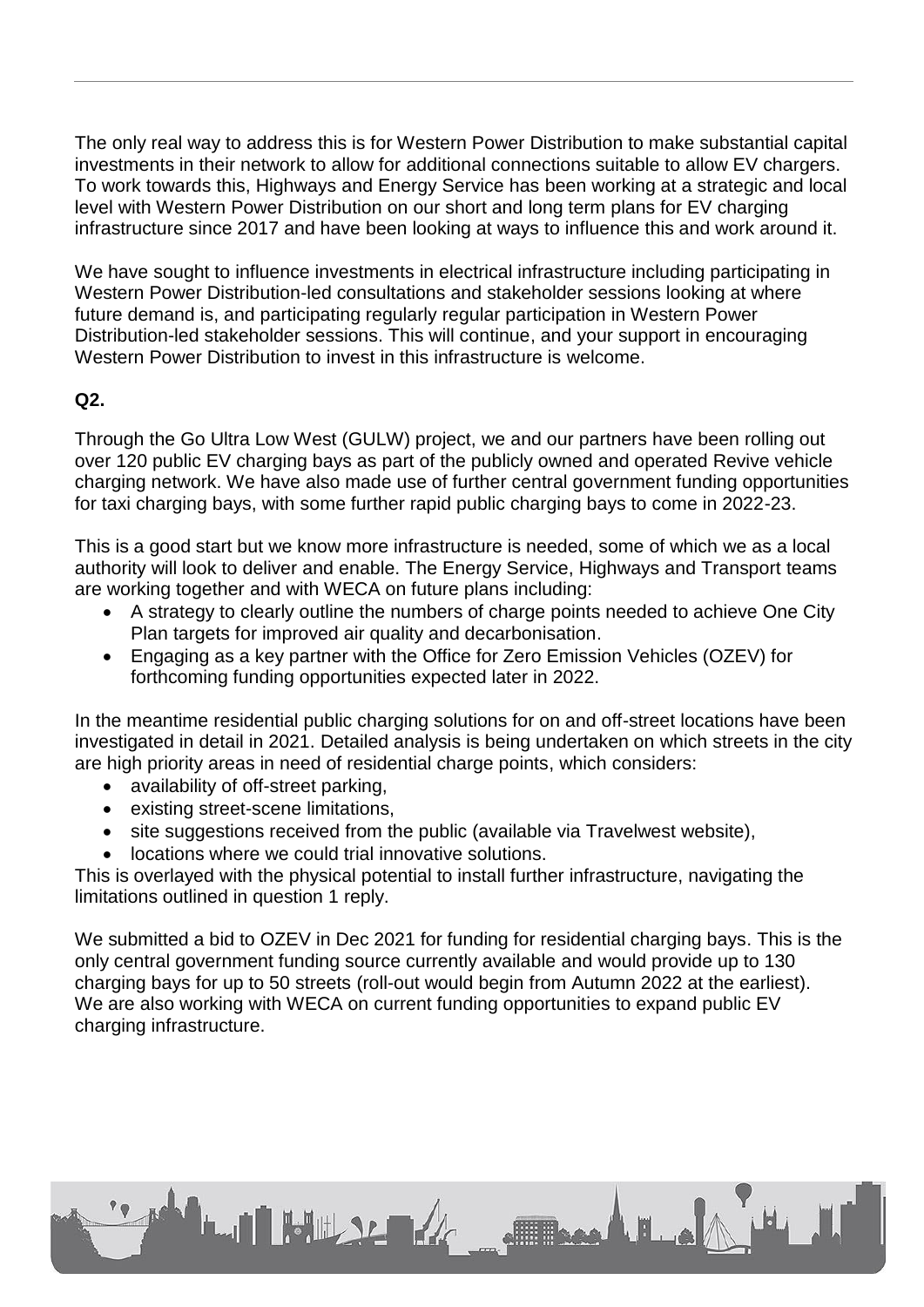## **CONSERVATIVE QUESTION 10**

## **Question(s) to the Mayor from Councillor Graham Morris (Stockwood)**

#### **Subject: Area Committee Decisions**

It is clear there are long delays for the implementation of projects brought forward from the Area Committee processes.

1. What plans do the Council have to clear the backlog and to ensure the new projects do not suffer from long delays?

## **REPLY:**

I am aware that there have been delays to area committee requests.

**LAN 181 12 14** 

To that end, I am introducing a new management group, to triage those request that do have the support of the administration and then set out timelines for those to be delivered. This group will include transport and parks, where a large number of area committee requests are directed.

Part of this work will also be to ensure area committees are advised when their requests will not be taken forward more transparently.

**HILL**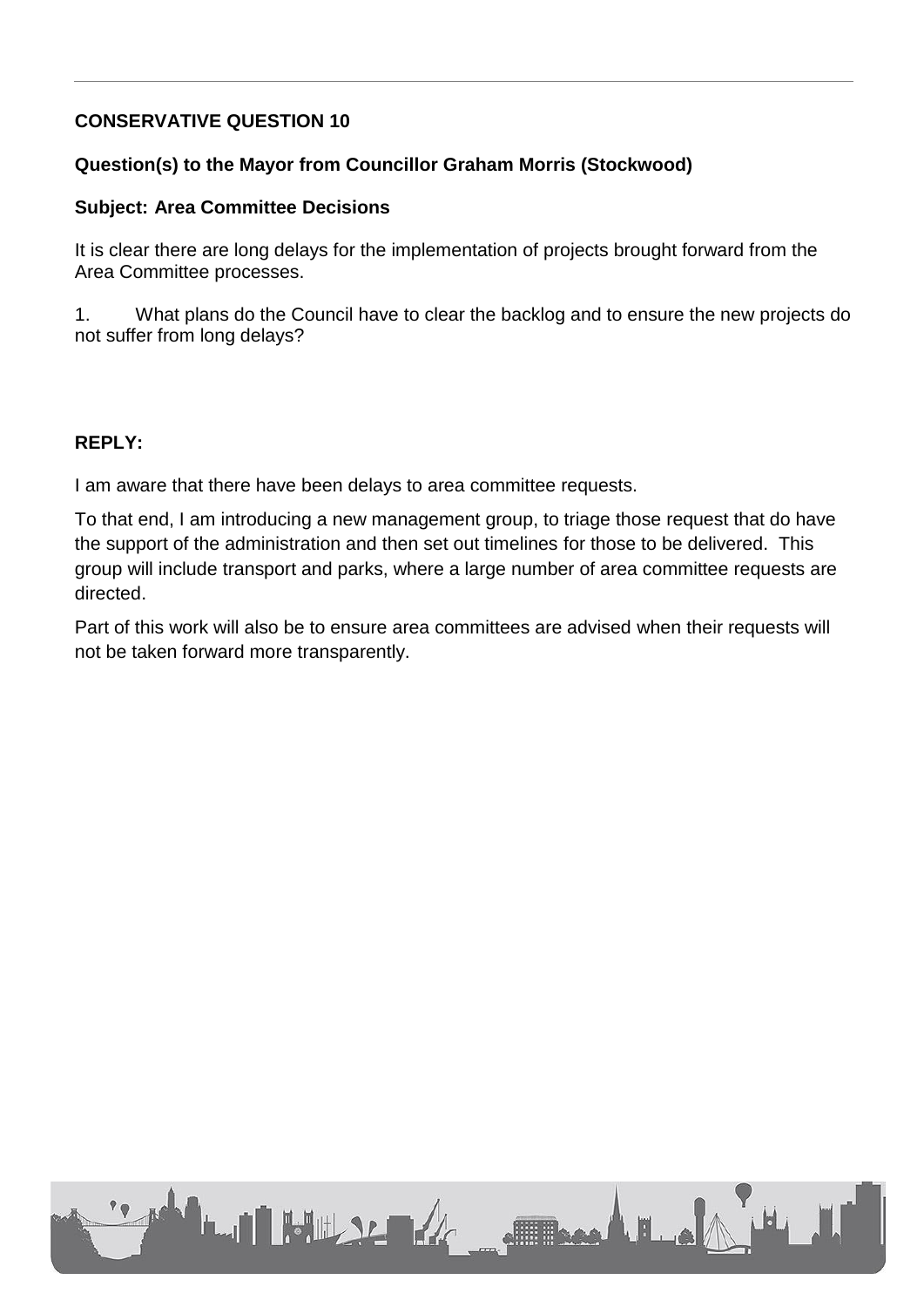## **GREEN QUESTION 11 Question(s) to the Mayor from Councillor Heather Mack, Lockleaze**

## **Subject: Progress on the transport vision**

According to our Bristol's transport vision adopted in 2019 we have a number of short term priorities, with outcomes expected by 2023, just one year away.

- 1. How is the council progressing with outcome #8 'More people making sustain and healthy transport choices by improving engagement with communities, schools and businesses', in terms of our actions, and measurable outcomes?
- 2. Outcome #15 (also due by 2023) is to deliver 'Safer places to live by working with citizens to design and deliver measures to improve movement and liveability in our neighbourhoods' – With the help of temporary COVID measures there's been greater opportunity to deliver these measures – how many households have had changes to improve the liveability of their neighbourhood?

## **REPLY:**

## **Q1.**

In schools we use our Modeshift Stars and School Streets programmes to increase the people travelling to school via walking, scooting and cycling. We are doubling the number of School Streets from 4 to 8 in the city to help provide safer and quieter streets around the school entrance to assist with this outcome.

We work with around 4500 businesses in the city to encourage sustainable modes of travel and offer several bespoke services for Bristol businesses such as 50% match funded grants, pool bikes, workplace audits, travel plan support etc.

We also have similar community offers to encourage active travel such as free cycle training, free loan bikes and accessories including electric bikes, travel planning support, discounts for car clubs, e-scooters, taster bus tickets etc. More information is available below:

[For Businesses -](https://travelwest.info/for-businesses) Travelwest [For Residents & Communities -](https://travelwest.info/for-communities) Travelwest

HU JL

## **Q2.**

Funding for Active Travel measures has delivered a number of improvements to walking and cycling across the City as well as measures to improve air quality, particularly in the Old City.

The Bus Services Improvement Plan and Local Cycling and Walking Infrastructure Plan focus on walking and cycling and public transport improvements to reduce dependency on car use